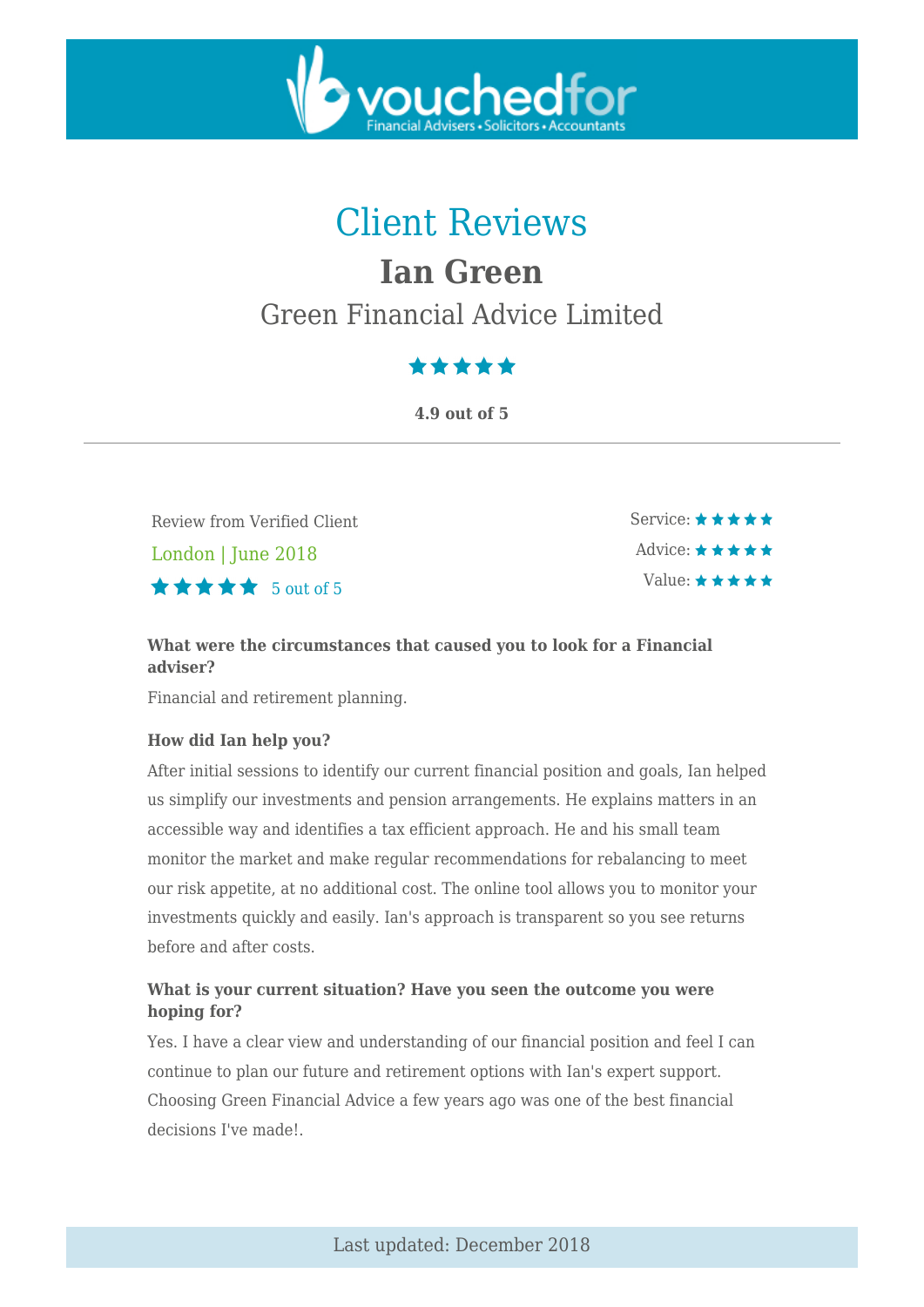

### **What could they have done better?**

I can't think of any. I'm very happy with the service.

Review from Verified Client

Surrey | March 2018

Advice:  $\star \star \star \star \star$ Service:  $\star \star \star \star \star$ Value:  $\star \star \star \star \star$ 

## **What were the circumstances that caused you to look for a Financial adviser?**

I had some money to invest and wanted to make sure it would be working for me.

### **How did Ian help you?**

He gave in-depth personalised advice.

5 out of 5

## **What is your current situation? Have you seen the outcome you were hoping for?**

Yes.

Review from Verified Client London | December 2017  $\star \star \star \star$  5 out of 5 Advice:  $\star \star \star \star \star$ Service:  $\star \star \star \star \star$ Value:  $\star \star \star \star \star$ 

## **What were the circumstances that caused you to look for a Financial adviser?**

I wanted to get some advice on financial planning, including my pensions, investments and mortgage.

#### **How did Ian help you?**

A lot of people are cynical about IFAs - they should meet Ian Green. I contacted him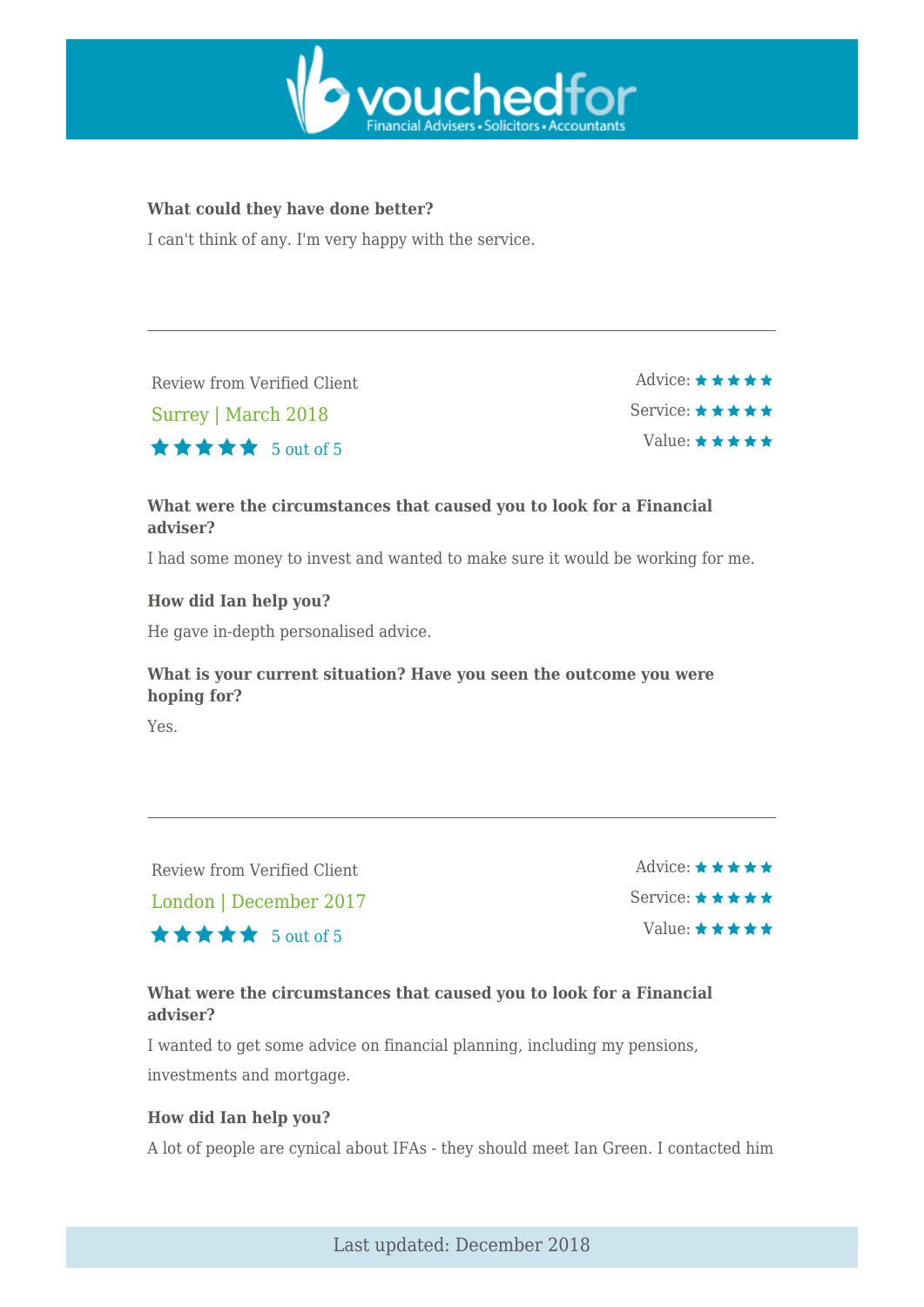

for financial planning advice and he immediately told me that it would not be good value for me to spend money with him when there were some basic steps I could take myself for the desired outcomes. He then spent 30 minutes of his time talking me through his recommendations for my finances and answering all of my questions. He was friendly, helpful, patient and incredibly honest. I would recommend him to anyone and hope to work with him in the future.

## **What is your current situation? Have you seen the outcome you were hoping for?**

I've already implemented some of the advice Ian gave me and he also recommended a local accountant who could help me further.

Review from Verified Client London | June 2017  $\star \star \star \star$  5 out of 5

Advice:  $\star \star \star \star \star$ Service: \* \* \* \* \* Value: \* \* \* \* \*

## **What were the circumstances that caused you to look for a Financial adviser?**

Early stage assessment of financial strategy.

## **How did Ian help you?**

A phone call to discuss my options during which I set out my background, Ian asked me a number of questions about my circumstances and goals, and then provided me with some sensible options to consider.

## **What is your current situation? Have you seen the outcome you were hoping for?**

Yes, this was an initial view, rather than a full consultation. I was not charged for this so consider it excellent value and sound advice. At this stage it did not involve much by way of recommended products but was really about direction. I will go back to Ian for some more indepth advice, in about 12 months time.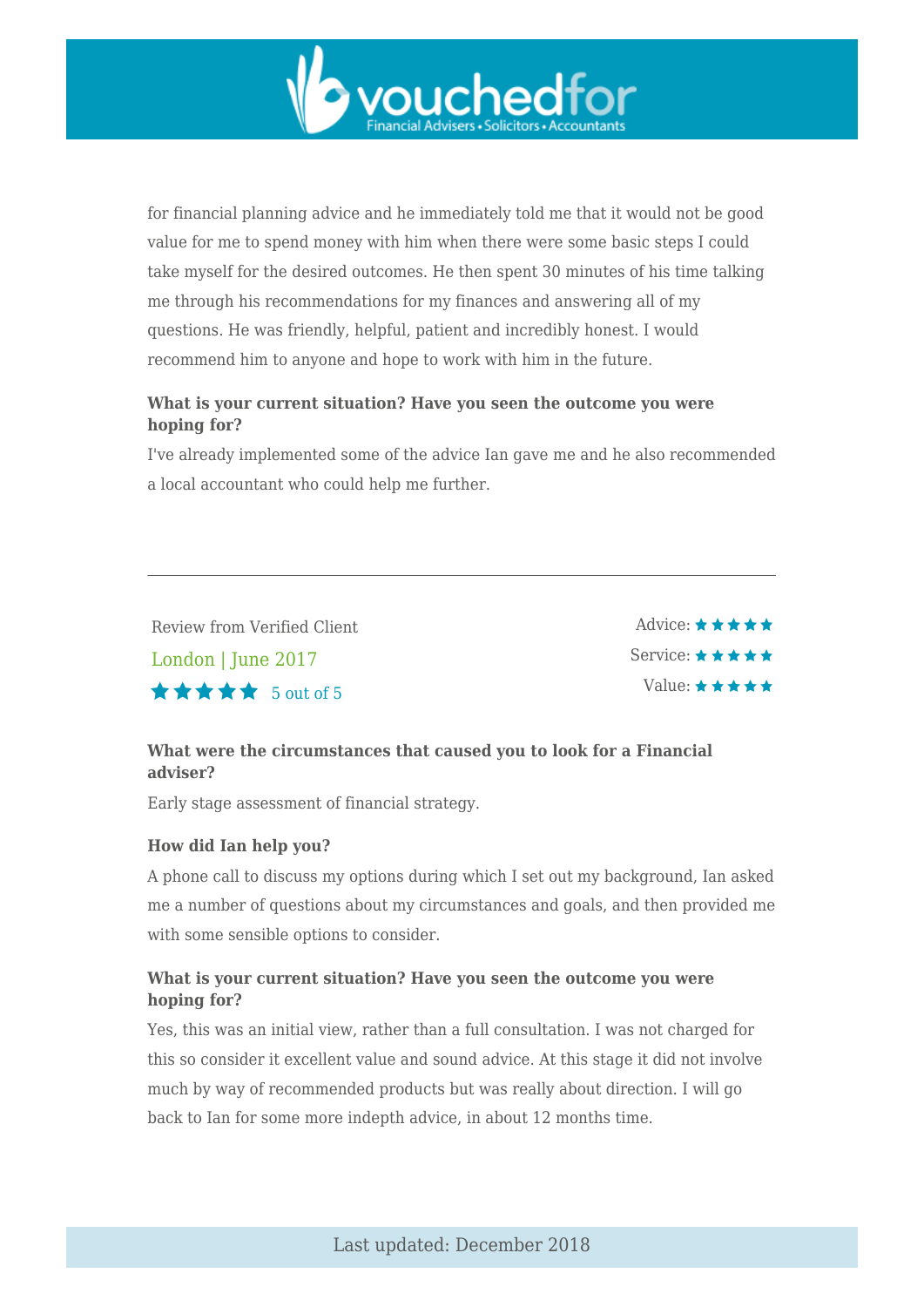

Review from Verified Client London | February 2017  $\star \star \star \star$  5 out of 5

Advice: \*\*\*\*\* Service:  $\star \star \star \star \star$ Value:  $\star \star \star \star \star$ 

## **What were the circumstances that caused you to look for a Financial adviser?**

I wanted to consolidate various existing investment vehicles and pensions in a single place to simplify management and get general financial advice such as retirement planning.

### **How did Ian help you?**

Ian efficiently navigated all the paperwork and existing providers to place everything on a single management platform that I can view online. He has provided excellent advice when needed and I've found him approachable and straight talking which I very much appreciate.

### **What is your current situation? Have you seen the outcome you were hoping for?**

I am very satisfied with the current situation, where I am now able to manage everything through a single person and the performance has been strong through turbulent markets.

#### **What could they have done better?**

I have yet to find anything yet - but he knows I will let him know if I do :).

Review from Verified Client London | January 2017 5 out of 5

Advice:  $\star \star \star \star \star$ Service:  $\star \star \star \star \star$ Value:  $\star \star \star \star \star$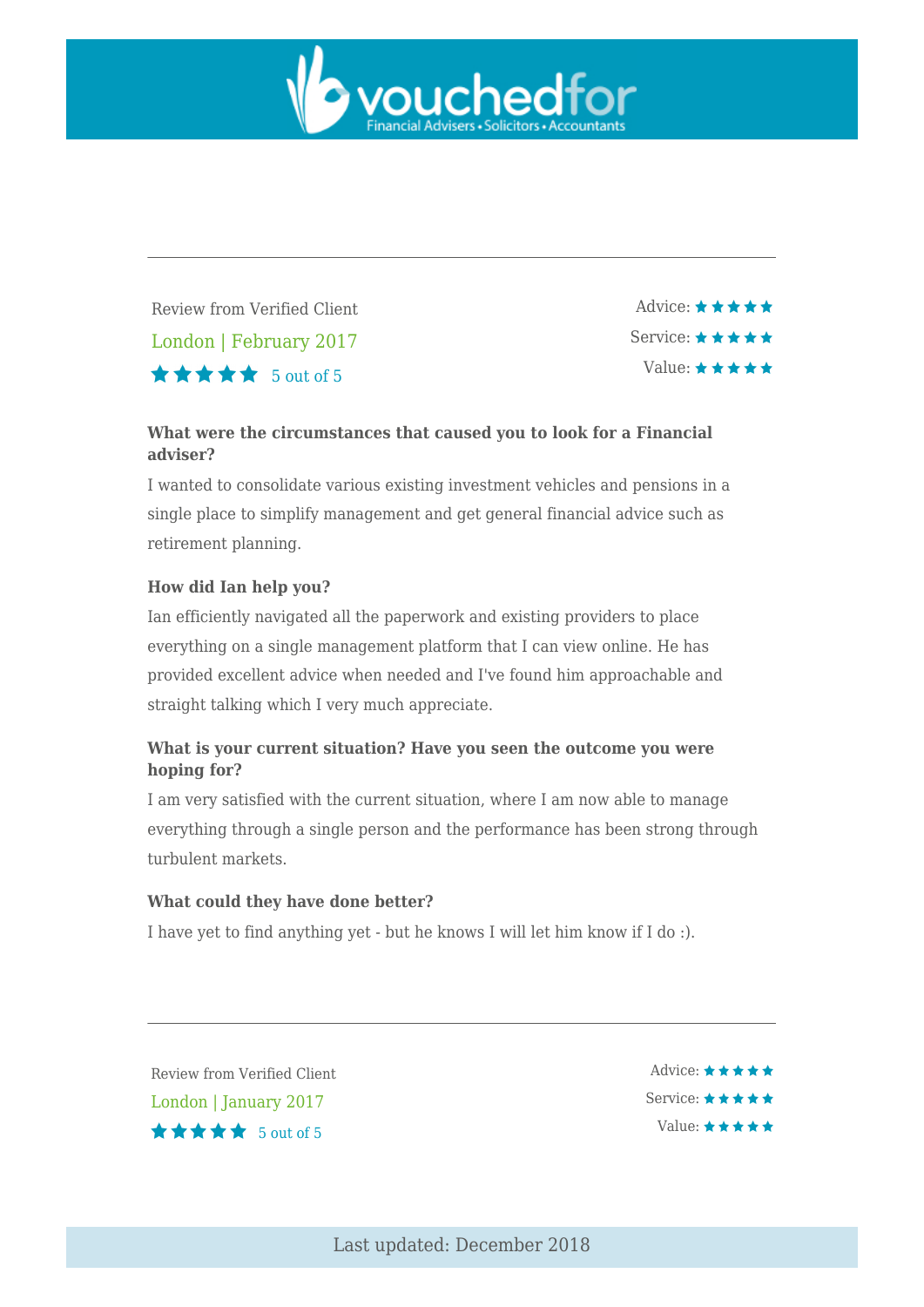

## **What were the circumstances that caused you to look for a Financial adviser?**

I wanted help setting up a new pension and consolidating others, moving a small investment fund and updating life insurance.

## **How did Ian help you?**

we had an in depth conversation about my assets and what I might do with them. Ian explained that given the amount of capital we have so far it would be expensive to engage his services at this stage and as I have a good knowledge it is possible to go ahead on my own. I was impressed that he took the time to talk through my situation and give advice and at the end of it say you dont need my services!.

## **What is your current situation? Have you seen the outcome you were hoping for?**

Ian gave me the confidence to go down the DIY route for my present situation and in a few years hopefully when my pot has increased I will go back to him.

Review from Verified Client London | December 2016  $\star \star \star \star$  5 out of 5

Advice:  $\star \star \star \star \star$ Service:  $\star \star \star \star \star$ Value:  $\star \star \star \star \star$ 

## **What were the circumstances that caused you to look for a Financial adviser?**

Scattered investment consolidation and planning for retirement.

#### **How did Ian help you?**

He simplified my investment portfolio and gave super advice on future income needs.

## **What is your current situation? Have you seen the outcome you were hoping for?**

Yes. His guidance has provided steady and good returns in a volatile market. And I've had practical and well presented guidance on retirement planning enabling me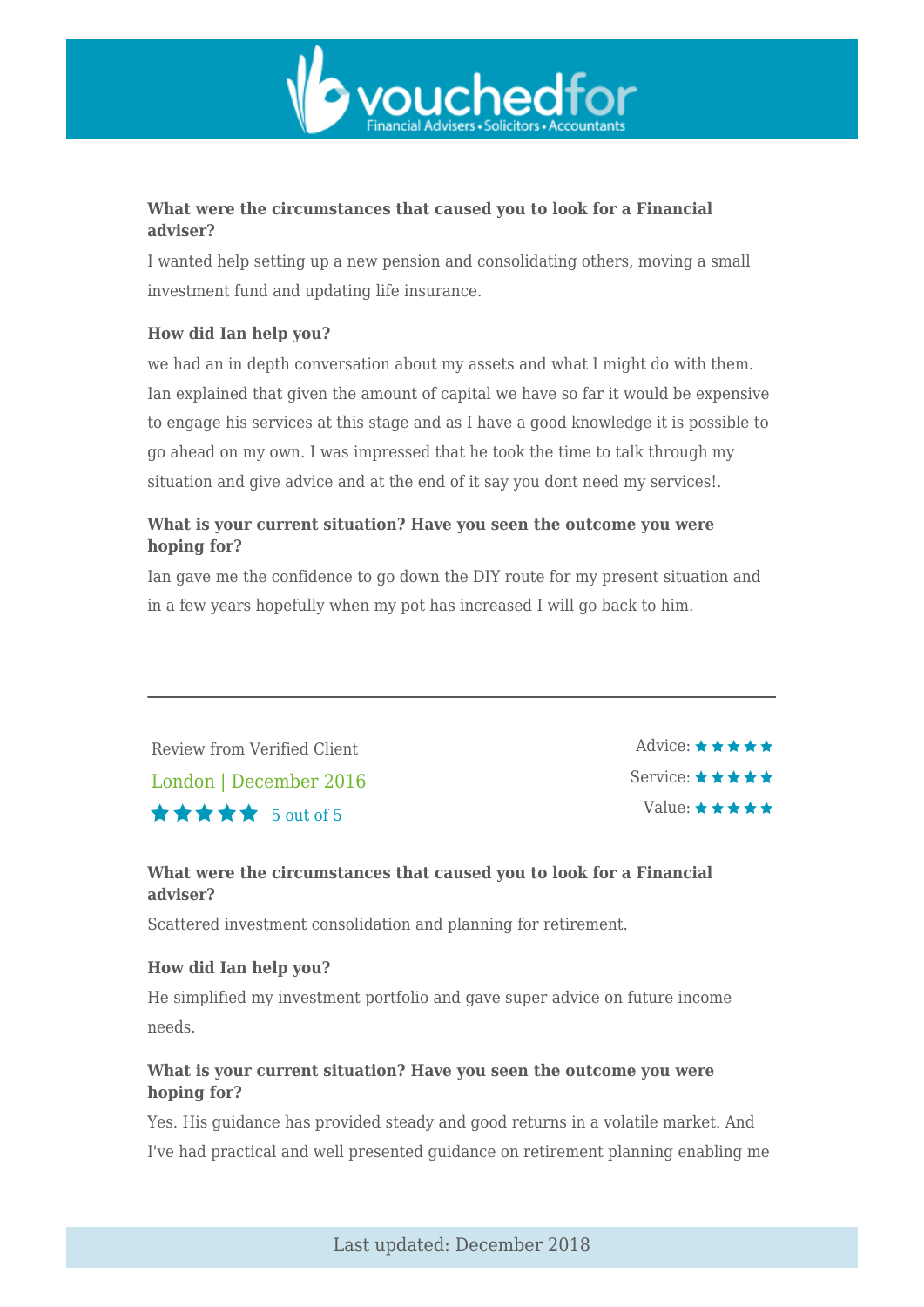

to better plan my career decisions from now on.

#### **What could they have done better?**

Nothing material - maybe a bit faster on the life/health assurance review but that is very secondary to my primarily objectives of investment and retirement planning.

| Review from Verified Client | $\Delta$ dvice: $\star \star \star \star \star$ |
|-----------------------------|-------------------------------------------------|
| Surrey   November 2016      | Service: $\star \star \star \star \star$        |
| <b>★★★★★</b> 5 out of 5     | Value: $\star \star \star \star \star$          |

## **What were the circumstances that caused you to look for a Financial adviser?**

My finances were spread in lots of places and hard to keep on top of.

#### **How did Ian help you?**

Ian is responsive, honest and on top of the investments which is all I want from my advisor.

## **What is your current situation? Have you seen the outcome you were hoping for?**

yes so far so good.

Review from Verified Client London | November 2016  $\star \star \star \star$  5 out of 5

Service: ★ ★ ★ ★ ★ Advice:  $\star \star \star \star \star$ Value:  $\star \star \star \star \star$ 

## **What were the circumstances that caused you to look for a Financial adviser?**

Looking for some pension advice.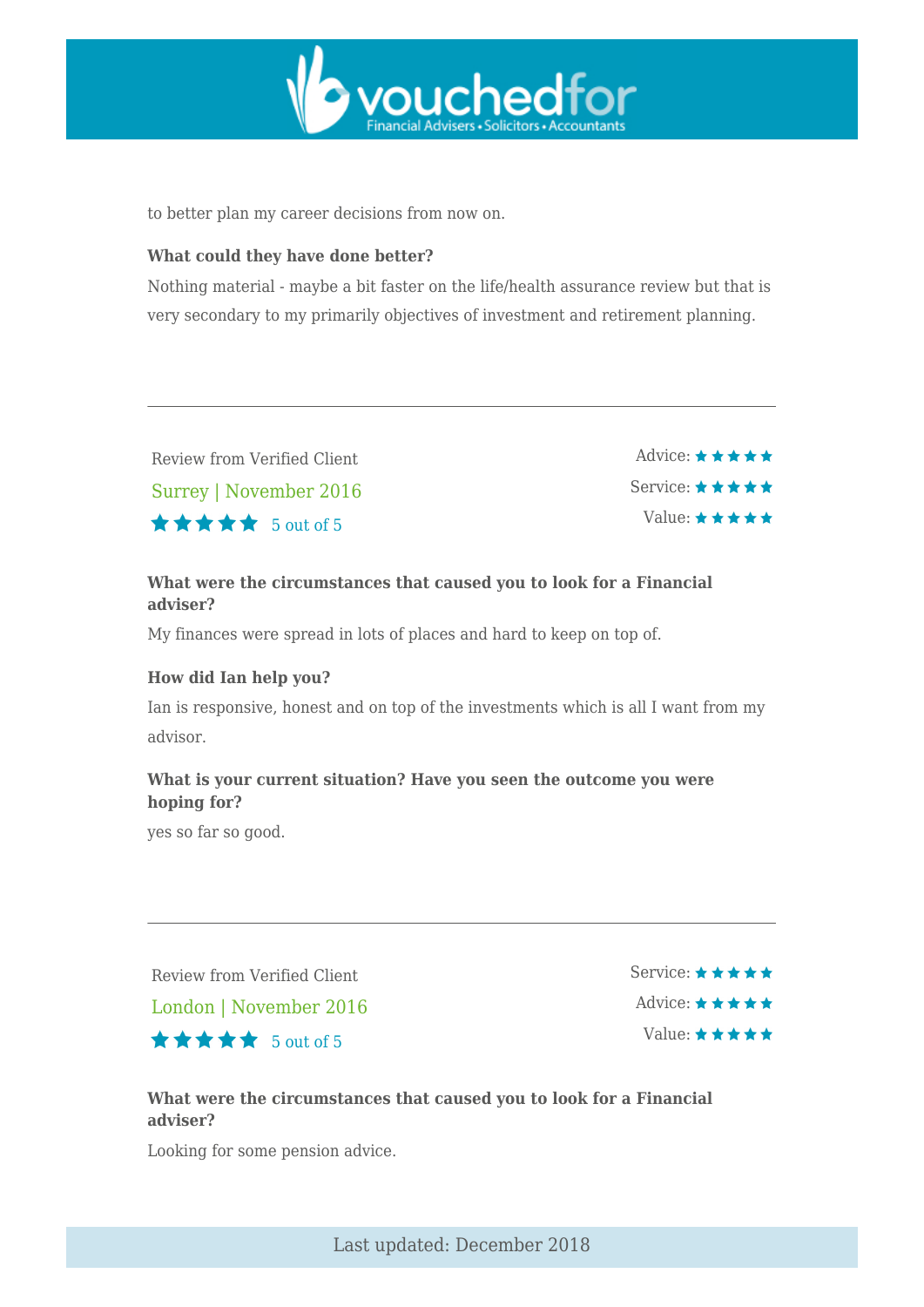

## **How did Ian help you?**

He talked through the services he offered, reviewed my situation, listened to my concerns and current knowledge of the pensions landscape . Unlike other advisors I have spoken to I did not feel that he was trying to sell me something I didn't want, and I felt he gave me some commonsense suggestions based on what I'd asked him about and in line with my current financial situation. His knowledge of ethical investments was particularly important for me.

## **What is your current situation? Have you seen the outcome you were hoping for?**

Talking through my situation with Ian helped clear my mind a bit and has made me feel more able to make a decision to meet my immediate needs. I know that in the future, should I need more in depth financial services, Ian is someone I will be getting in touch with.

Review from Verified Client London | July 2016  $\star \star \star \star$  5 out of 5

Advice:  $\star \star \star \star \star$ Service:  $\star \star \star \star \star$ Value:  $\star \star \star \star \star$ 

## **What were the circumstances that caused you to look for a Financial adviser?**

A small inheritance and concern about poor management of the money.

#### **How did Ian help you?**

We didn't get beyond an exchange of a few emails as he suggested I wait until my circumstances become clearer with a steady income. I appreciated his honesty and integrity in advising me NOT to use him until circumstances change.

## **What is your current situation? Have you seen the outcome you were hoping for?**

I had hoped he would help me with my money but he helped me understand that it wasn't the right time for me yet. I thought that was honest and straightforward of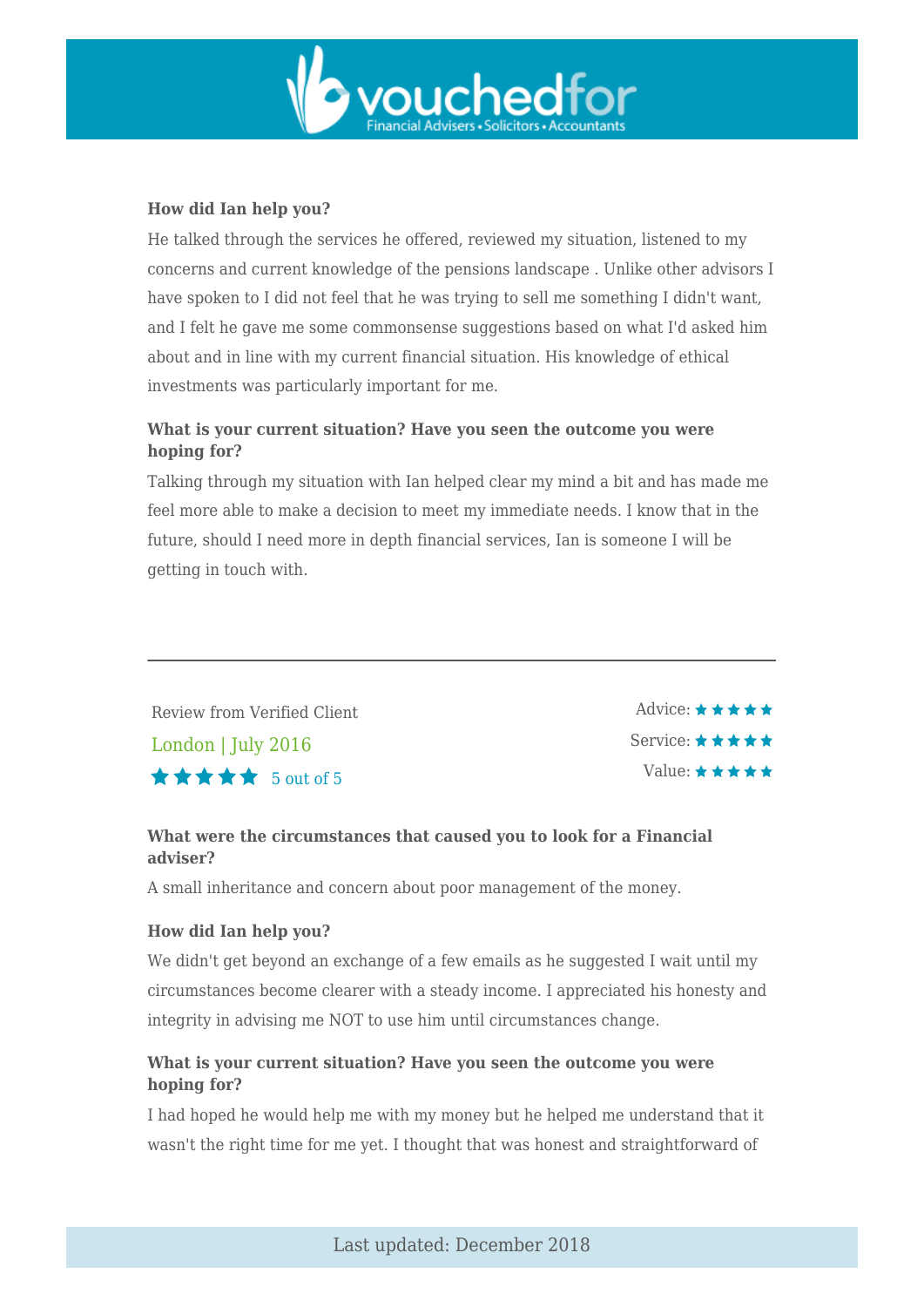

him and appreciated that; I would go back to him if I could.

#### **What could they have done better?**

He could make it clearer on his website that he may offer the initial consultation for free, as it wasn't obvious and I would have discounted him as his competitors make it clear that they offer the first consultation for free. The only reason I did contact him was because I found him on a website listing ethical IFAs; again that's something he could make more of on his website to attract clients like me.

Review from Verified Client Wiltshire | July 2016  $\star \star \star \star$  5 out of 5

Advice: \*\*\*\*\* Service:  $\star \star \star \star \star$ Value:  $\star \star \star \star \star$ 

### **What were the circumstances that caused you to look for a Financial adviser?**

Redundancy - investigating severance.

**How did Ian help you?**

Gave free advice over phone.

### **What is your current situation? Have you seen the outcome you were hoping for?**

Ian reaffirmed my thoughts on how best to invest.

#### **What could they have done better?**

Nothing in this case.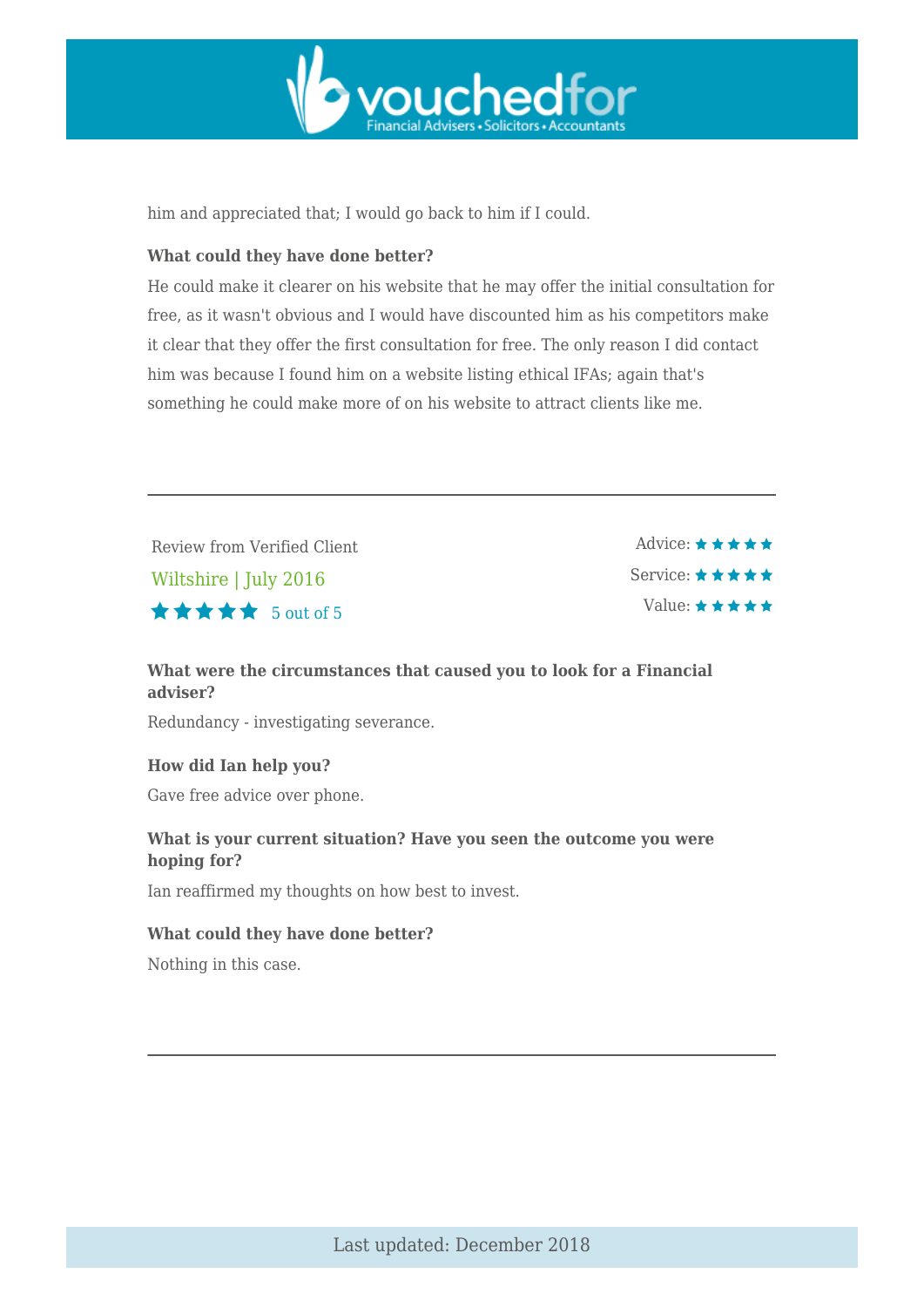Review from Verified Client Hampshire | May 2016  $\star \star \star \star$  4.7 out of 5

Advice:  $\star \star \star \star \star$ Service:  $\star \star \star \star \star$ Value:  $\star \star \star \star \diamond$ 

## **What were the circumstances that caused you to look for a Financial adviser?**

vouchedfor

A small legacy plus dissatisfaction with my previous adviser.

### **How did Ian help you?**

By being completely straightforward. I was working at the time and Payment Protection and Critical Illness plus safe investment options were important.

### **What is your current situation? Have you seen the outcome you were hoping for?**

yes. Over the years my situation has changed and Ian Green has reflected these changes in the advice and products he has recommended for me.

#### **What could they have done better?**

Before I had to cancel my Life Insurance Policy which I could not have afforded now that I am retired, I would have appreciated him suggesting that the premiums were paid from a different source within my portfolio. This has resulted in me wasting funds.

Review from Verified Client

London | April 2016

 $\star \star \star \star$  5 out of 5

Advice:  $\star \star \star \star \star$ Service:  $\star \star \star \star \star$ Value:  $\star \star \star \star \star$ 

## **What were the circumstances that caused you to look for a Financial adviser?**

Pensions advice in relation to Lifetime allowance and protection.

**How did Ian help you?**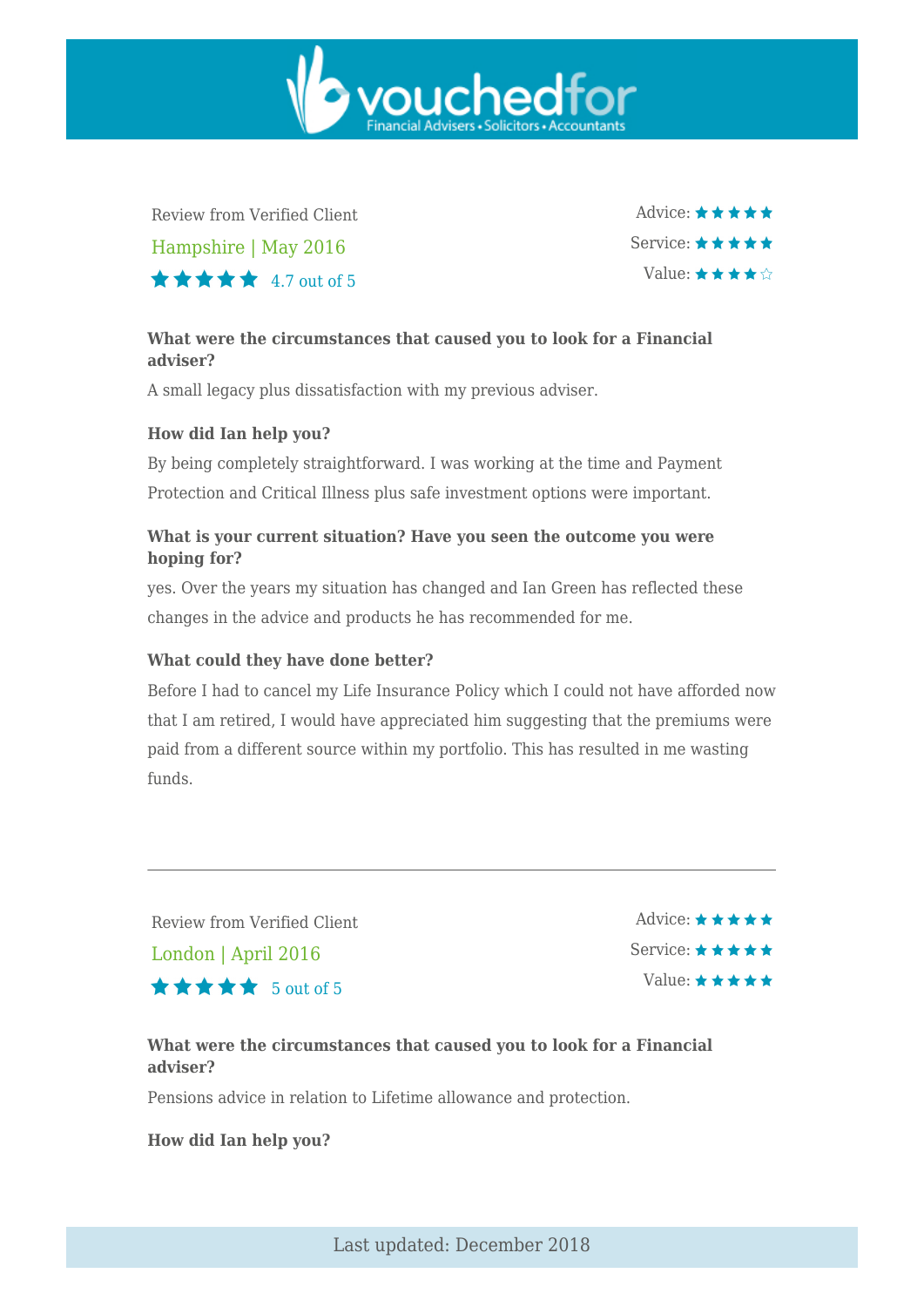

Hugely helpful. Explained what I needed to know without baffling me with complexities. Listened to what I was saying. Left me with a clear and helpful course of action. What more could I ask for?!.

## **What is your current situation? Have you seen the outcome you were hoping for?**

Yes most definitely.

**What could they have done better?**

To be honest nothing. Top stuff

Review from Verified Client London | March 2016  $\star \star \star \star$  5 out of 5

Advice:  $\star \star \star \star \star$ Service:  $\star \star \star \star \star$ Value:  $\star \star \star \star \star$ 

## **What were the circumstances that caused you to look for a Financial adviser?**

We were looking for pensions advice.

## **How did Ian help you?**

We were nervous about talking to a financial advisor, but felt we needed some advice on pensions. Mr Green is very approachable and there is no pressure or hard sell from him. He gave us straightforward, easy to understand advice.

## **What is your current situation? Have you seen the outcome you were hoping for?**

Yes.

#### **What could they have done better?**

No. We were pleased with the result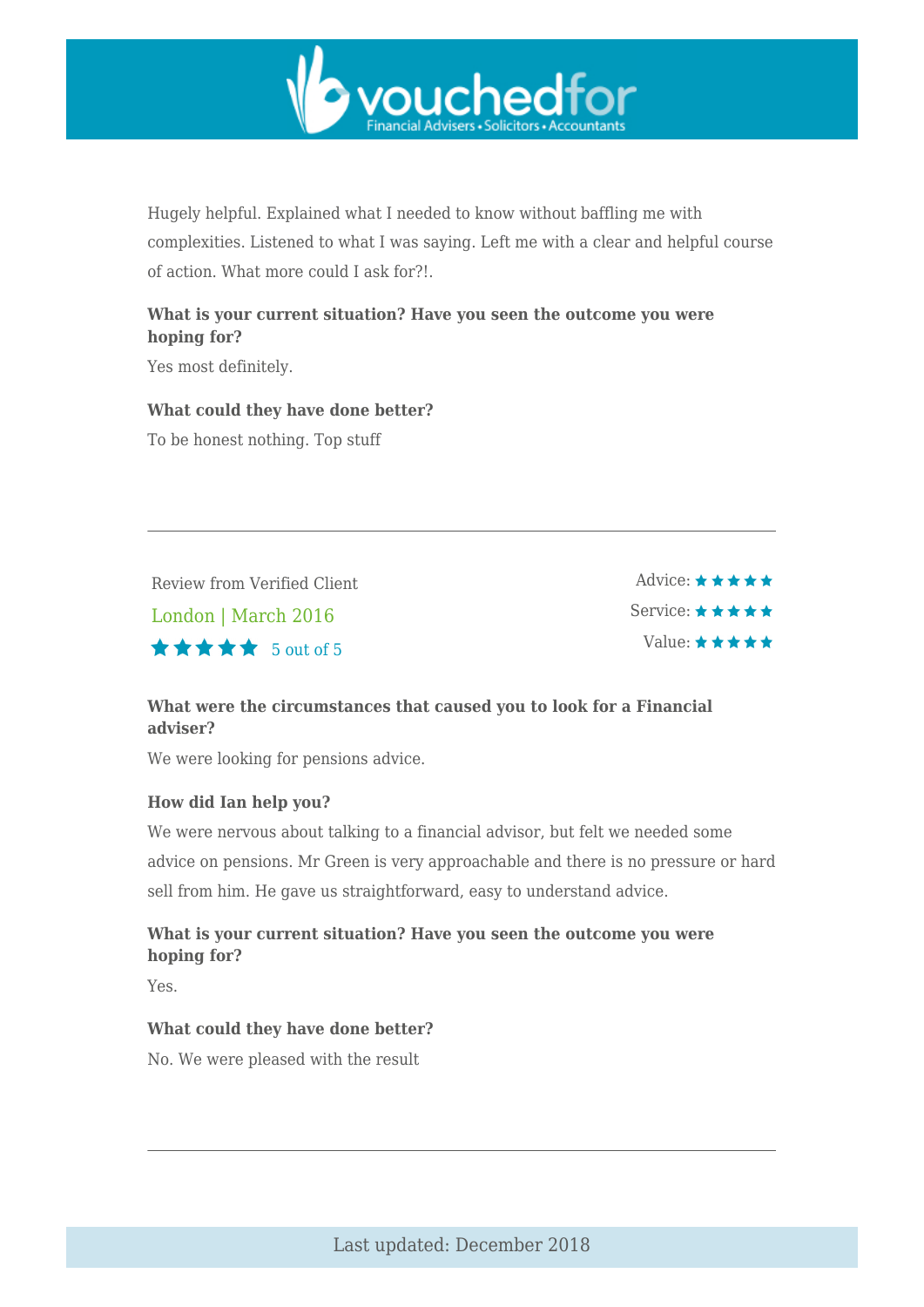

Review from Verified Client Surrey | March 2016  $\star \star \star \star$  5 out of 5

Advice: \*\*\*\*\* Service: ★ ★ ★ ★ ★ Value:  $\star \star \star \star \star$ 

## **What were the circumstances that caused you to look for a Financial adviser?**

Ian Green was recommended to me some 15 years ago now and I moved to him in 2001.

### **How did Ian help you?**

He devised a financial strategy based upon my attitude to risk etc and helped build a portfolio that would help cater to my current needs at that time, and also with my future requirements at retirement 10 years hence. I must add that writing this having now retired, my portfolio and retirement income has improved markedly under Ian Green's guidance to that that was advised by my previous financial advisor!Ian covers all aspects I required extremely well, mainly investment, tax and estate planning whilst maintaining an important degree of flexibility.I have found him to be extremely knowledgeable, always taking whatever time is necessary to explain procedures to me, and with the not often found ability to explain things in simple English. He is always approachable and with a small friendly team behind him headed up by the excellent Melissa I could not ask for much more.I am able to monitor most investments securely and easily online which I find quite useful.

## **What is your current situation? Have you seen the outcome you were hoping for?**

The outcome has generally been rather better that originally hoped for. He offers an excellent service and his charges are more than reasonable for the work and advice received.

#### **What could they have done better?**

There is nothing that I can think of that could have been done better, I am extremely pleased with all aspects of his service. I am very grateful that Ian Green was recommended to me and I would certainly recommended him to others, and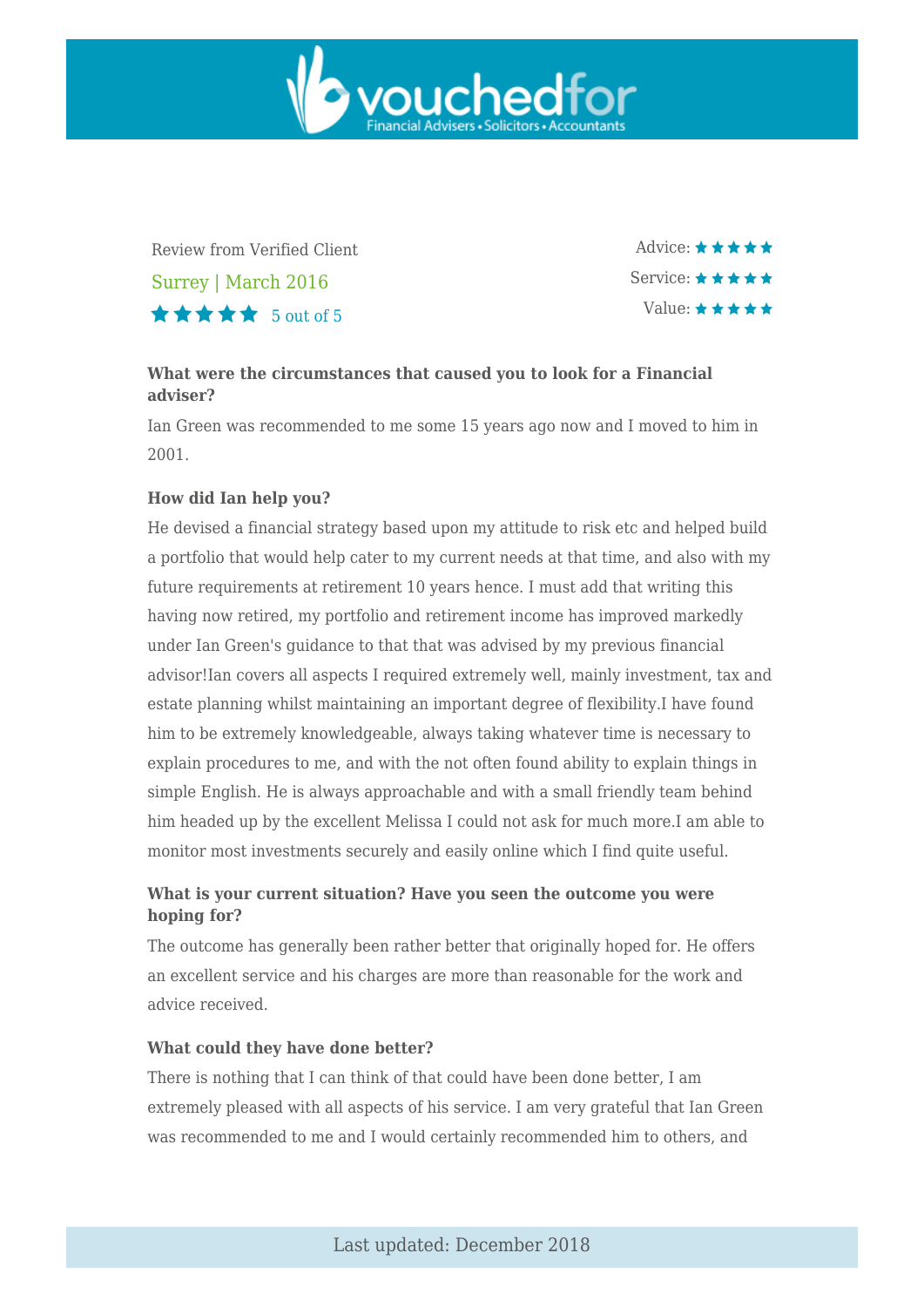

have already done so.

Review from Verified Client London | January 2016  $\star \star \star \star$  5 out of 5

Advice:  $\star \star \star \star \star$ Service: ★ ★ ★ ★ ★ Value:  $\star \star \star \star \star$ 

## **What were the circumstances that caused you to look for a Financial adviser?**

Wishing to start a personal pension and needing advice about all aspects of personal pensions.

## **How did Ian help you?**

Ian Green advised about the best pension for me and subseuqntly helped me improved my pension. It was clear that Ian Green understood my needs and everything was explained very clearly. Ian Green has also assisted me with my tax figures relating to my pension at no further cost.

## **What is your current situation? Have you seen the outcome you were hoping for?**

Yes, I am happy with the recommendations I received and I am pleased with the pension provided and these arrangements.

#### **What could they have done better?**

N.A

Review from Verified Client London | January 2016  $\star \star \star \star$  5 out of 5

Advice:  $\star \star \star \star \star$ Service:  $\star \star \star \star \star$ Value:  $\star \star \star \star \star$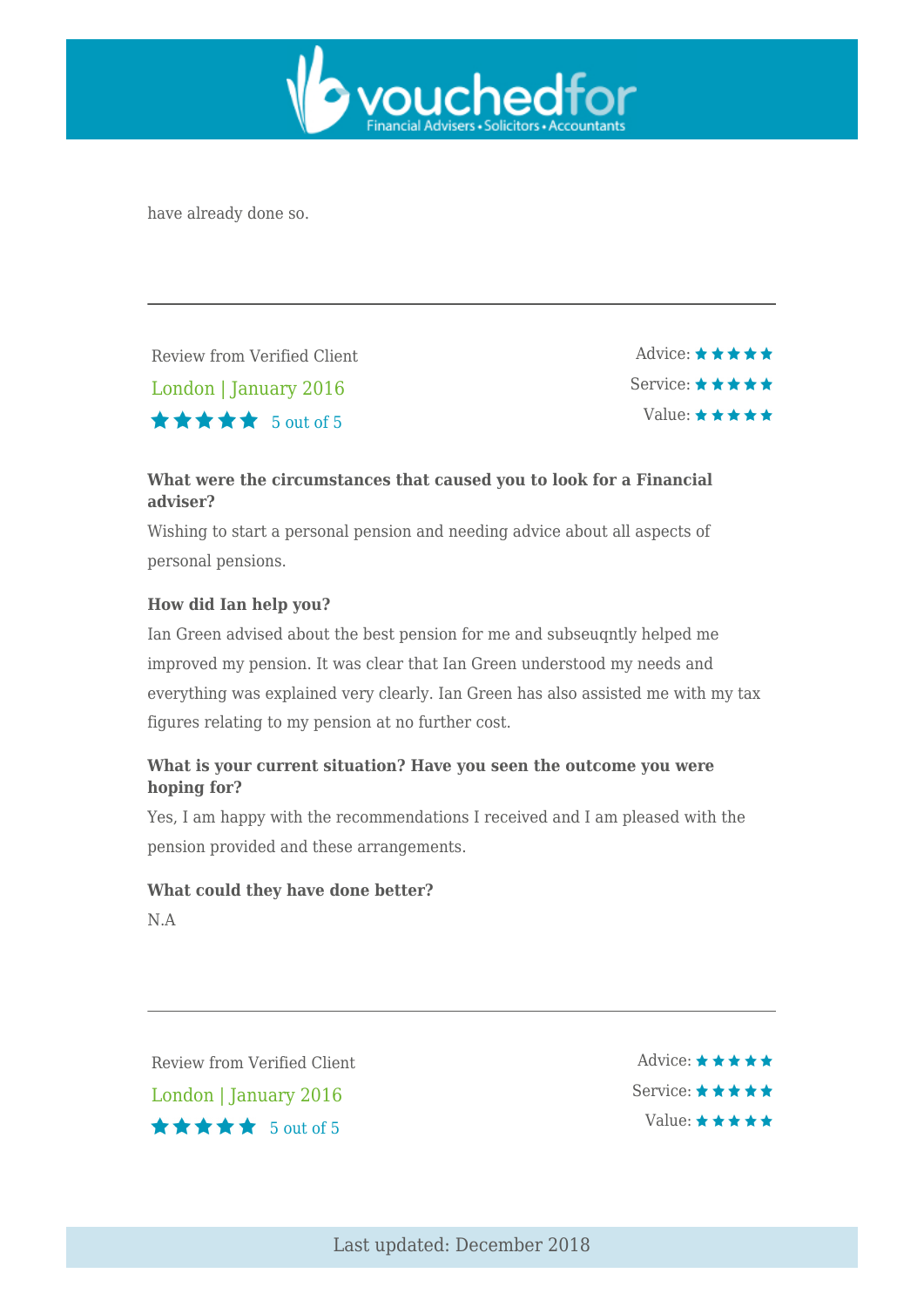

## **What were the circumstances that caused you to look for a Financial adviser?**

My aged mother's financial affairs had not been followed since a previous IFA had embezzled her.

## **How did Ian help you?**

With infinite patience and kindness, Mr. Green explained what could be done with my mother's investments and cash in order to consolidate and secure them. He accepted totally my wish for a 'no risk' policy. He repeatedly and kindly explained the costs involved in any management of the funds to my brother.

## **What is your current situation? Have you seen the outcome you were hoping for?**

I can act only together with my brother.

#### **What could they have done better?**

Mr Green could - can - do no more then he has already done to try and explain the advantages of the coherent policy he is recommending.

Review from Verified Client London | December 2015  $\star \star \star \star$  5 out of 5

Advice: ★ ★ ★ ★ ★ Service: \* \* \* \* \* Value:  $\star \star \star \star \star$ 

## **What were the circumstances that caused you to look for a Financial adviser?**

I had received quite a lot of compensation relating to advice given by a previous financial adviser and was keen to find someone who worked for an hourly rate rather than purely on commission.

#### **How did Ian help you?**

Ian helped put in place new pensions arrangements and life insurance.

#### **What is your current situation? Have you seen the outcome you were**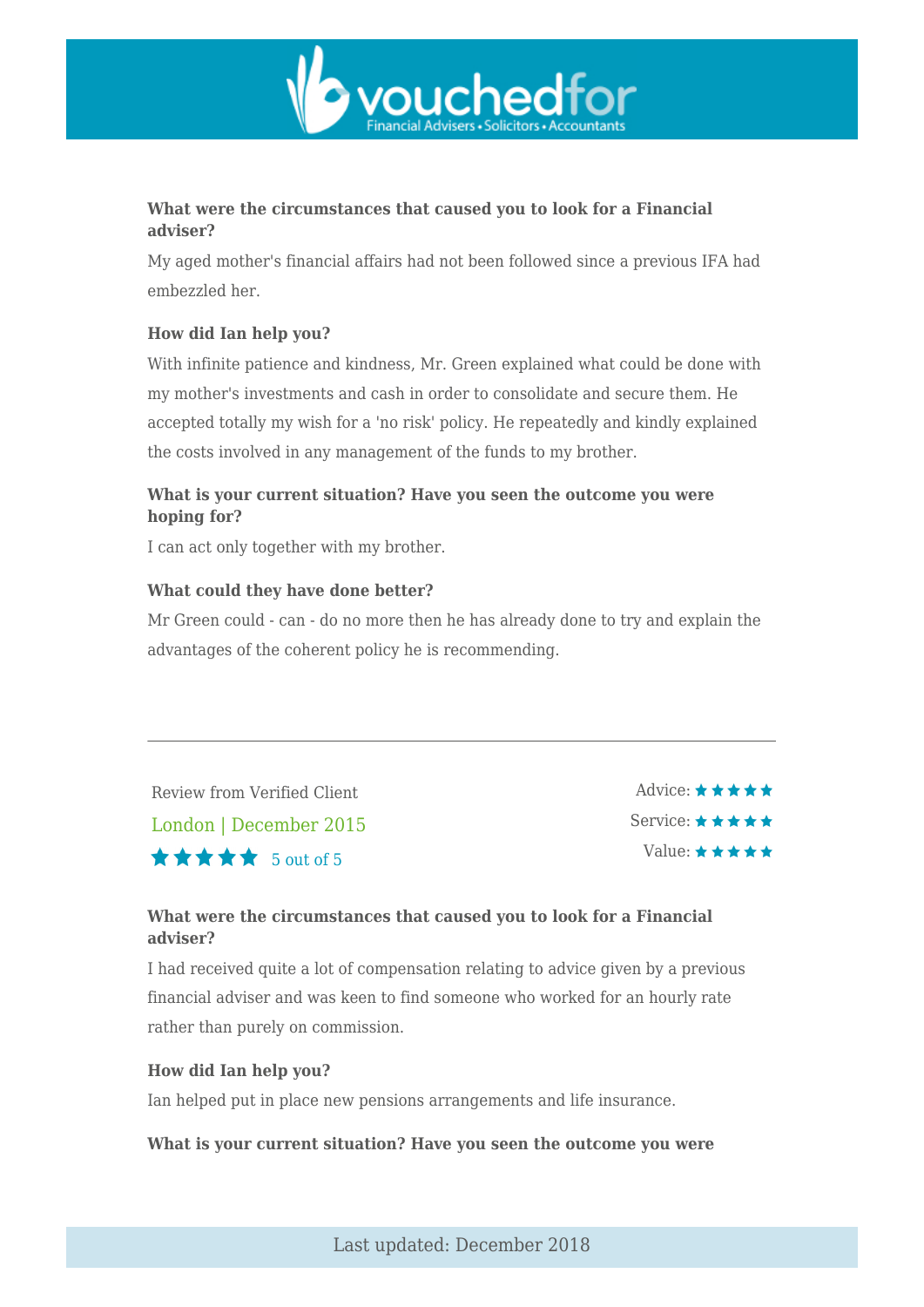

### **hoping for?**

Both plans are still in place and working as intended many years later. I'll go back to Ian as and when circumstances change.

### **What could they have done better?**

No obvious areas requiring comment.

Review from Verified Client Cambridgeshire | September 2015  $\star \star \star \star$  5 out of 5

Advice:  $\star \star \star \star \star$ Service: ★ ★ ★ ★ ★ Value:  $\star \star \star \star \star$ 

## **What were the circumstances that caused you to look for a Financial adviser?**

I needed to find a Financial Advisor who put my interests at the forefront of his advice.

#### **How did Ian help you?**

From the start I found Ian Green listened to all that I had to say and took the time to give me advice that was suited to my own particular circumstances. He was clear and concise in not only the advice that he gave but also the reasons for so doing. His has always conducted business with me in a totally professional but friendly manner and has given me an exceptional level of good quality service.

## **What is your current situation? Have you seen the outcome you were hoping for?**

I have been delighted with the returns that I have seen from my investments. Ian Green has exceeded my expectations in the management of my portfolio.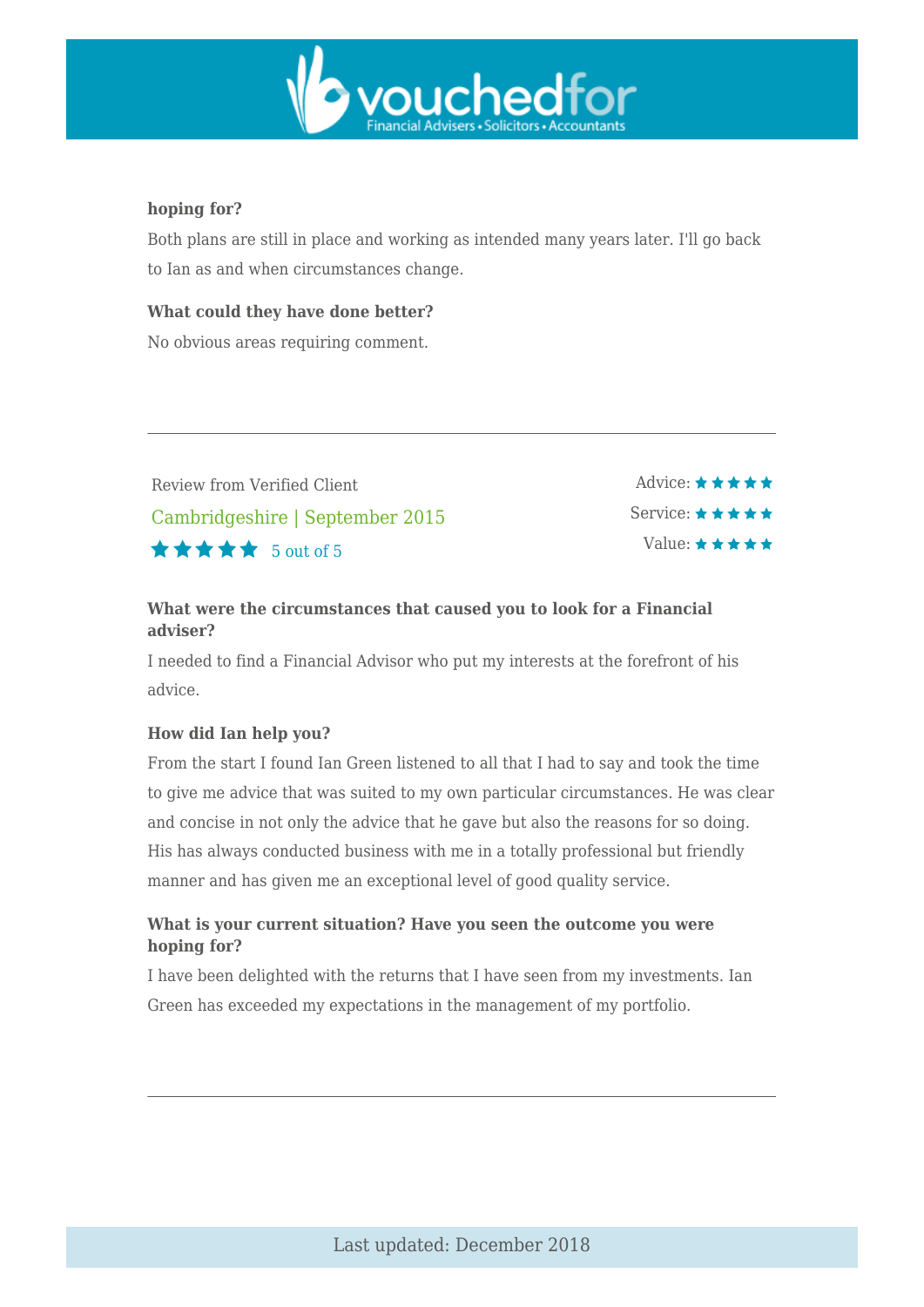Review from Verified Client London | September 2015  $\star \star \star \star$  5 out of 5

Advice:  $\star \star \star \star \star$ Service:  $\star \star \star \star \star$ Value:  $\star \star \star \star \star$ 

## **What were the circumstances that caused you to look for a Financial adviser?**

vouchedfor

I wanted to take a more considered approach to investing for my future.

#### **How did Ian help you?**

I've recieved a very professional service from Ian - as well as a great performance. I picked Ian from the three people I arranged to meet over a year ago for two reasons. He was by far the most patient and personable, and he was very generous with his time. The other reason was the premises... Perfectly adequate, but no signs of client money being wasted on unnecessary bling is what I thought, and I like that kind of sign. I am very happy with my decision to appoint Ian Green as my financial advisor, and would recommened him to anyone.

## **What is your current situation? Have you seen the outcome you were hoping for?**

I've seen a good return.

#### **What could they have done better?**

Don't change a thing

Review from Verified Client London | September 2015  $\star \star \star \star$  5 out of 5

Advice:  $\star \star \star \star \star$ Service:  $\star \star \star \star \star$ Value:  $\star \star \star \star \star$ 

## **What were the circumstances that caused you to look for a Financial adviser?**

Our company had the need to set up a pension scheme so we looked for Financial Advisors. After reaching out to several, Ian was the quickest to respond and the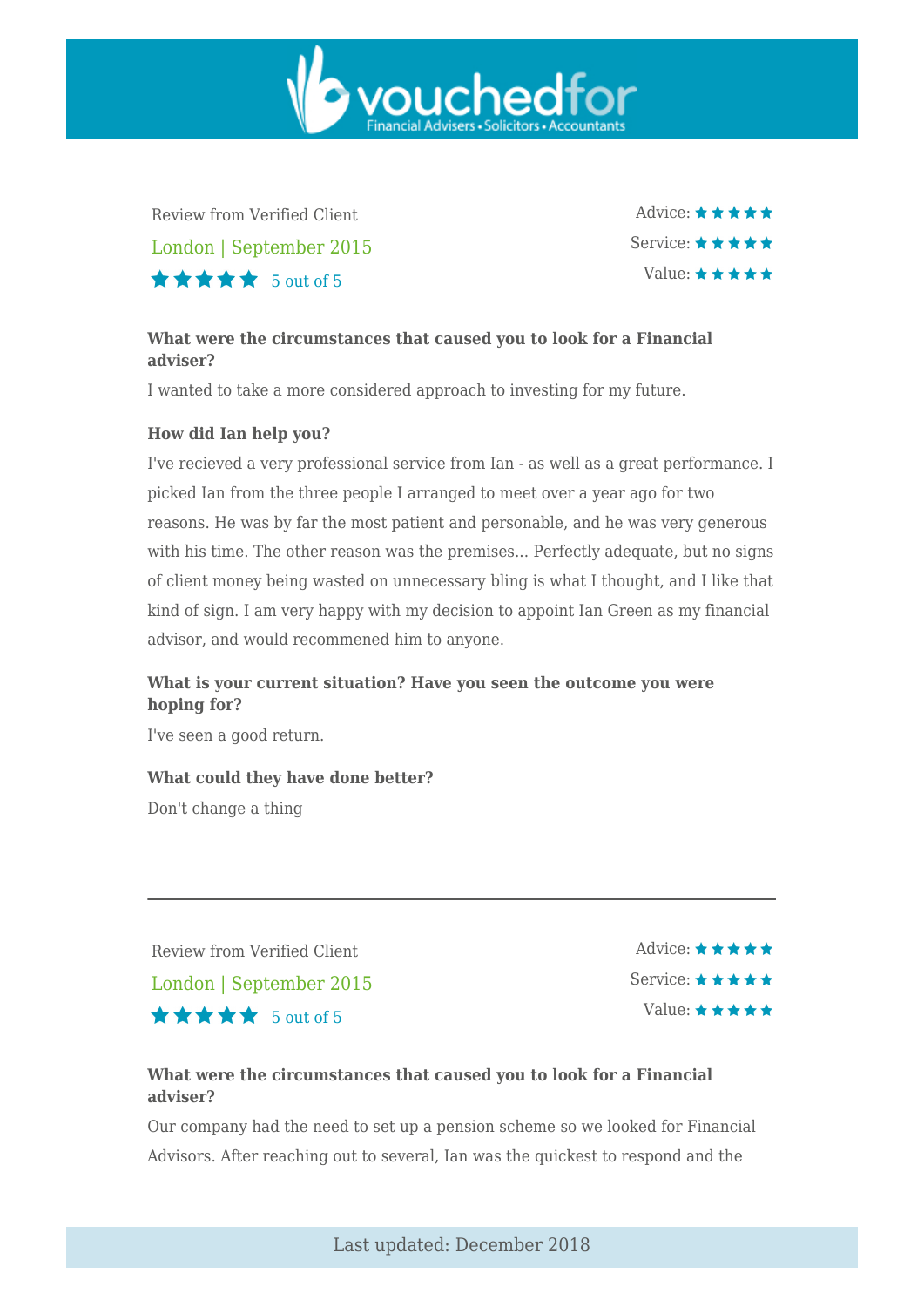

most helpful.

### **How did Ian help you?**

Ian Green was SO helpful in the entire process of setting up a pension plan, setting up the contribution, setting it up with out payroll and everything in between. He is quick to answer any questions, courteous in his communication and patient. I would HIGHLY recommend Ian Green for anyone interested in a financial planner. He is professional and friendly and when the needs arises we will use him again! Thanks, Ian!!!.

## **What is your current situation? Have you seen the outcome you were hoping for?**

We hav enow reached a size where we are preparing a group plan.

#### **What could they have done better?**

Nothing- the whole experience could not have gone better.

Review from Verified Client West Sussex | September 2015  $\star \star \star \star$  4.7 out of 5

Advice:  $\star \star \star \star \star$ Service:  $\star \star \star \star \star$ Value:  $\star \star \star \star \diamond$ 

## **What were the circumstances that caused you to look for a Financial adviser?**

just clueless and about time I did somethinkg to ensure my future protected.

#### **How did Ian help you?**

He was recommended to me by my IFA brother when they were working together many moons ago.Ian has looked after my affairs all the while, keeping me in touch with developments and putting me straight where I have no financial nowse.Most of my investments are now easily grouped rather than spread about various financial products/ providers where I was beginning to lose control of 'what was where'He is always promt with service delivery and always willing to offer advice.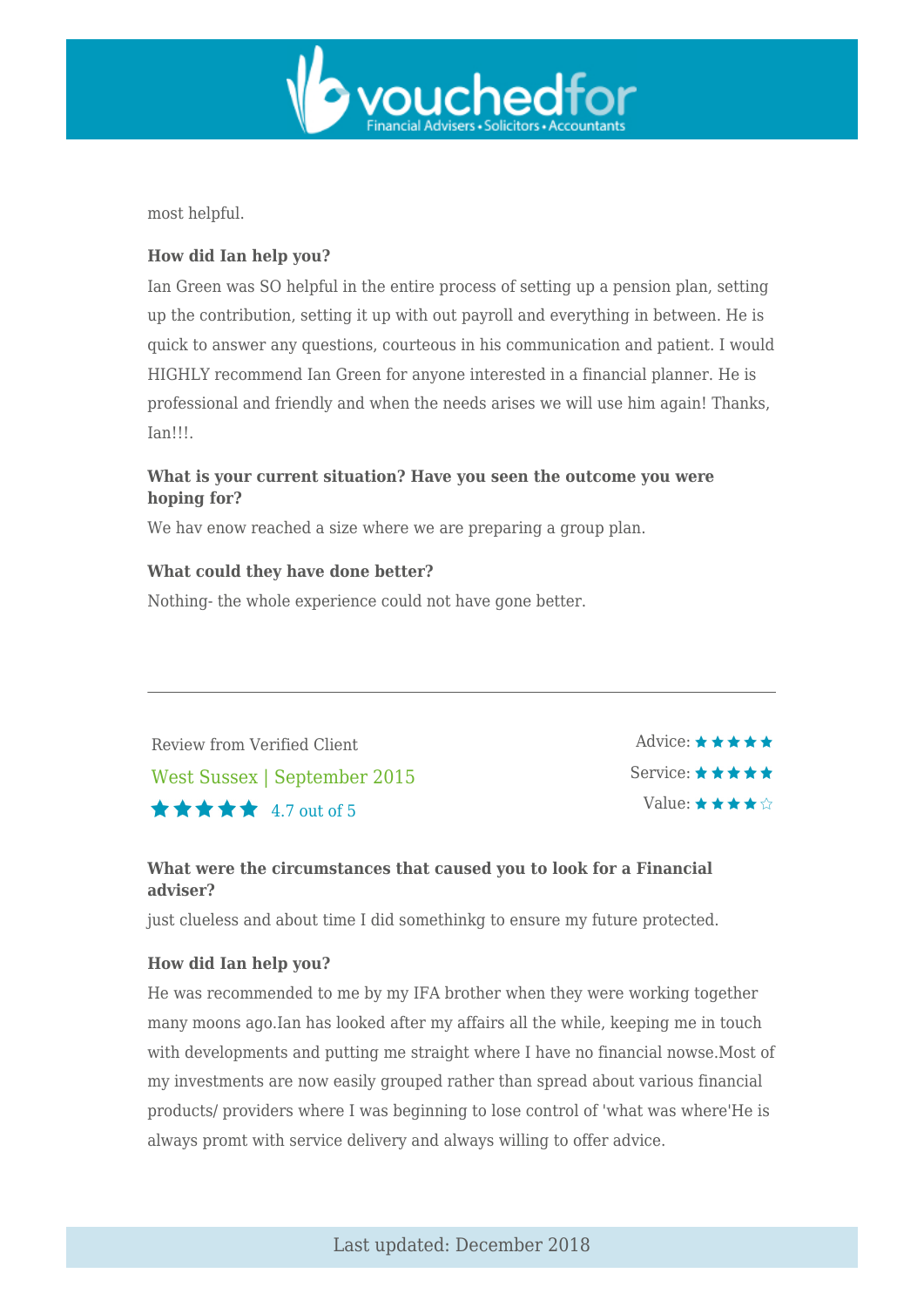

## **What is your current situation? Have you seen the outcome you were hoping for?**

so far so good.

### **What could they have done better?**

hes there when I need him...or has been so far

Review from Verified Client London | September 2015  $\star \star \star \star$  5 out of 5

Advice:  $\star \star \star \star \star$ Service:  $\star \star \star \star \star$ Value:  $\star \star \star \star \star$ 

## **What were the circumstances that caused you to look for a Financial adviser?**

I needed help with pension transfers and ISAs.

## **How did Ian help you?**

I would absolutely vouch for Ian Green. He is extremely professional, completely impartial and has that rare ability of being able to make something that is very complex, easy to understand.

## **What is your current situation? Have you seen the outcome you were hoping for?**

Yes, very pleased with the advice and service that Ian Green provides for me.

Review from Verified Client London | September 2015  $\star \star \star \star$  5 out of 5

Advice:  $\star \star \star \star \star$ Service: \* \* \* \* \* Value:  $\star \star \star \star \star$ 

**What were the circumstances that caused you to look for a Financial**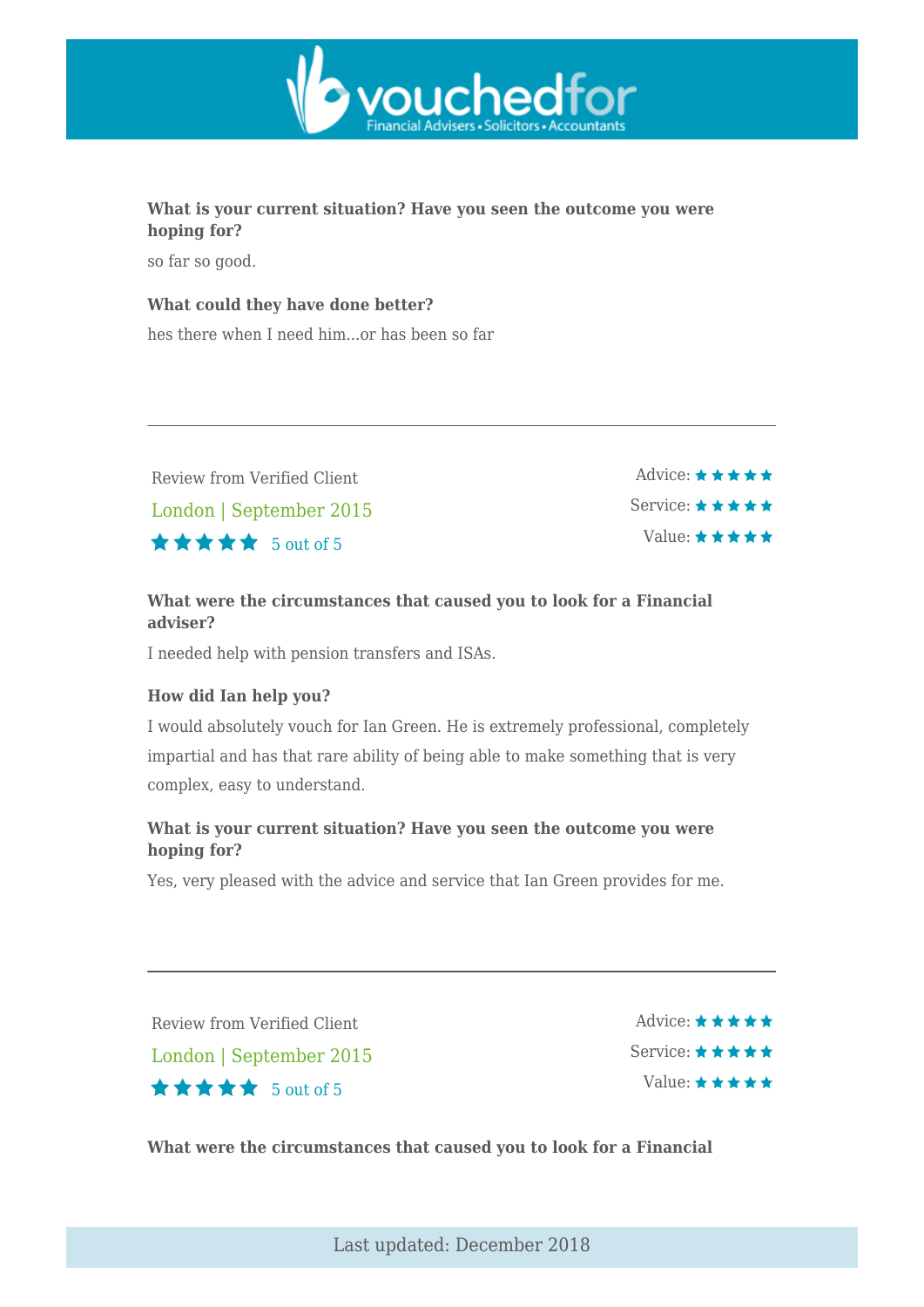

#### **adviser?**

Help with pension planning.

## **How did Ian help you?**

I would happily recommend Ian Green. Ian has provided me with financial advice for about 6 years and I have always valued his extensive knowledge and expertise. Ian is passionate about what he does and is excellent about keeping me updated and informed. I enjoy working with Ian who provides quality advice and a very good service.

## **What is your current situation? Have you seen the outcome you were hoping for?**

I am very happy with the advice.

Review from Verified Client Avon | September 2015  $\star \star \star \star$  5 out of 5

Advice:  $\star \star \star \star \star$ Service: \*\*\*\*\* Value:  $\star \star \star \star \star$ 

## **What were the circumstances that caused you to look for a Financial adviser?**

On-going requirements.

## **How did Ian help you?**

Ian has earnt a trusted position within both personal and commercial dealings, over time, by providing clear, sound and valuable advice on a number of areas which have proved to be of value. His manner inparticular adds value with a clear, no nonsense, approach. Ian always presents well and is very informed across a wide area of knowledge. Extremely highly rated.

## **What is your current situation? Have you seen the outcome you were hoping for?**

Very positive outcome on Auto-Enrolment.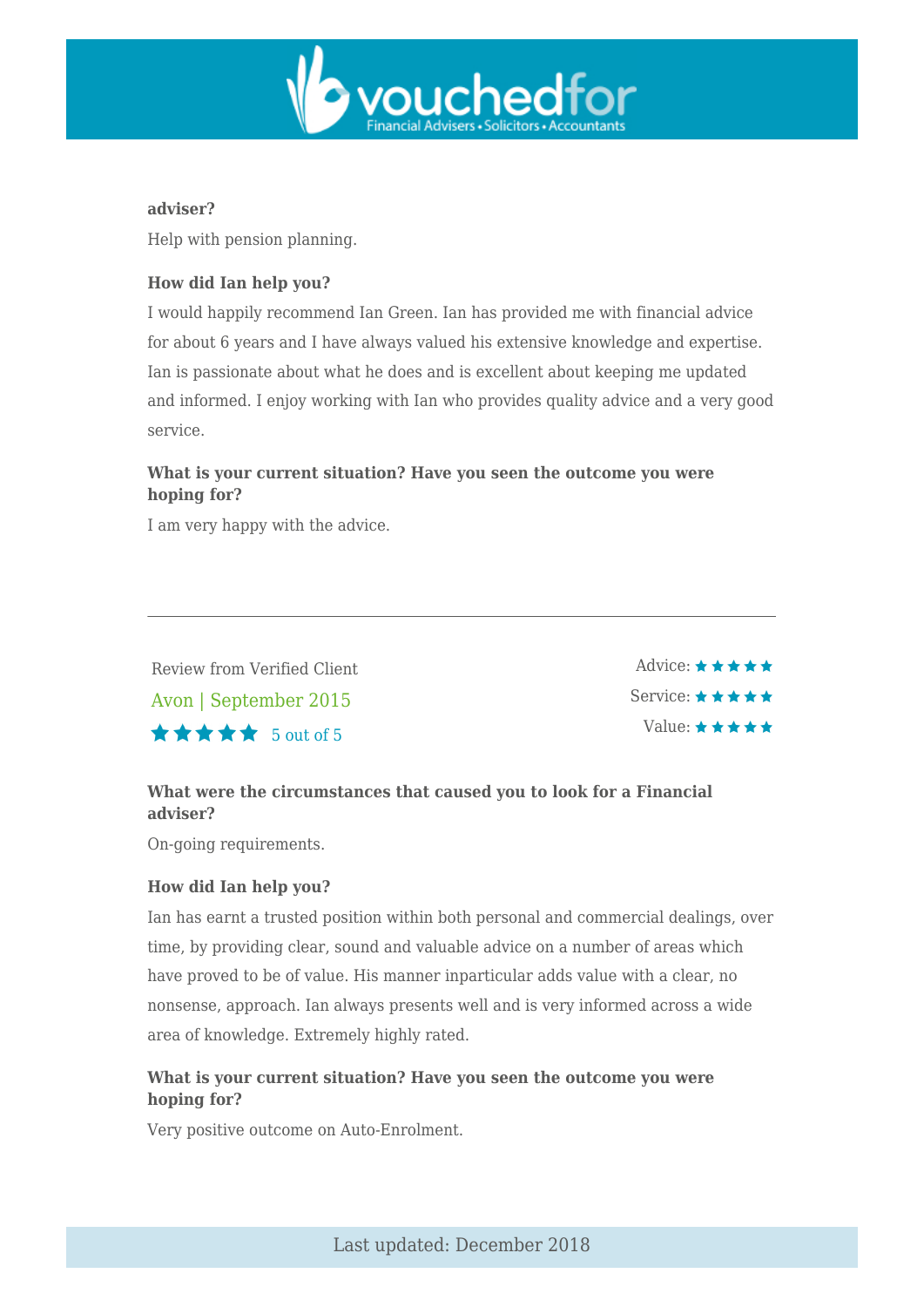

Review from Verified Client East Sussex | September 2015  $\star \star \star \star$  5 out of 5

Advice:  $\star \star \star \star \star$ Service:  $\star \star \star \star \star$ Value: \*\*\*\*\*

## **What were the circumstances that caused you to look for a Financial adviser?**

Bereavement.

## **How did Ian help you?**

Ian is a trustworthy consultant who came recommended to me. He laid out clearly and professionally the options, risks and benefits relating to my financial situation. I felt well informed after our initial talk which was very important to me.

## **What is your current situation? Have you seen the outcome you were hoping for?**

Yes. Consistent returns on investment and sound responsive advice.

#### **What could they have done better?**

Nothing

Review from Verified Client

London | September 2015

 $\star \star \star \star$  5 out of 5

Advice: ★ ★ ★ ★ ★ Service: \*\*\*\*\* Value: \* \* \* \* \*

## **What were the circumstances that caused you to look for a Financial adviser?**

Wanted to ensure I wasn't missing anything with my Pension.

**How did Ian help you?**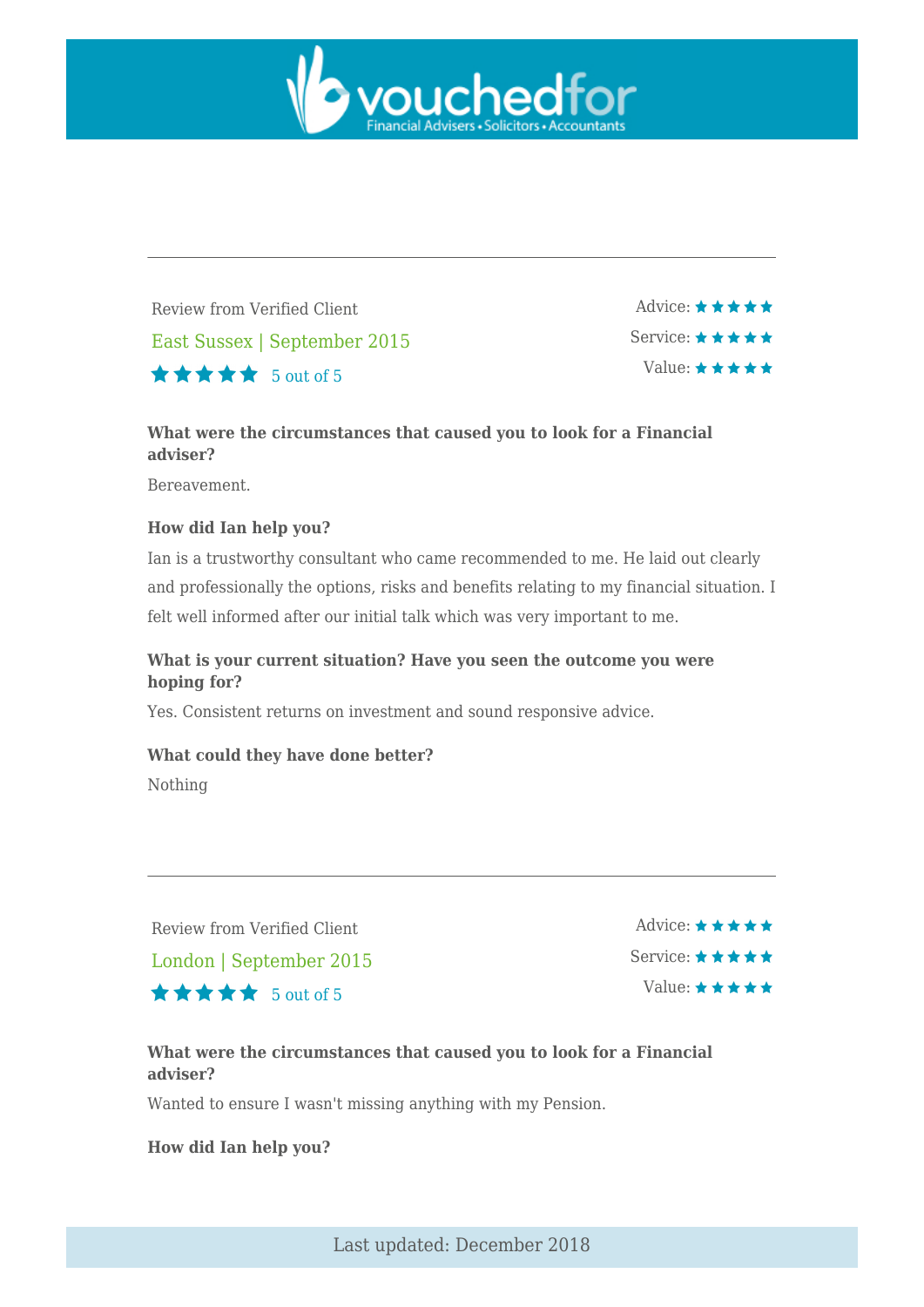

I can't praise Ian enough. He is both patient and thorough, I've spoken to a number of Financial Advisors over the years and now that I've found Ian I'll be sticking with him. The advice he has given me has put me in a stronger financial position for the future and his fees have been very reasonable.

## **What is your current situation? Have you seen the outcome you were hoping for?**

Still employed working towards retirement.

Review from Verified Client Essex | September 2015  $\star \star \star \star$  5 out of 5

Advice:  $\star \star \star \star \star$ Service: \* \* \* \* \* Value:  $\star \star \star \star \star$ 

## **What were the circumstances that caused you to look for a Financial adviser?**

Untimely, unexpected and early death of my husband.

## **How did Ian help you?**

I just wanted to say thank you for all that you have done since you first started to sort out my finances in 1996. At the time of John's death I gave you a wish list of being able to retire early and go on a world cruise. Both these ambitions were met and you have continued to enable me to live a lifestyle above what seemed possible all those years ago. Once again, many thanks and may you continue to go from strength to strength in both your business and family life.

## **What is your current situation? Have you seen the outcome you were hoping for?**

Retired, and able to help my children financially and go on the cruises I like to do. So, yes is the answer to the question, and more.

#### **What could they have done better?**

Nothing. I've been really pleased with the last 19 years of service.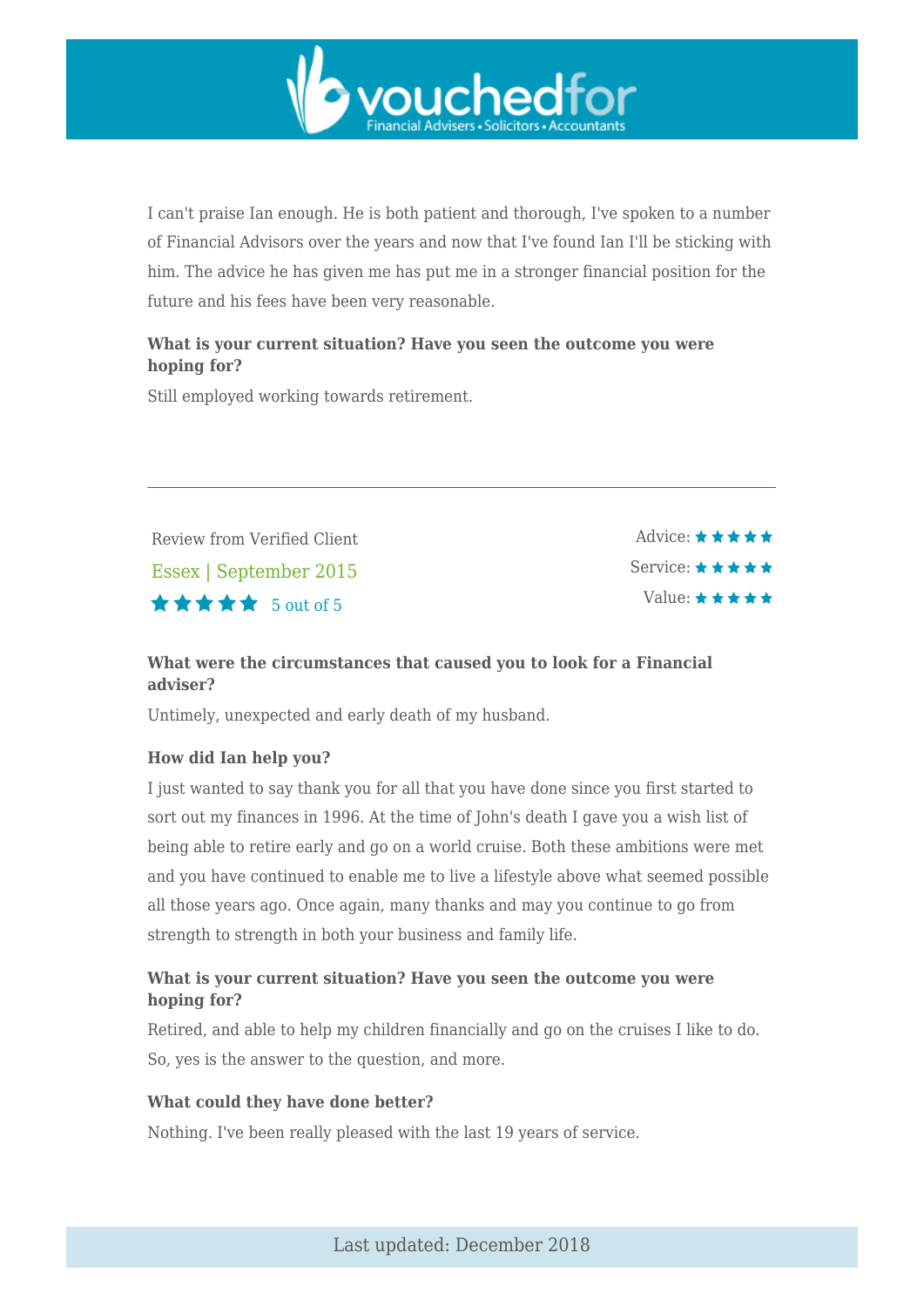

Review from Verified Client London | March 2015 5 out of 5

Advice: \*\*\*\*\* Service:  $\star \star \star \star \star$ Value:  $\star \star \star \star \star$ 

Ian offered direct and sensitive advice, tailored to my personal situation. He was generous with his time and experience.

| Review from Verified Client | Advice: $\star \star \star \star \star$  |
|-----------------------------|------------------------------------------|
| London   March 2015         | Service: $\star \star \star \star \star$ |
| <b>★★★★★</b> 5 out of 5     | Value: $\star \star \star \star \star$   |

I FIRST MET IAN GREEN IN 2012 WHEN I NEEDED ADVICE ON INVESTING MY RECENTLY ACQUIRED RETIREMENT FUNDS. IAN OFFERED VERY SOUND ADVICE WHILST REMAINING IMPARTIAL AND INVESTED ADVANTAGEOUSLY ON MY BEHALF.IAN IS CONSISTENTLY PLEASANT, HELPFUL AND ALWAYS RESPONDS IMMEDIATELY WHEN I NEED HIS HELP. HE SUPPLIES REGULAR UPDATES ON MY INVESTMENTS WITH A PERSONAL TOUCH.

#### **What could they have done better?**

I HAVE LIMITED KNOWLEDGE OF FINANCIAL MATTERS SO AM UNABLE TO GIVE AN IN DEPTH ANSWER BUT I HAVE NO COMPLAINTS.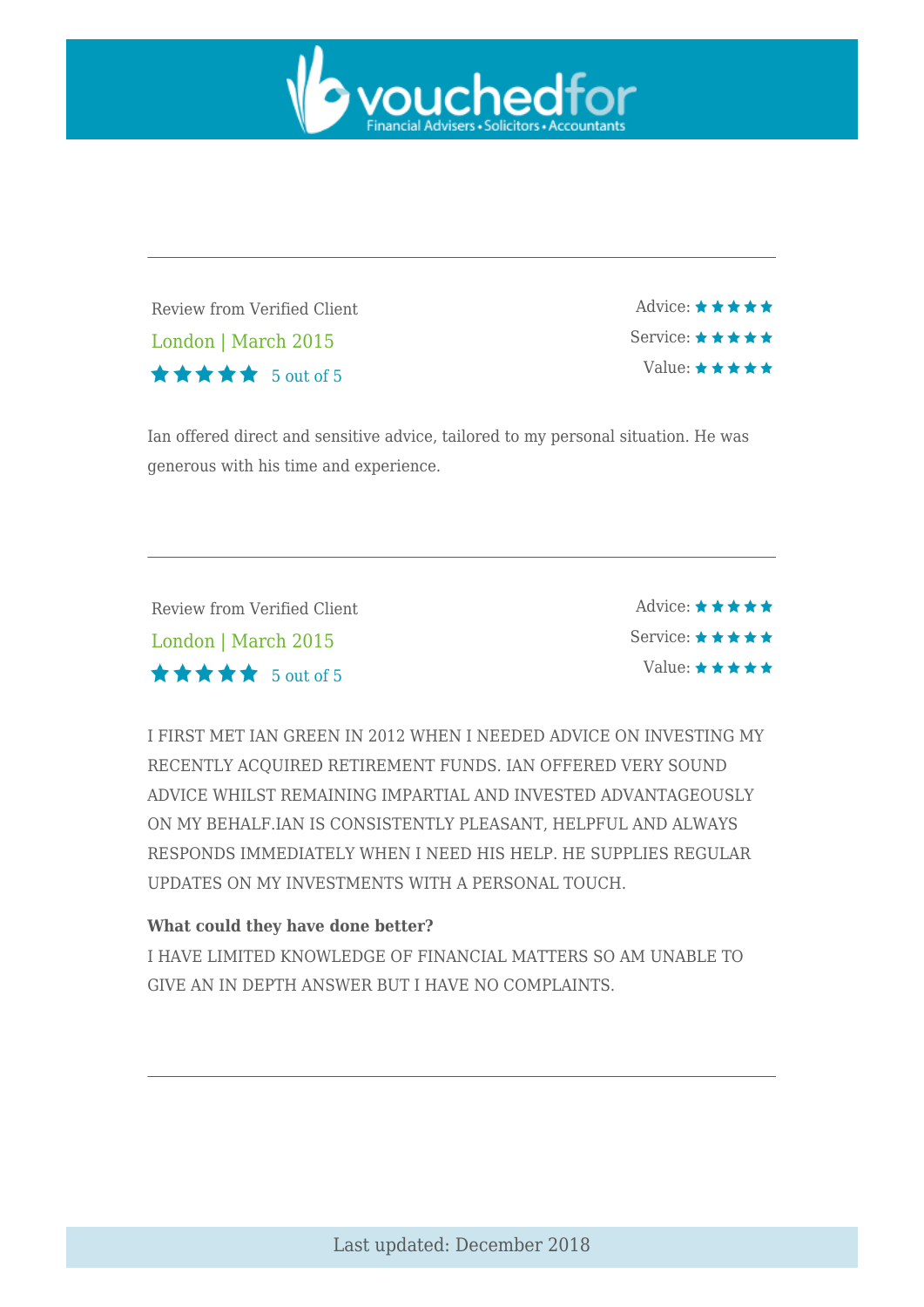Review from Verified Client London | March 2015  $\star \star \star \star$  4.7 out of 5

Advice: ★ ★ ★ ★ ★ Service:  $\star \star \star \star \star$ Value:  $\star \star \star \star \hat{\varphi}$ 

I've been using Ian for something like 17 years. His advice has always been well researched and responsive to my needs and I have complete confidence in him. He has also suggested some innovative solutions to some of my financial needs which have been well thought out and explained.

vouchedfor

#### **What could they have done better?**

'Vanilla' advice is quite inexpensive nowadays and some may feel that Ian's charges are more than they would be willing to pay. I am happy with what I pay and I am sure there are other avenues people could explore with Ian if they prefer a cheaper service.1997

Review from Verified Client London | January 2015  $\star \star \star \mathcal{L}$  4.3 out of 5

Advice:  $\star \star \star \diamond \diamond$ Service:  $\star \star \star \star \star$ Value:  $\star \star \star \star \star$ 

Ian is extremely approachable and focused on client needs. He is scrupulously ethical and does not over-sell himself or his services. He has a clear understanding of where each client fits into the overall financial picture, and what kinds of investments/cover that client is looking for. So while listening carefully to what the client wants, he is also forthcoming with proposals for options. He responds quickly to emails and is always helpful when dealing with questions. My impression is that he is cautiously conservative when making financial estimates and always makes clear what risks are involved. He is keen on technology-based approaches to accessing data and tries to make things as simple as possible for the client.

#### **What could they have done better?**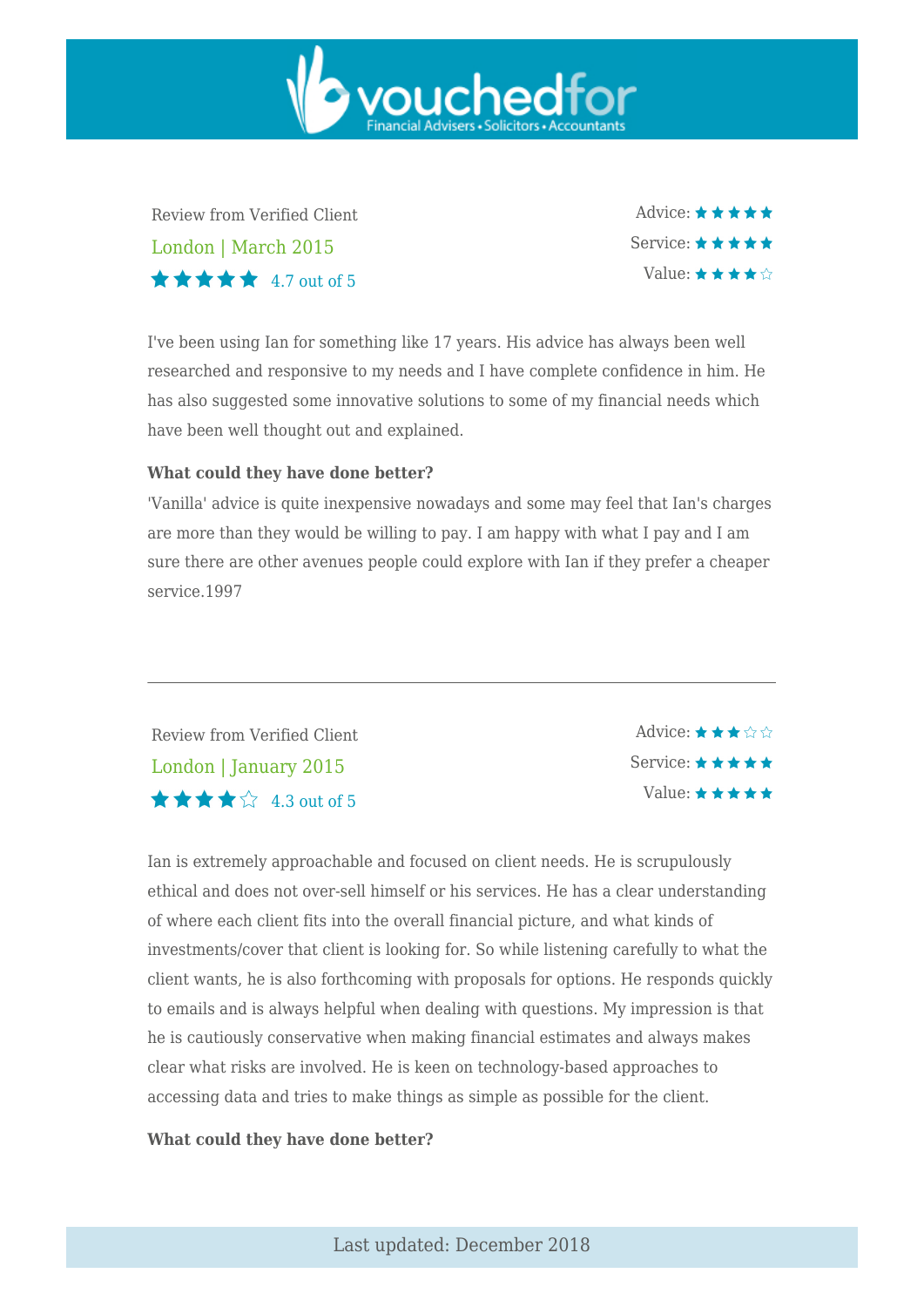

I think that even for someone like me, with a reasonable (but by no means expert) understanding of finance, there are aspects of investing which are not obvious. There were a couple of things that were not that clear to me, including the relationship between Ian as advisor and the company that would be in charge of investing my money. I don't mean there were any serious questions about this, but I've been at times a bit confused about who exactly I'm supposed to be dealing with. I think the "architecture" of the relationship between the investor, the advisor and the investment fund could be made clearer.

Review from Verified Client London | January 2015 5 out of 5

 $\triangle$ dvice:  $\star \star \star \star \star$ Service: \* \* \* \* \* Value:  $\star \star \star \star \star$ 

Everything. He is conscientious, values-driven, and highly knowledgeable in his field. He is also incredibly patient when his clients take an age to return signatures and documents (sorry Ian!). Most of all, he is a thoroughly delightful human being, who takes time to translate financial 'nonsense' into English for those of us with a lesser understanding than he has. I have been with Ian for over 15 years now and cannot imagine anyone else looking after my financial health and retirement plans.

#### **What could they have done better?**

Nag me more when I need to be jollied along for signatures, etc. But, as you can tell, I'm struggling for content on this question.

Review from Verified Client London | January 2015  $\star \star \star \star$  5 out of 5

Advice: \*\*\*\*\* Service: ★ ★ ★ ★ ★ Value:  $\star \star \star \star \star$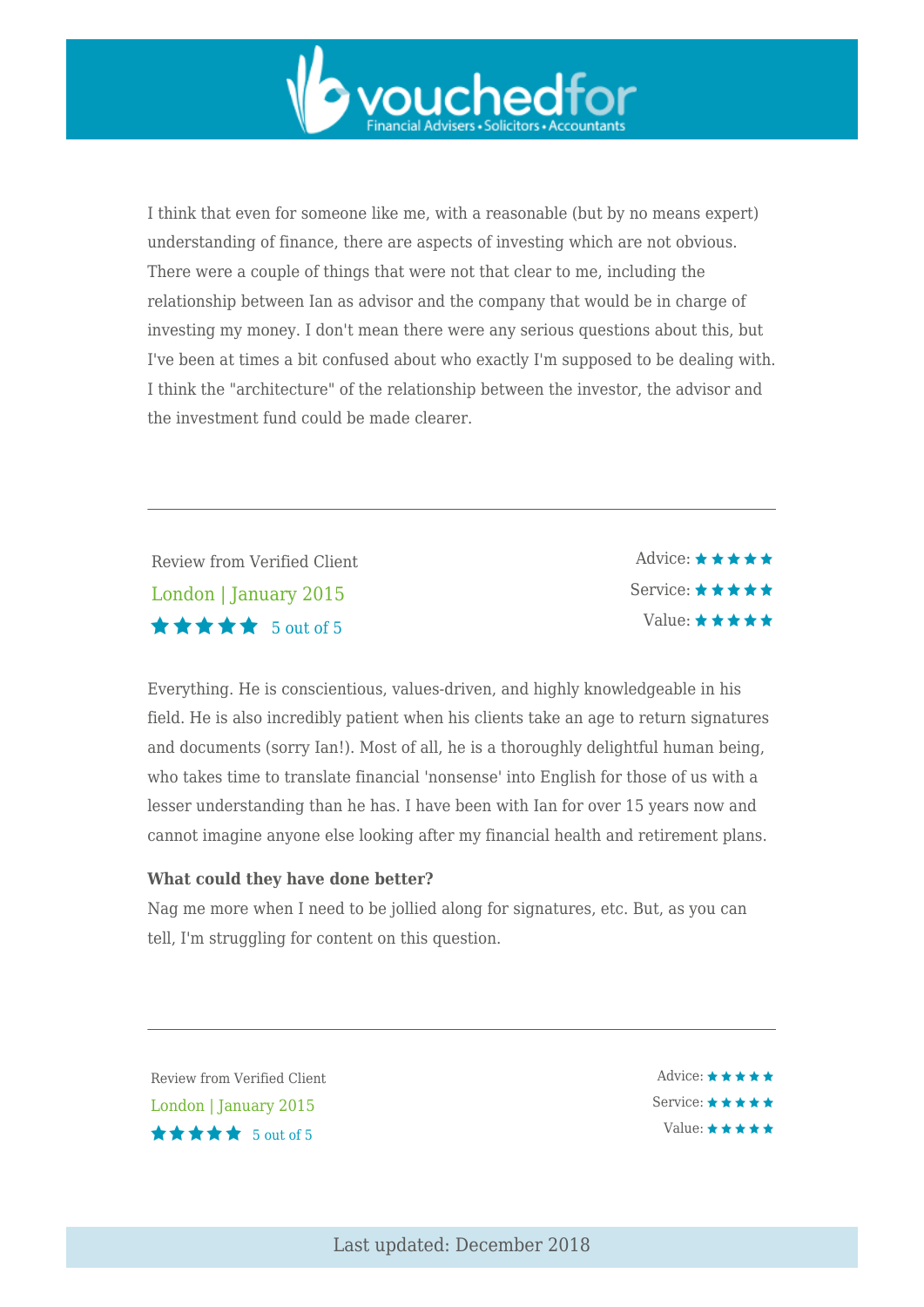

Since starting to work with Ian a couple of years ago, I have felt confident about my finances for the first time. He listened to what I had to say and understood, he has pitched my portfolio at exactly the level of risk I am comfortable with. He also embraced my requests for ethical and green funds to be included in my portfolio and did all the analysis needed to ensure that I was able to pick the right ones and understand how these funds perform. Ethical investing is very important to me personally and I feel confident that Ian not only understands, but also values this approach. It is why I first approached him as a potential advisor, and he has fulfilled all my expectations on this front - from how he advises me, and also from how he runs his business and makes his own charitable and community contributions.At times of change he has done a great job of asking me the difficult questions rather than offering me outright advise ... so that it's me making the decisions.All in all it's been a very good and productive working relationship. Ian and all his team are quick to respond and communicate effectively and regularly.

#### **What could they have done better?**

I don't have any suggestions. I'm happy with the service I receive.

Review from Verified Client Dorset | December 2014  $\star \star \star \star$  4.7 out of 5

Advice:  $\star \star \star \star \diamondsuit$ Service:  $\star \star \star \star \star$ Value:  $\star \star \star \star$  co.uk/img/rating-starfull.jpg" style="width: 10px; height:  $10px;$ ">

Ian green originally advised me to invest in a mid-risk category. Since 2011 when my investment commenced I have had an average return of 10% tax paid. Ian also speaks in plain English. he and his staff reply to any queries rapidly

#### **What could they have done better?**

There is little that I can see that needs improving upon.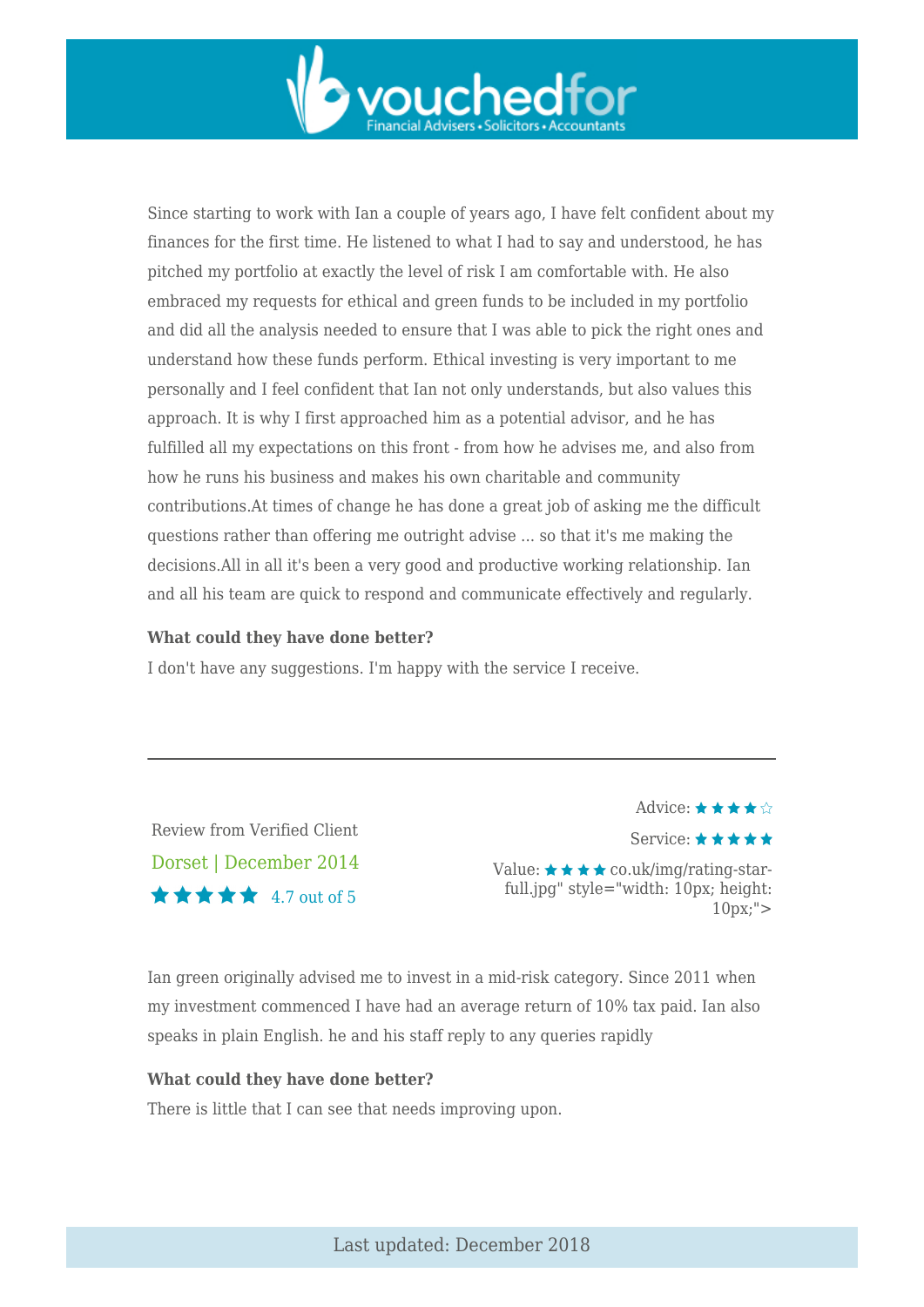

Review from Verified Client Hertfordshire | December 2014 4.7 out of 5

Advice:  $\star \star \star \star \star$ Service: \* \* \* \* \* Value:  $\star \star \star \star \diamond$ 

I always feel that Ian understands our requirements and provides the most appropriate products for us. His approach is to look to the long term rather than 'making a fast buck', and that suits us very well. He is always pleasant to deal with and is supported by a great team in Melissa and Stevie.

Review from Verified Client Dorset | December 2014  $\star \star \star \star$  4.7 out of 5

Advice:  $\star \star \star \star \hat{\mathbb{R}}$ Service: ★ ★ ★ ★ ★ Value:  $\star \star \star \star \star$ 

Ian has consistently returned a rate of 10% since I started with him in September 2011. With his advice I chose a Portfolio that was labelled "medium risk". The other important matter to me is that Ian and his team get back to me rapidly if I have any queries. Further, Ian speaks to me in plain English.

## **What could they have done better?**

I cannot think of anything.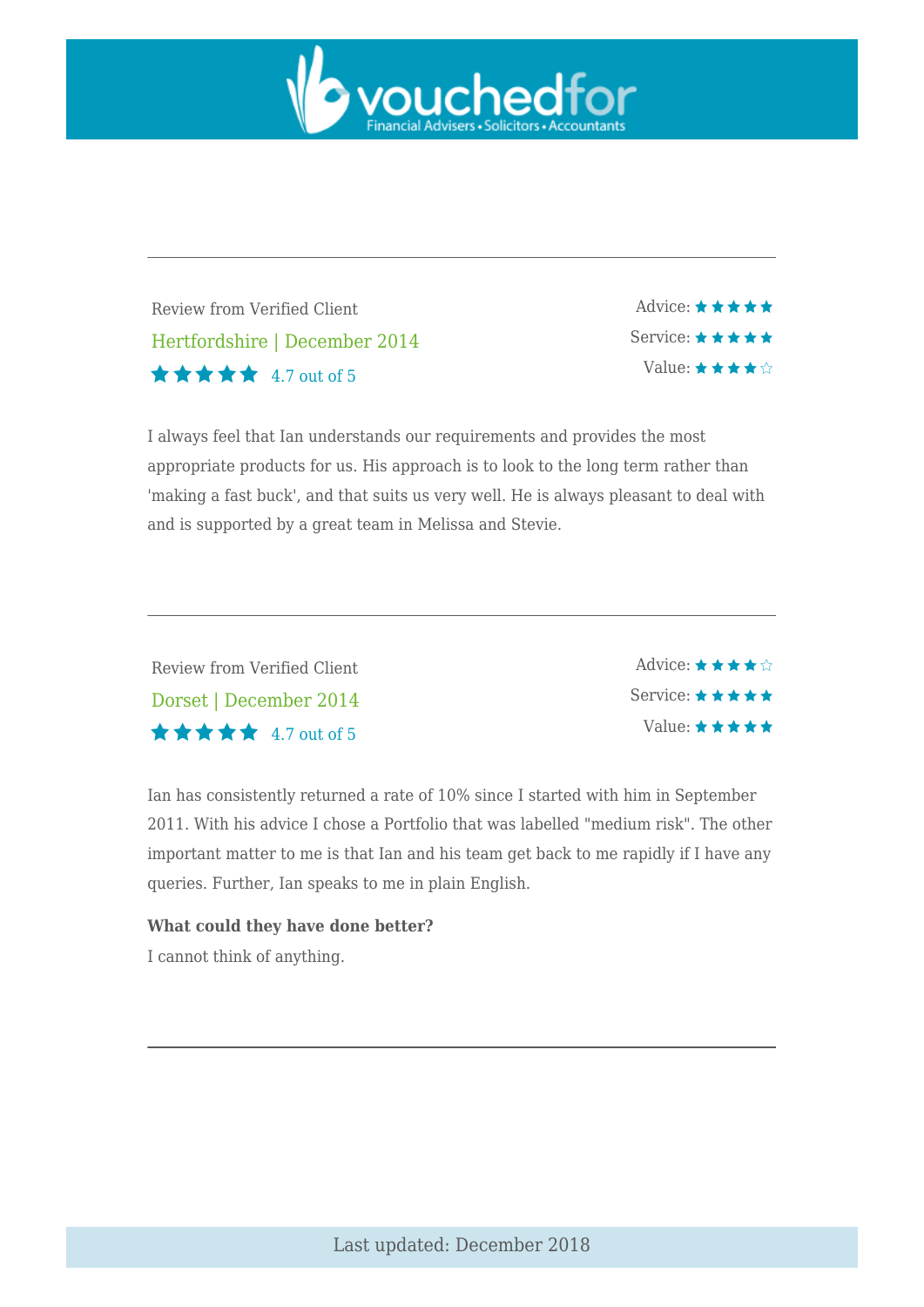Review from Verified Client London | December 2014  $\star \star \star \star$  5 out of 5

Advice: ★★★★★ Service:  $\star \star \star \star \star$ Value:  $\star \star \star \star \star$ 

Ian Green is very helpful, friendly and enthusiastic. He regularly reviews my financial position and responds very quickly to any queries. Most importantly, he gets a good return on the investments.

vouchedfor

Review from Verified Client London | December 2014 5 out of 5

Advice:  $\star \star \star \star \star$ Service: Value:  $\star \star \star \star \star$ 

Ian is friendly, knowledgeable, and articulate. I work in financial services and deal with sophisticated products, so am generally well informed of the products he offers, but just never had the time or contacts to appreciate what the right products were for my faimily or how to actually invest. After the first meeting with Ian I knew he was someone I could trust to invest my funds and take his advice and I wouldn't hesitate to recommend him to my friends and family. He has offered sound advice on ISAs, pensions, mortgages and general long term family wealth planning. He sends extensive and detailed monthly newsletters with updates on markets and what his views are (which again are consistent with the opinions of my work colleagues), and offers a quarterly rebalancing of the investment portfolios which keeps your investment portfolio current and as risk free as possible. Has helped reduce my stress levels around my financial planning and investments as I know they are in safe hands, to the extent I feel guilty when he sends regular reminders to me of the various suggestions he has offered which I haven't got round to looking at!

#### **What could they have done better?**

Only advice would be to spend time with Ian, be honest with what you want and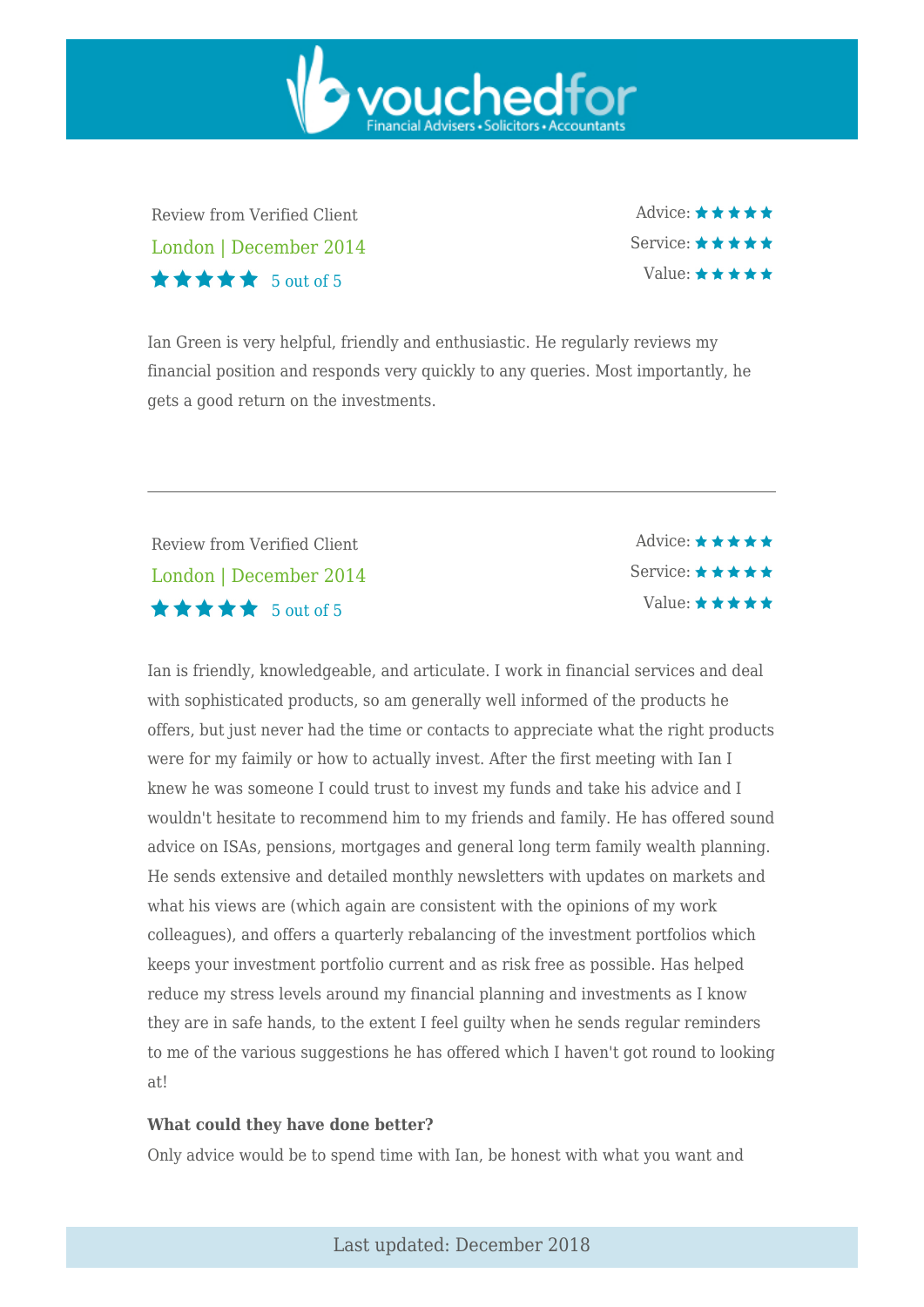

listen to his advice!

Review from Verified Client London | November 2014  $\star \star \star \star$  4.7 out of 5

Advice:  $\star \star \star \star \diamond$ Service: ★ ★ ★ ★ ★ Value:  $\star \star \star \star \star$ 

My adviser displays an enormous amount of patience when dealing with a client who is not well versed nor confident in financial matters. My own lack of understanding makes it almost impossible for me to be completely confident in anyone that I have taken all the necessary steps to ensure my financial security, but Ian has done his utmost to help me.

#### **What could they have done better?**

I think it would be hard to better his efforts on my behalf

Review from Verified Client Surrey | November 2014  $\star \star \star \star$  5 out of 5

Advice:  $\star \star \star \star \star$ Service:  $\star \star \star \star \star$ Value:  $\star \star \star \star \star$ 

- Gave me a thorough interview based on a questionnaire to establish the correct degree of risk for my situation.- Gave me a thorough interview based on a different questionnaire to establish what kind of ethical investing would match my interests.- When certain aspects of the on-line application didn't meet my expectations, went to great lengths to provide me with and configure an alternative system for me that fully satisfied my requirements. - Tax and charges are always reported on explicitly, so I know exactly what my current situation is.- The charges are very modest compared to my previous financial adviser's.- My investments are holding up well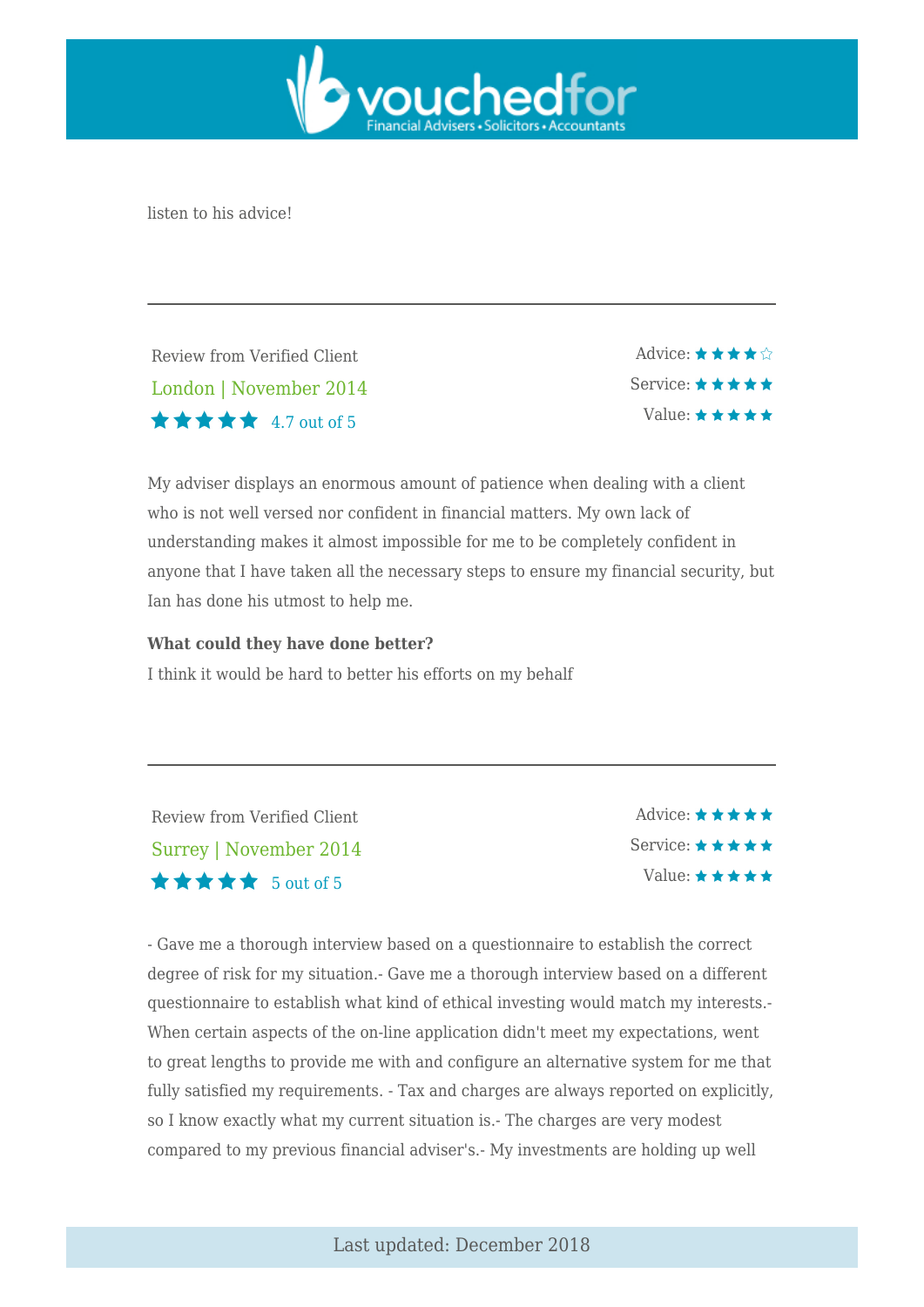

despite a challenging market place- The free monthly magazine is always interesting and keeps me informed of current issues in the financial world.

| Review from Verified Client |                                |
|-----------------------------|--------------------------------|
| <b>★★★★★</b> 5 out of 5     | Cambridgeshire   November 2014 |

Advice: ★ ★ ★ ★ ★ Service: ★ ★ ★ ★ ★ Value:  $\star \star \star \star \star$ 

Ian has been our adviser for many years and throughout has shown a thoroughly professional yet personal interest in our financial planning. His regular reviews ensure that our finances are managed to a very high standard, taking away from us the worry and stress of dealing with the ever changing financial world. Ian and his team are easy to talk to and quick to respond to any query. An excellent service.

#### **What could they have done better?**

There is nothing Ian can do to improve. If there was he would be doing it.

Review from Verified Client Dorset | November 2014 5 out of 5

Advice:  $\star \star \star \star \star$ Service: \* \* \* \* \* Value:  $\star \star \star \star \star$ 

Ian's personal service is exemplary. His administration is immensely efficient and he is patient to an immense extent, dealing with every detail which is raised, however trivial.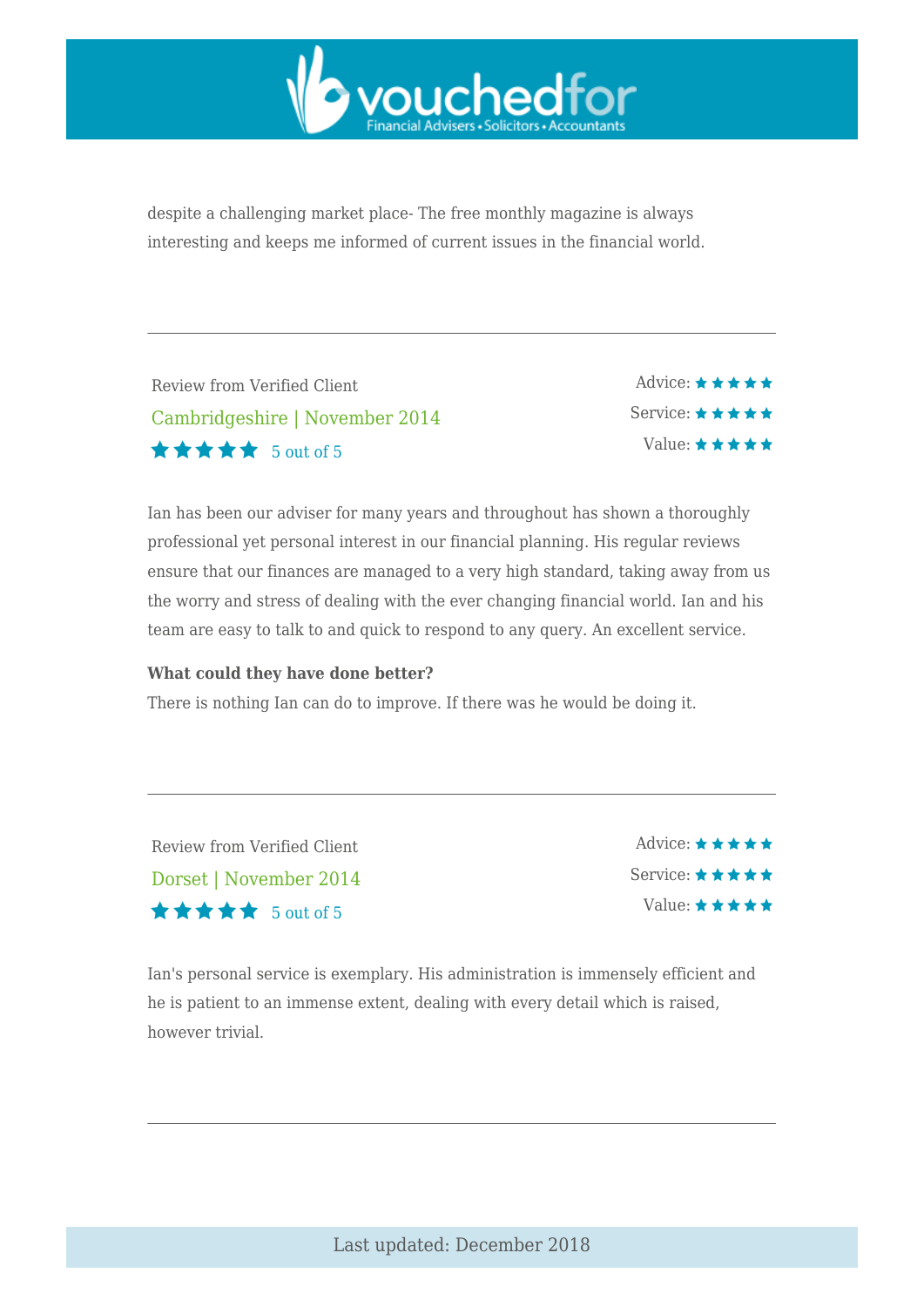

Review from Verified Client Warwickshire | November 2014 5 out of 5

Advice: ★ ★ ★ ★ ★ Service: \*\*\*\*\* Value: \* \* \* \* \*

Ian, Melissa and the team always take the time to understand what it is you want and provide thoroughly considered responses and advice.

Review from Verified Client London | November 2014 5 out of 5

Advice: ★ ★ ★ ★ ★ Service: ★ ★ ★ ★ ★ Value: ★★★★★

Ian provides excellent strategic guidance. He explains things clearly and always acts with complete integrity. Melissa couldn't be more responsive. They are both a pleasure to work with.

Review from Verified Client London | November 2014  $\star \star \star \star$  5 out of 5

Advice:  $\star \star \star \star \star$ Service: ★ ★ ★ ★ ★ Value:  $\star \star \star \star \star$ 

Ian was professional, informative and organized. I would recommend him without hesitation.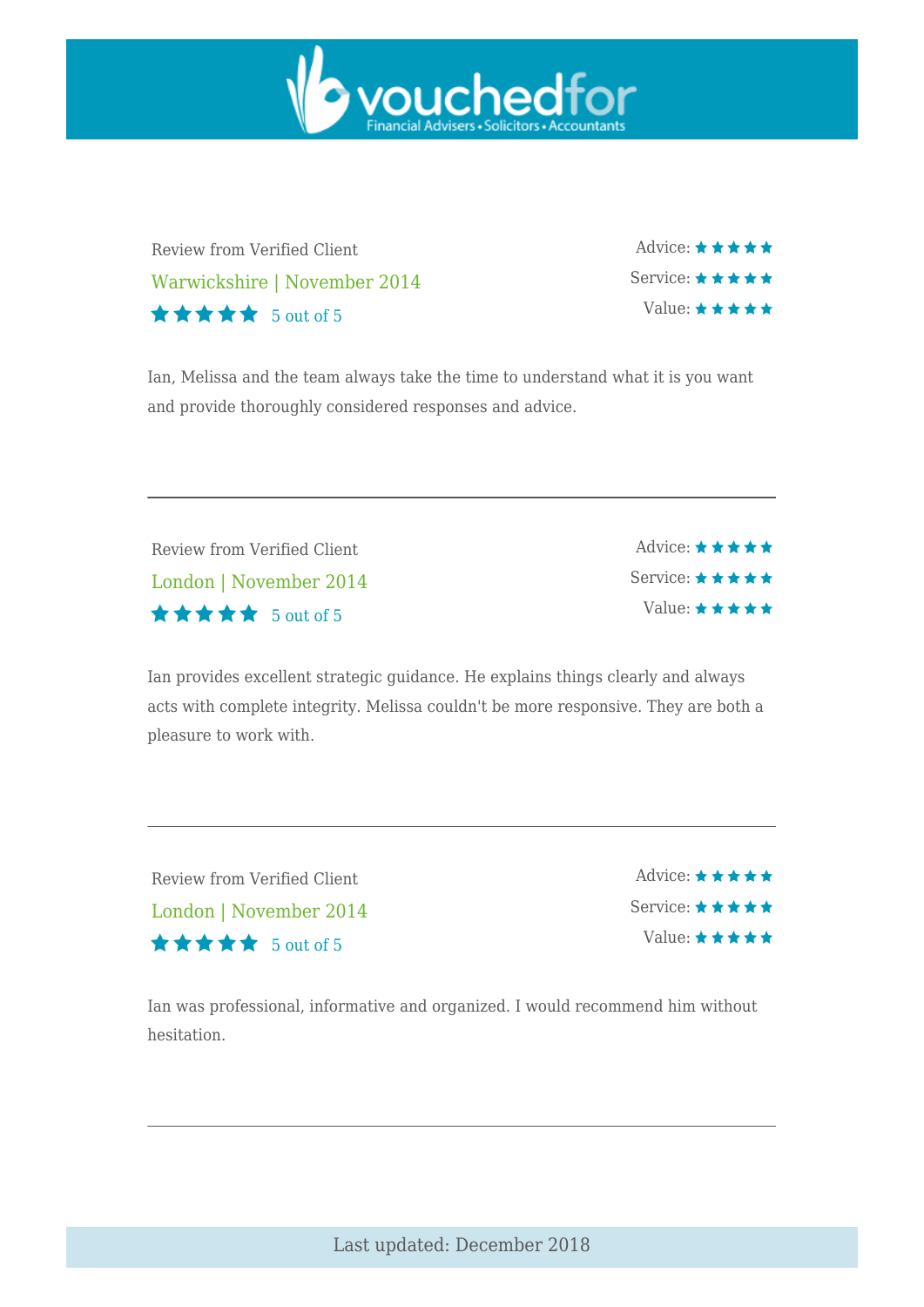

Review from Verified Client London | November 2014  $\star \star \star \star$  4.3 out of 5

Advice: ★ ★ ★ ★ ☆ Service: ★ ★ ★ ★ ★ Value:  $\star \star \star \star \diamond$ 

Ian, listens and analyses our situation very well. Always seems to be on top of the data and process and instils confidence in a daunting subject.

Review from Verified Client London | October 2014  $\star \star \star \star$  5 out of 5

Advice:  $\star \star \star \star \star$ Service:  $\star \star \star \star \star$ Value:  $\star \star \star \star \star$ 

I did quite a bit of research to find a local financial advisor to help me with my pension requirements, Ian's name came up a few times as offering a good service, so I called him up.Ian, realised at our first meeting that I didnt have a clue about pensions and other long term financial planning. He took me through things in pragmatic, easy to understand and follow stages - what can be done and what I can expect in the future - he does not push you in to decisions - he advisors you - giving scenarios of what could/could not happen.I was very pleased with the outcome of Ian's work, he freed up the 25% cash (tax free) that am allowed at 55 and merged two other pensions together advising that I do not touch the my third Policy as the terms which were generous when I took it out many years ago would change and be of substantially less benefit to me in the future.I can absolutely recommend Ian, he is a nice guy as well.Allen Bracchi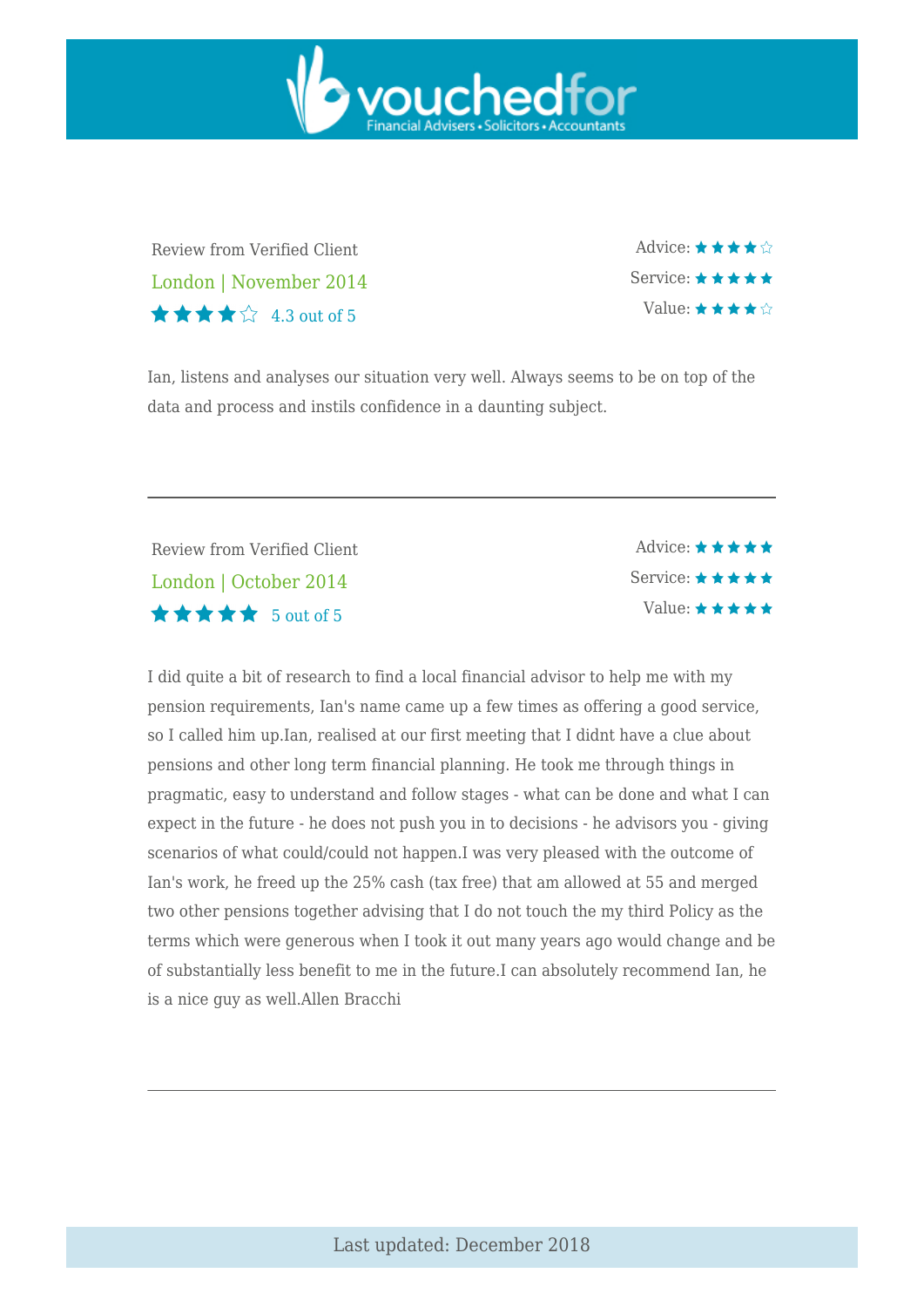Review from Verified Client Kent | October 2014  $\star \star \star \mathbb{Z}$  3.7 out of 5

Advice: ★ ★ ★ ★ ☆ Service:  $\star \star \star \star \diamondsuit$ Value:  $\star \star \star \land \land$ 

Ian understood our needs and circumstances and took the time to check that understanding with us. He uses clear and understandable language when describing financial instruments and was very good at explaining the risks associated with various options

vouchedfor

Review from Verified Client London | October 2014 4 out of 5

Advice:  $\star \star \star \star \diamond$ Service: ★ ★ ★ ★ ★ Value:  $\star \star \star \land \land$ 

This is still early days for us in working with Ian Green, so hard fully to judge some of the points above as that will take time. But we really appreciate Ian's throughness, responsiveness, attention to detail and efficiency: we needed to get our financial affairs in order so there are lots of moving parts and Ian is on top of the whole to do list and ensures he is driving it through and we are getting it all done. He does everything he can to make things easy for us - we especially appreciate the regular envelopes of things to sign, all marked up with post it notes, so we can quickly and easily do what is needed and get it back to him. Ian is also prepared to be challenging and uses his technical knowledge and insight to our advantage - making suggestions of things we hadn't thought of for example. So we are pleased with everything so far and now our portfolio has been in place for all of one quarter we are beginning to see the thoroughness of Ian's operation with regular detailed reports and so far, some positive returns :-).

#### **What could they have done better?**

One of my prime motivations in working with Ian is to get everything in order and reduce the time it takes us to manage it: so the more that Ian can do to ensure his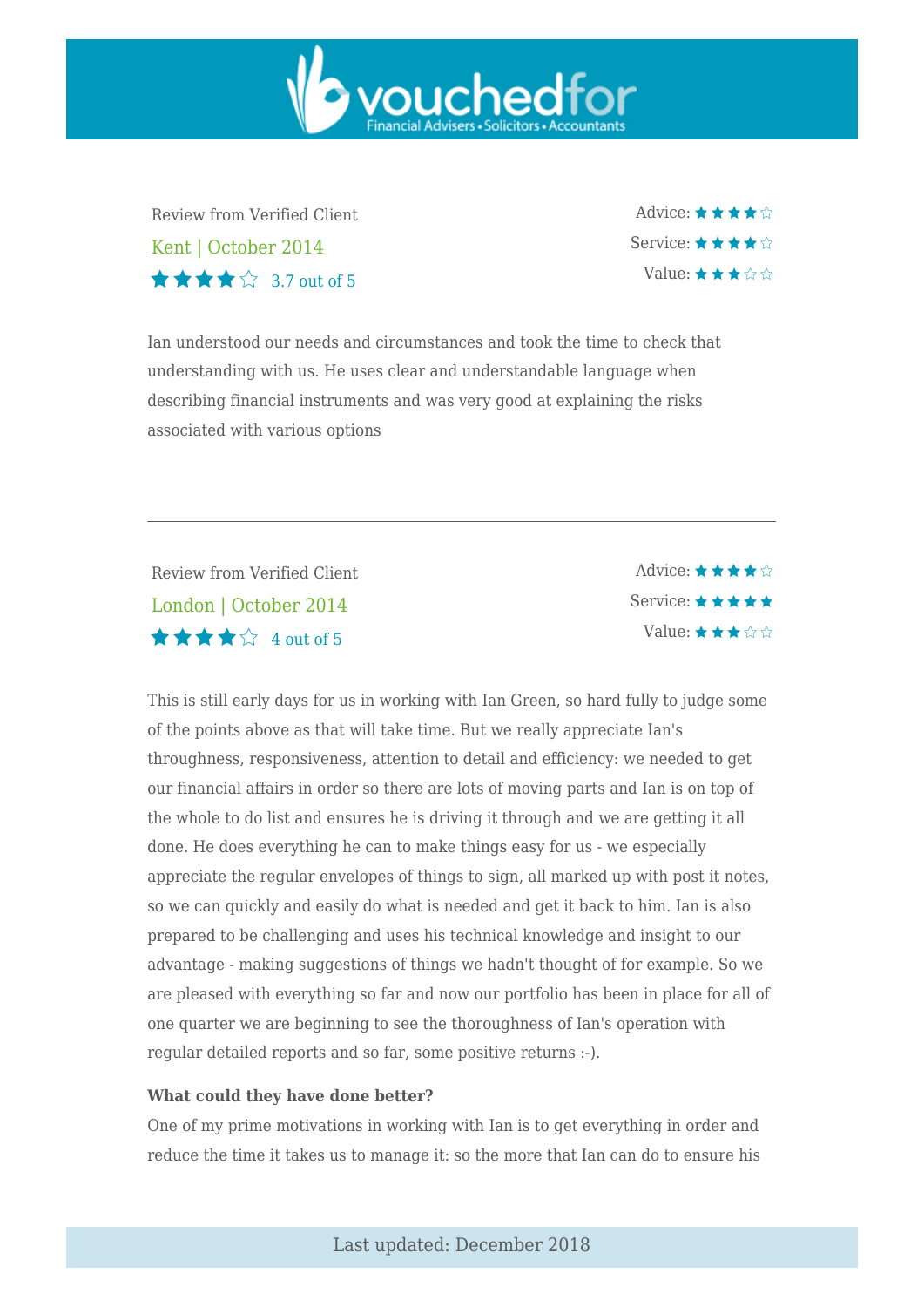reports and communications are short and snappy, and get the key points across fast - the happier I will be. Whilst I appreciate that getting a full report is right and proper, I would actually much prefer to get a one page summary with the ten key measures I care about than a 28 page report which I will never read and certainly dont want to print!

vouchedfor

Review from Verified Client Essex | October 2014  $\star \star \star \star$  5 out of 5

Advice:  $\star \star \star \star \star$ Service: \* \* \* \* \* Value:  $\star \star \star \star \star$ 

Calls when he says he will.Polite and very easy to,talk to and explains everything to me in terms I can understand.

## **What could they have done better?**

Cannot fault the service I receive from Iain.

Review from Verified Client London | October 2014  $\star \star \star \star$  5 out of 5

Advice:  $\star \star \star \star \star$ Service: \* \* \* \* \* Value:  $\star \star \star \star \star$ 

Ian is a great listener and understands what I want my money to do/not do. He outlines proposals clearly and simply and follows up to make sure that these get implemented. Through Ian's advice and planning I have peace of mind that I have financial protection for myself and my family.

#### **What could they have done better?**

He could chase me harder to get my homework done! It sometimes takes me a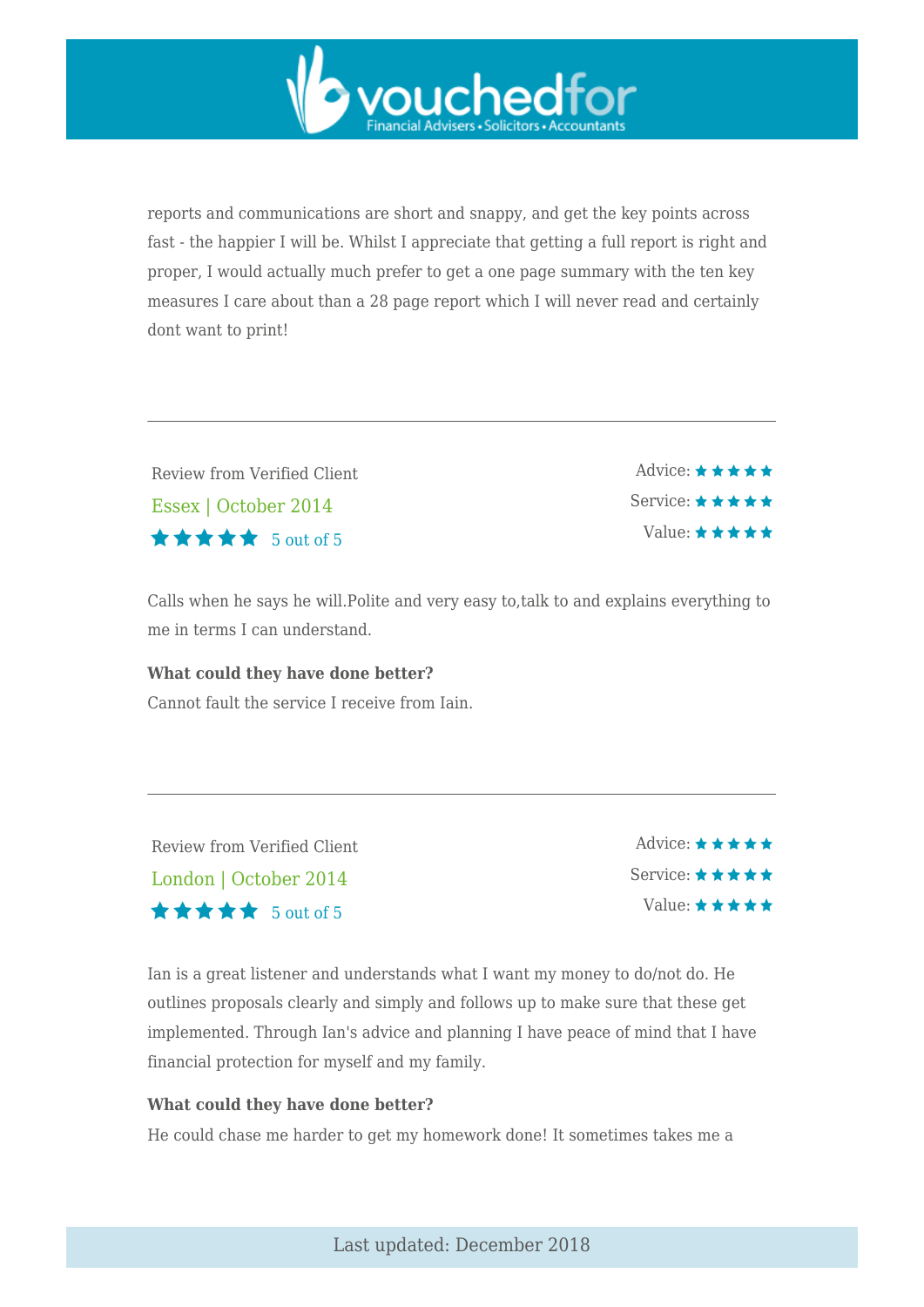

while to get my side of the planning done which wastes time.

Review from Verified Client London | October 2014  $\star \star \star \star$  4.7 out of 5

Advice:  $\star \star \star \star \diamond$ Service: ★ ★ ★ ★ ★ Value:  $\star \star \star \star \star$ 

Ian is good at keeping it fairly simple and uncomplicated. I needed to have someone to oversee a wide range of investments and he's proactively come up with a plan that seems to make sense. He's good at explaining complex subjects and outstanding at keeping in contact. You never have to wait long for a response.

#### **What could they have done better?**

He does issue regular market updates in a 'unique' format - not necessarily the standard way of communicating financial information. I just look at the headlines and avoid the creative stories....

Review from Verified Client Northamptonshire | March 2014  $\star \star \star \star$  5 out of 5

Advice:  $\star \star \star \star \star$ Service: \* \* \* \* \* Value:  $\star \star \star \star \star$ 

Ian is an outstanding guy and a true professional at his job. Very clear at explaining how the products work. His continued managemernt of my pension product has been exemplary.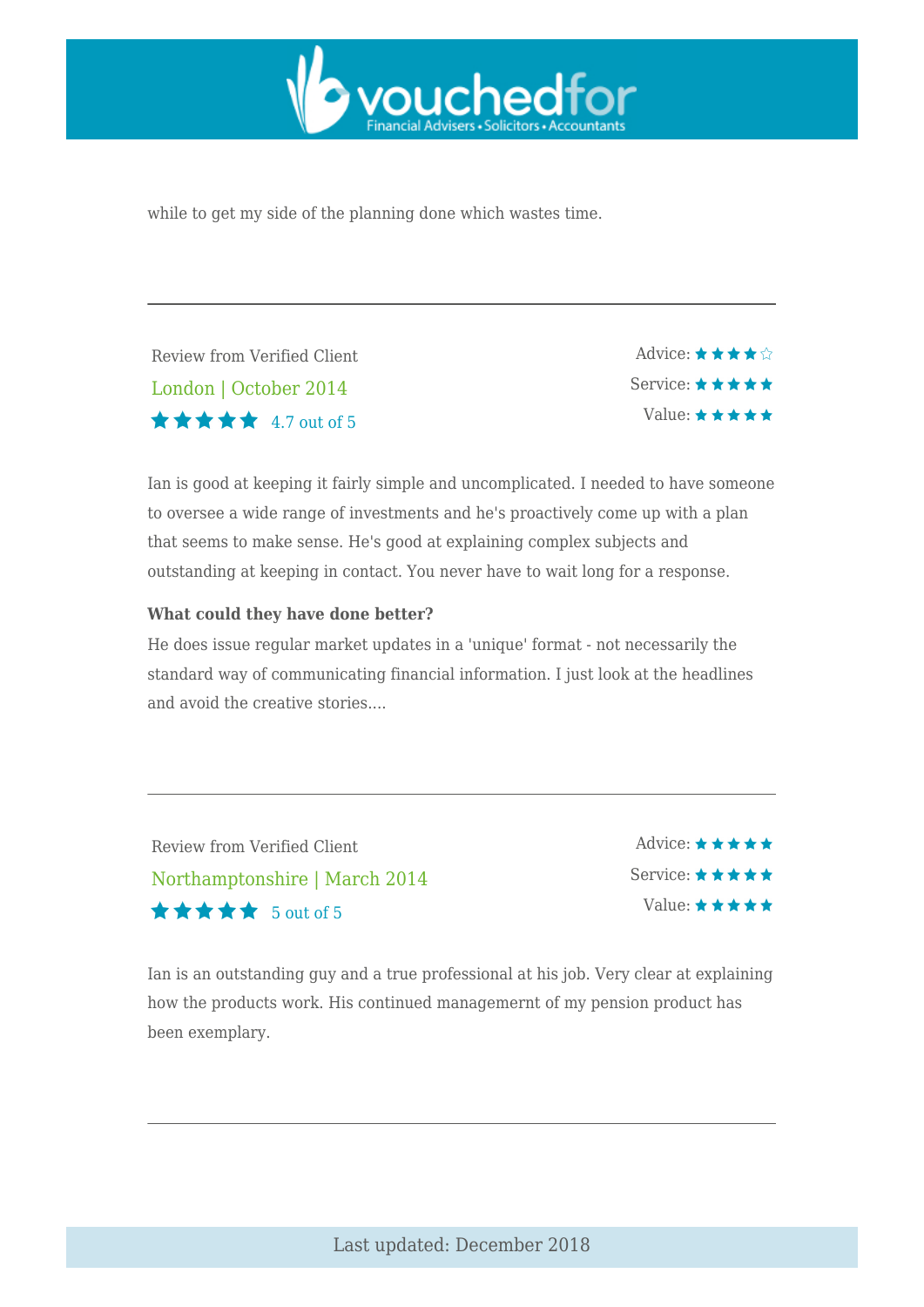

Review from Verified Client Hampshire | January 2014  $\star \star \star \star$  5 out of 5

Advice: ★ ★ ★ ★ ★ Service: ★ ★ ★ ★ ★ Value: \* \* \* \* \*

Communicates well, understands what we needs, responds very quickly to any queries we may have, continually manages and monitors our investments and advises accordingly. I have a very basic knowledge of finance but with Ian's help of explaining our options in a very simplistic manner I can totally understand the implications of whatever decisions we are looking to make. He is entirely trustworthy and feel confident that he always give me his best advice. He also has the ability to make the financial world interesting and has a great sense of humour (which helps sometimes)!

Review from Verified Client London | January 2014 5 out of 5

Advice: ★ ★ ★ ★ ★ Service: ★ ★ ★ ★ ★ Value:  $\star \star \star \star \star$ 

Ian was excellent at giving us up-to-date and relevant information and explaining the options that was available to us. This meant we were able to make informed decisions about our financial situation. He is friendly, easy to talk to and highly knowledgeable. If you are looking for a financial adviser I would highly recommend Ian Green.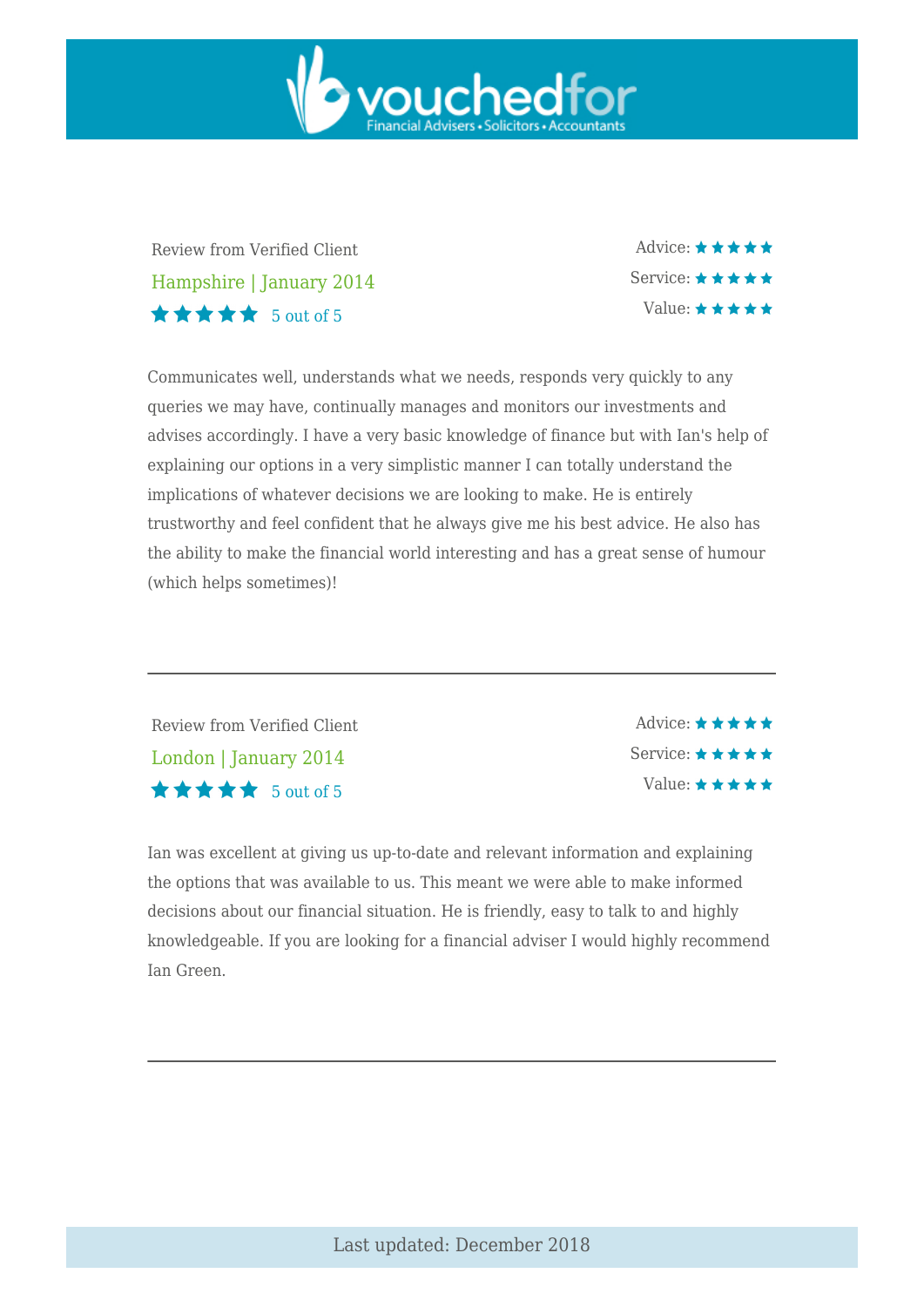Review from Verified Client London | January 2014 5 out of 5

Advice:  $\star \star \star \star \star$ Service:  $\star \star \star \star \star$ Value:  $\star \star \star \star \star$ 

I can't praise Ian enough. He is both patient and thorough, I've spoken to a number of Financial Advisors over the years and now that I've found Ian I'll be sticking with him. The advice he has given me has put me in a stronger financial position for the future and his fees have been very reasonable.

vouchedfor

Review from Verified Client Kent | January 2014  $\star \star \star \star$  5 out of 5

Advice:  $\star \star \star \star \star$ Service: \* \* \* \* \* Value:  $\star \star \star \star \star$ 

I've switched to Ian from a different IFA in the last few months, so it's fairly early days., but so far I've been very pleased with the service he's provided. He seems efficient and helpful. He's gone out of his way to understand how my husband and I want to work (I.e. avoiding unnecessary paper and travel) and to adapt his way of working to fit with us. It's also a great relief to me to have found an IFA who can engage in a sensible conversation about balancing ethical investment and personal financial security. So far, i'm happy with the advice I've received.

Review from Verified Client London | January 2014 4.3 out of 5

Advice:  $\star \star \star \star \diamondsuit$ Service:  $\star \star \star \star \diamond$ Value:  $\star \star \star \star \star$ 

Ian is patient and understands the need to explain in simple terms to those who are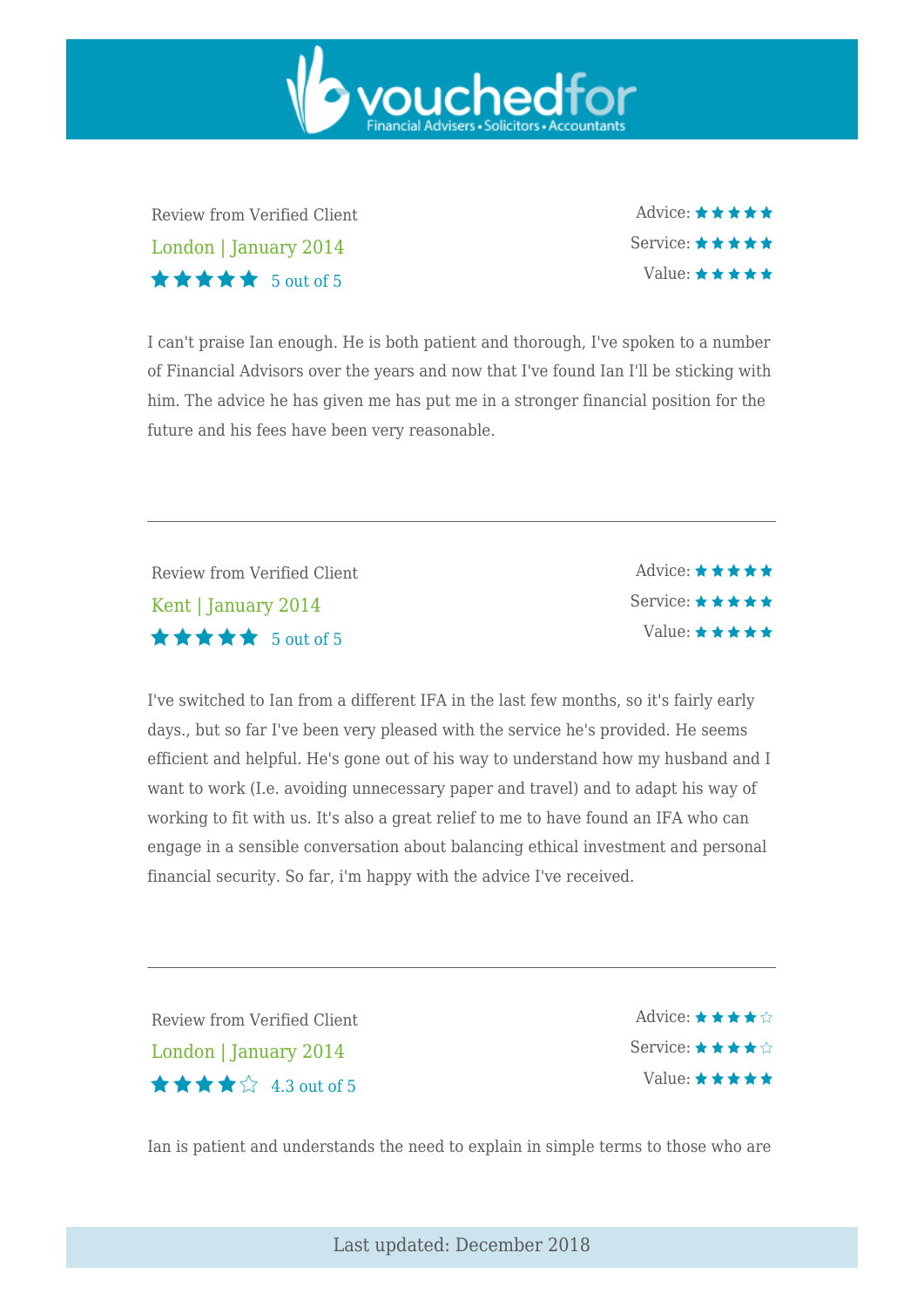

not financially astute. He is also thorough in his updates and reviews.

Review from Verified Client Middlesex | November 2013  $\star \star \star \star$  5 out of 5

Advice:  $\star \star \star \star \star$ Service: ★ ★ ★ ★ ★ Value:  $\star \star \star \star \star$ 

The service from Ian Green is personalised. He inspires trust. He has demonstrated enthusiasm, experience and commitment to provide advice tailored to my individual circumstances. I haven't felt rushed to make any decisions; my choices have been explained patiently and clearly with transparency about charges and costs. All in all, Ian and his small team are a pleasure to do business with.

#### **What could they have done better?**

I suspect that the advice from Ian Green may not be the fastest out there, but that is not a criticism. It is worth spending a little more time for considered, well researched guidance when dealing with the complexities of matters like historic personal pension arrangements.

Review from Verified Client Oxfordshire | October 2013  $\star \star \star \star$  5 out of 5

Advice:  $\star \star \star \star \star$ Service:  $\star \star \star \star \star$ Value:  $\star \star \star \star \star$ 

I have know Ian and Melissa for many years and have always found them both very approachable however small the question. They are a great team, Ian explaining in easily understood language how to improve our financial planning and Melissa, behind the scenes, collating all the necessary paper work for signing, clearly hilighting where a signature is required. Melissa especially has always been a great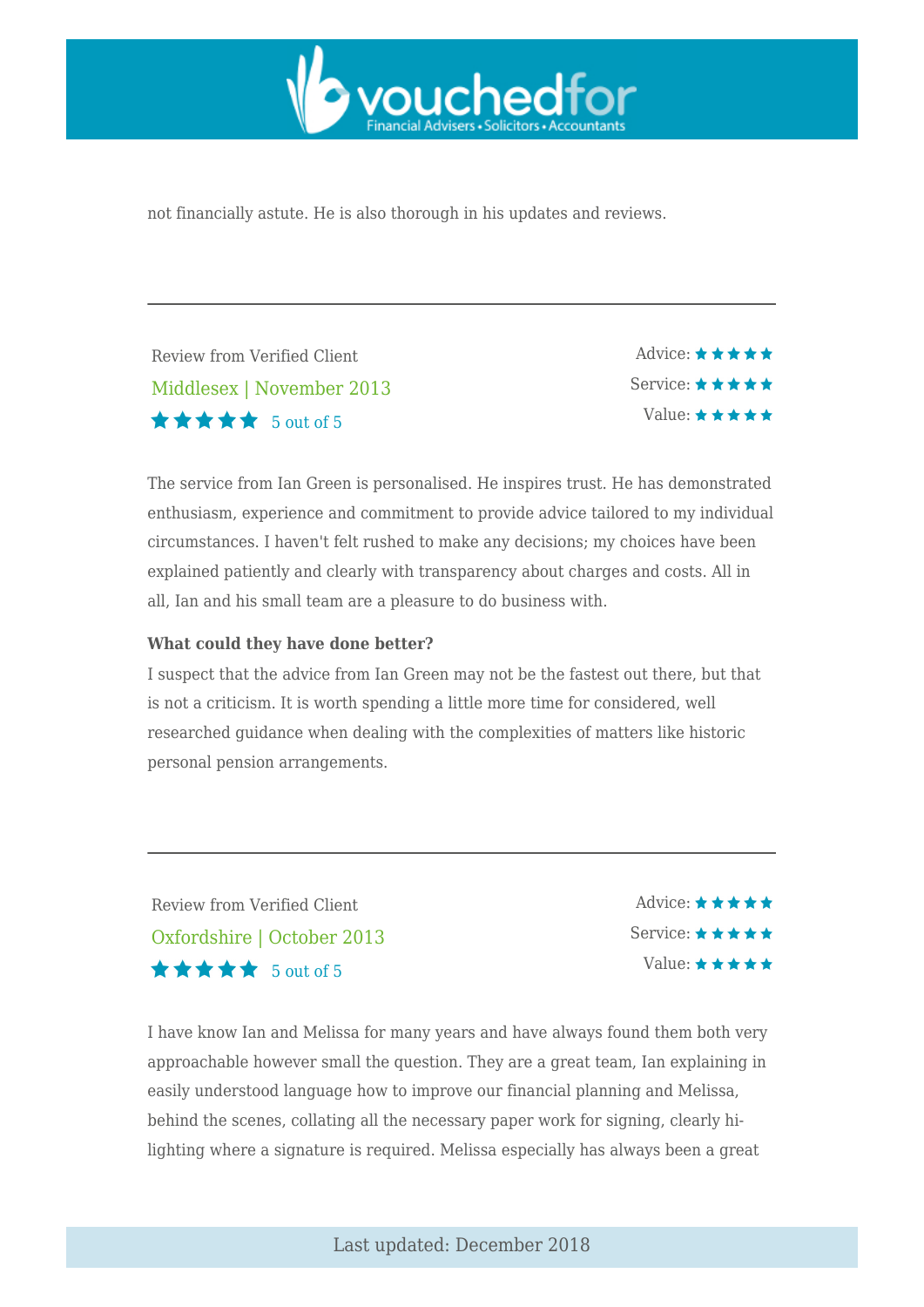

SOS point of contact for me when previously running a company payroll.

#### **What could they have done better?**

Carry on doing what you do best do not change!!

Review from Verified Client Oxfordshire | October 2013  $\star \star \star \star$  5 out of 5

Advice:  $\star \star \star \star \star$ Service: \* \* \* \* \* Value:  $\star \star \star \star \star$ 

Ian has been our financial adviser for several years. He is brilliant at what he does, which is to enable us to not to have to worry about, or indeed even have to think very much about, management of our underlying financial security. He has our complete trust to recommend and manage on our behalf the most appropriate products to meet our future needs. His knowledge of the business is simply outstanding. If he recommends that we need to do something then we have no hesitation in following that advice safe in the knowledge that he has done that in our best interests and nobody elses. His communication skills are fantastic - he has the ability to explain the most complex of financial matters that tend to awe the financial novice, in a way that make sense and is immediately understandable. Furthermore, I really like his ability to come fully prepared to our meetings with everything, having anticipated what is needed and so make the meeting an enjoyable social reunion rather than a potentially stressful financial business meeting. To us it all seems so seamless and easy, which is a joy, although I am sure this must belie the extensive pre- and post-meeting work that has taken place and to which we are not privy. Here I must mention Melissa in the 'back office'. Cool, calm and collected - a joy to correspond with - efficient and highly effective. Although 'behind the scenes'; it is clear that she makes a huge contribution to the overall highly successful operation. As a team they are simply unbeatable. I cannot recommend them too highly. And what's more; they are both thoroughly nice people!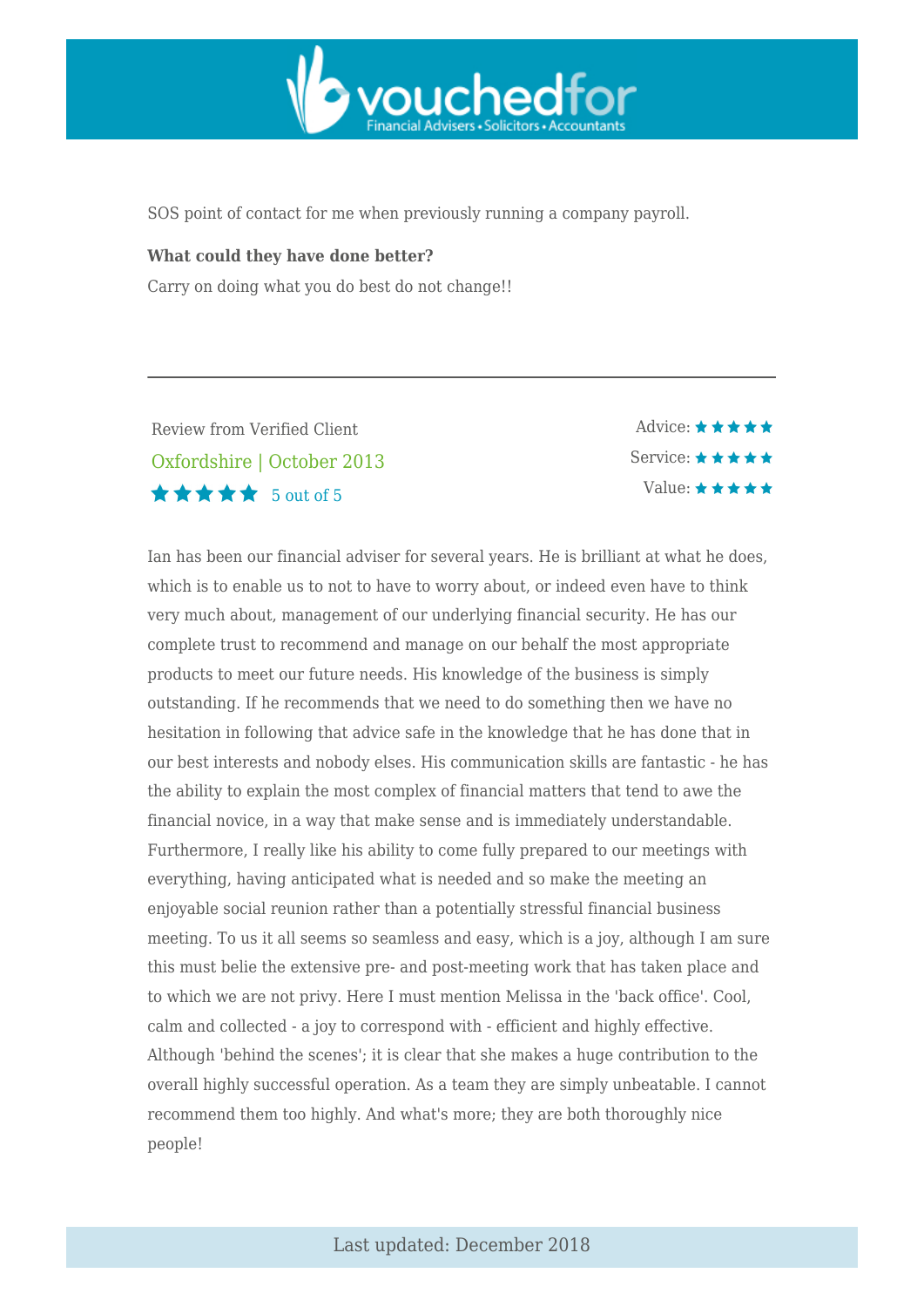

#### **What could they have done better?**

Nothing - just carry on doing what you do best - making our financial planning a simple, easy and stress free affair!

Review from Verified Client London | October 2013  $\star \star \star \star$  4.7 out of 5

Advice:  $\star \star \star \star \star$ Service: \* \* \* \* \* Value:  $\star \star \star \star \hat{\mathbb{R}}$ 

We have worked with Ian over a number of years at first, with a very much toe in the water approach, but recently on a more in-depth strategy to pre-retirement planning. Ian has always impressed us with his knowledgeable advice, explained in detail and in a way that has made relatively complex concepts easy to understand. We like his approachability. He invests time in understanding what's behind your thinking. He is patient, service-oriented, very professional and straight-forward. We feel our finances are in good hands.

Review from Verified Client London | September 2013  $\star \star \star \star$  4.7 out of 5

Advice:  $\star \star \star \star \star$ Service:  $\star \star \star \star \star$ Value:  $\star \star \star \star$ 

Clear, detailed and comprehensive advice - Have been using this advisor for a number of years, time has proven his advice to be well researched, informed and above all correct. We receive regular contact with performance updates. Efficient office, responses have always been prompt. Very approachable.

#### **What could they have done better?**

Difficult one. Very little really. Perhaps there is an assumption that we know and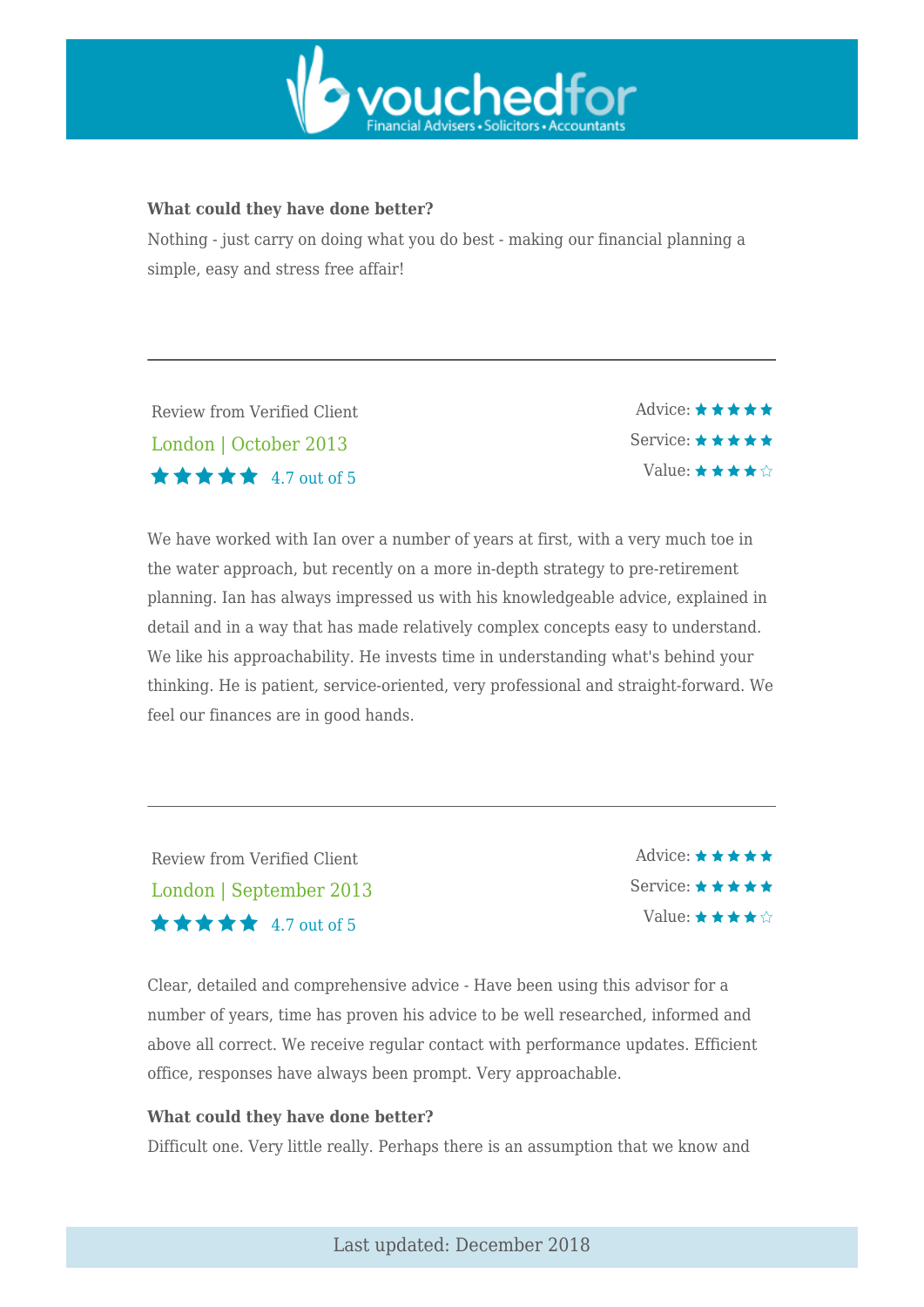

understand more than we actually do about what is a complicated and technical industry - At the end of the day, we trust his integrity and knowledge, we feel in safe hands

Review from Verified Client Essex | September 2013  $\star \star \star \star$  5 out of 5

Advice: \*\*\*\*\* Service: \*\*\*\*\* Value:  $\star \star \star \star \star$ 

I have dealt with Ian for several years now.Ian has a real passion for what he does, he is enthusiastic and very detailed in his approach. I admire the time he puts into his research and I always feel confident he is giving me the best advice he can.I would happily recommend Ian as an IFA to any prospective clients or personal friends.Alister Hall (Director).

Review from Verified Client Hampshire | September 2013 5 out of 5

Advice:  $\star \star \star \star \star$ Service:  $\star \star \star \star \star$ Value:  $\star \star \star \star \star$ 

I have been talking to Ian recently to discuss how I could create the best return on my fairly modest financial resources, especially looking towards creating an income in retirement. Ian has explained the options available to me very clearly, their pros and cons, always taking the time to recap on anything where I have needed further explanation. I have felt under no obligation or pressure of any sort to go down any particular route, nor to make any decision if I haven't feel ready to do so.I always feel my time with Ian is extremely well spent and feel totally comfortable with the advice and information he gives me.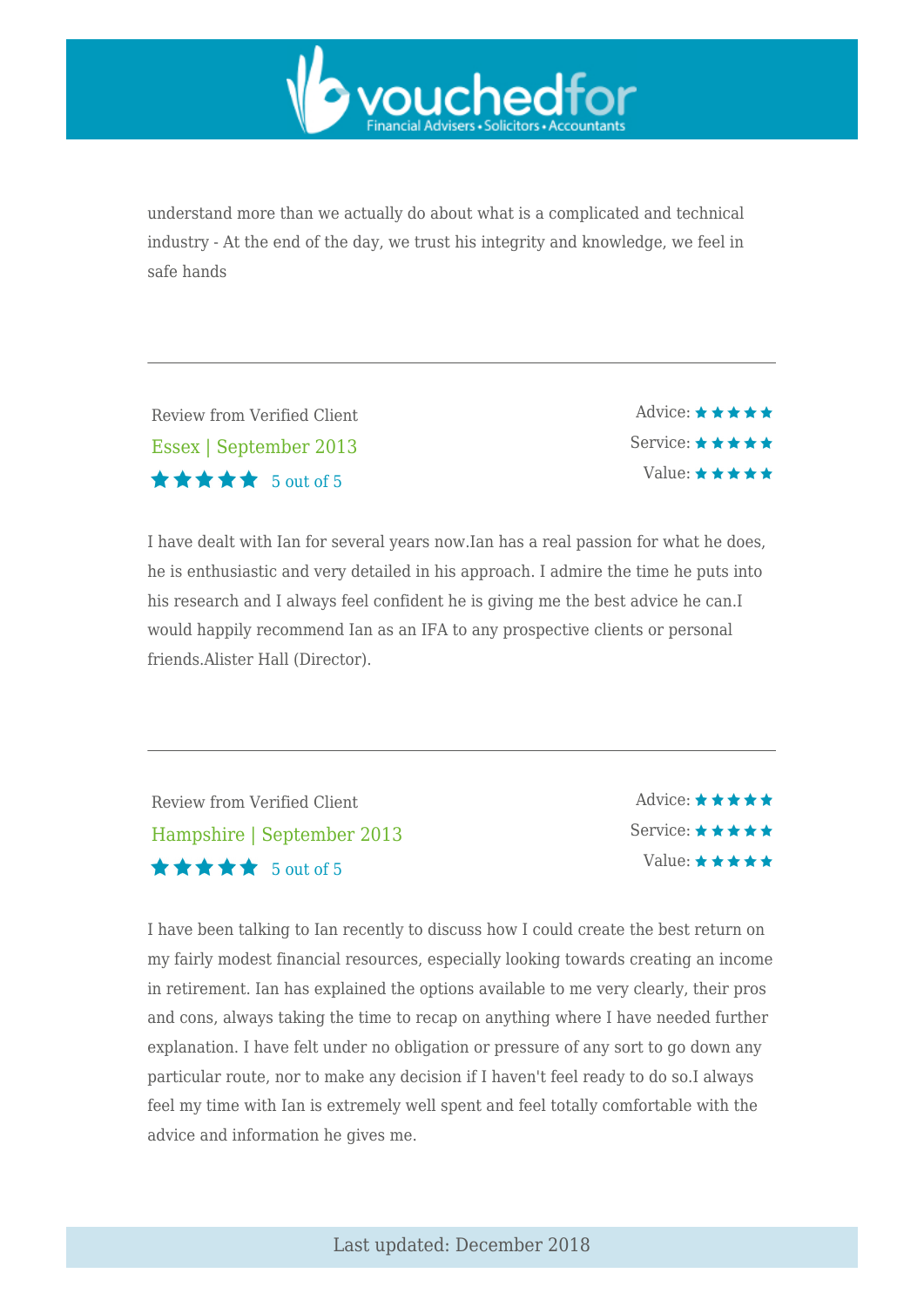

#### **What could they have done better?**

Could not have done anything better.

Review from Verified Client Kent | September 2013  $\star \star \star \star$  4.7 out of 5

Advice:  $\star \star \star \star \star$ Service:  $\star \star \star \star \star$ Value:  $\star \star \star \star \diamond$ 

excellent financial advisor,very thorough and really good understanding of the financial market. Ian has been able to make everything very understandable in a clear and concise way

#### **What could they have done better?**

None really, just may be the charges are slightly high.

| Review from Verified Client                               | Advice: $\star \star \star \star \star$  |
|-----------------------------------------------------------|------------------------------------------|
| London   September 2013                                   | Service: $\star \star \star \star \star$ |
| $\bigstar \bigstar \bigstar \bigstar \bigstar$ 5 out of 5 | $Value: \star \star \star \star \star$   |

Ian Green was SO helpful in the entire process of setting up a pension plan, setting up the contribution, setting it up with out payroll and everything in between. He is quick to answer any questions, courteous in his communication and patient. I would HIGHLY recommend Ian Green for anyone interested in a financial planner. He is professional and friendly and when the needs arises we will use him again! Thanks, Ian!!!

#### **What could they have done better?**

Nothing- the whole experience could not have gone better.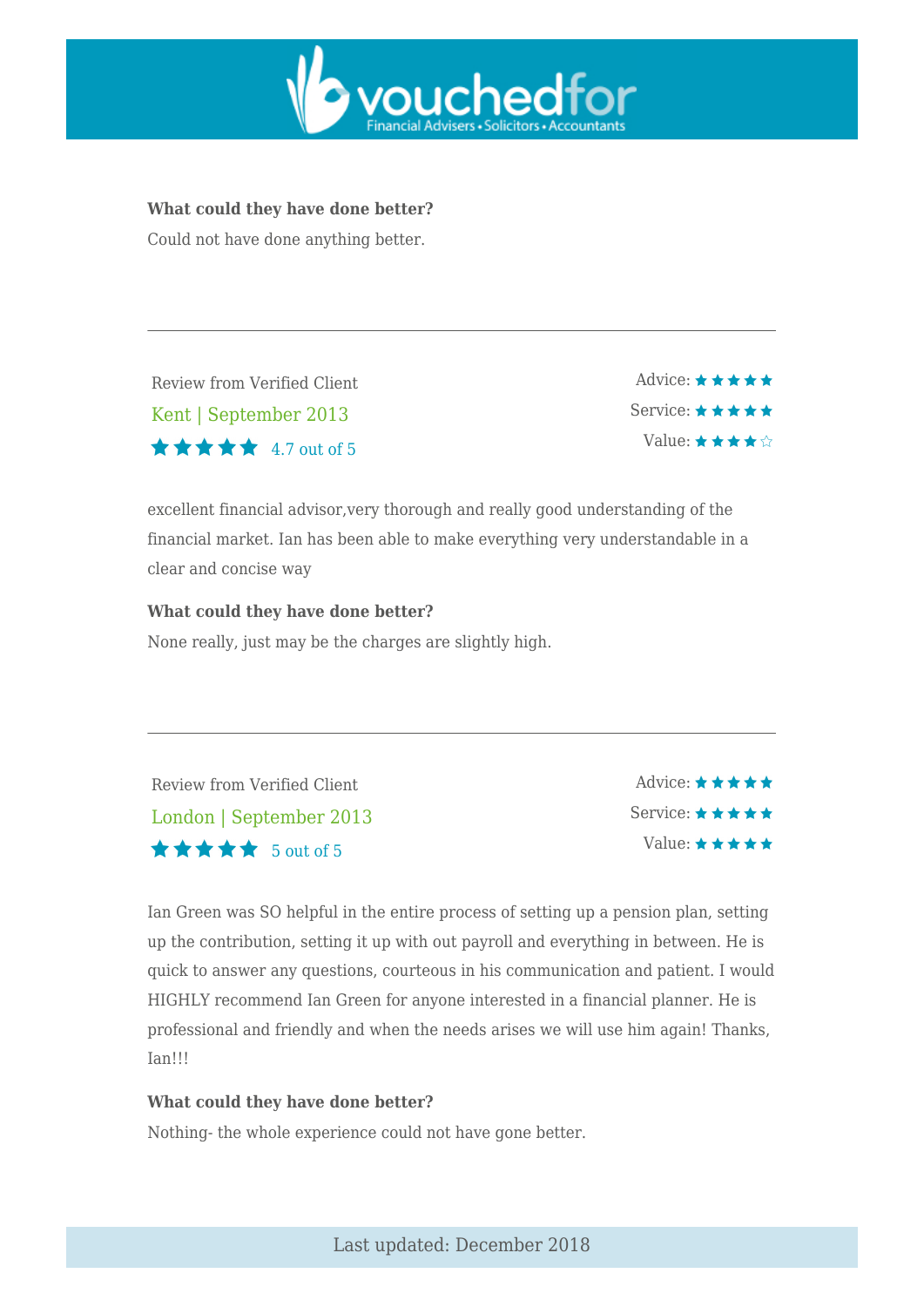

Review from Verified Client London | June 2013 4.7 out of 5

Advice: ★ ★ ★ ★ ★ Service: \* \* \* \* \* Value:  $\star \star \star \star$ 

Ian took the time to understand my situation & needs, which enabled him to give me the advise and service I required.

| Review from Verified Client                | Advice: $\star \star \star \star \diamond$  |
|--------------------------------------------|---------------------------------------------|
| London   May 2013                          | Service: $\star \star \star \star \diamond$ |
| $\star \star \star \star \hat{\mathbb{Q}}$ | Value: $\star \star \star \star \star$      |

Understands my personal situation and is flexible within that.

| Review from Verified Client                | $\Delta$ dvice: $\star \star \star \star \star$ |
|--------------------------------------------|-------------------------------------------------|
| $Surrey \mid May\ 2013$                    | Service: $\star \star \star \star \star$        |
| $\star \star \star \star \star$ 5 out of 5 | $Value: \star \star \star \star \star$          |

Ian was excellent as he gave me some advice that I may not need his services now but could well do in the future. I never felt sold to and would definitely get back in touch when necessary.

**What could they have done better?** not much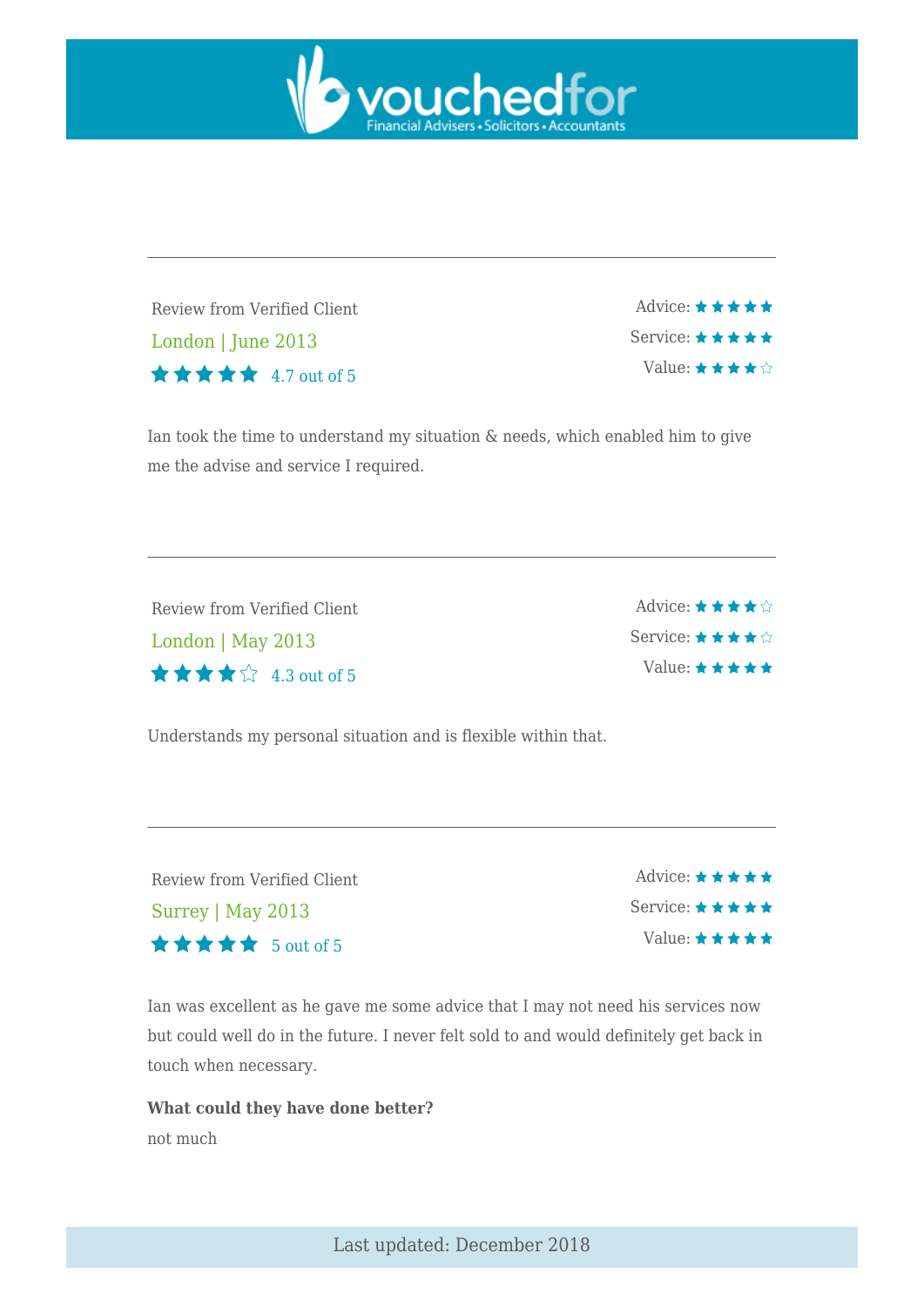

Review from Verified Client London | April 2013  $\star \star \star \star$  5 out of 5

Advice: \*\*\*\*\* Service: \* \* \* \* \* Value:  $\star \star \star \star \star$ 

I've recieved a very professional service from Ian - as well as a great performance. I picked Ian from the three people I arranged to meet over a year ago for two reasons. He was by far the most patient and personable, and he was very generous with his time. The other reason was the premises... Perfectly adequate, but no signs of client money being wasted on unnecessary bling is what I thought, and I like that kind of sign. I am very happy with my decision to appoint Ian Green as my financial advisor, and would recommened him to anyone.

**What could they have done better?**

Don't change a thing

Review from Verified Client London | March 2013 5 out of 5

Advice:  $\star \star \star \star \star$ Service:  $\star \star \star \star \star$ Value:  $\star \star \star \star \star$ 

I had a number of financial planning issues concerning mortgage, pension, redundancy but I was wary of approaching a financial adviser, as I didnt want to be sold a solution. Ian was excellent he encouraged me talk through the issues and gave me straightforward, clear advice that focused on my position and concerns. He highlighted choices but also gave me advice to help me decide.He is a great listener it felt like talking things through with a very well informed friend. I came away feeling much clearer about my position and options. As my situation changes,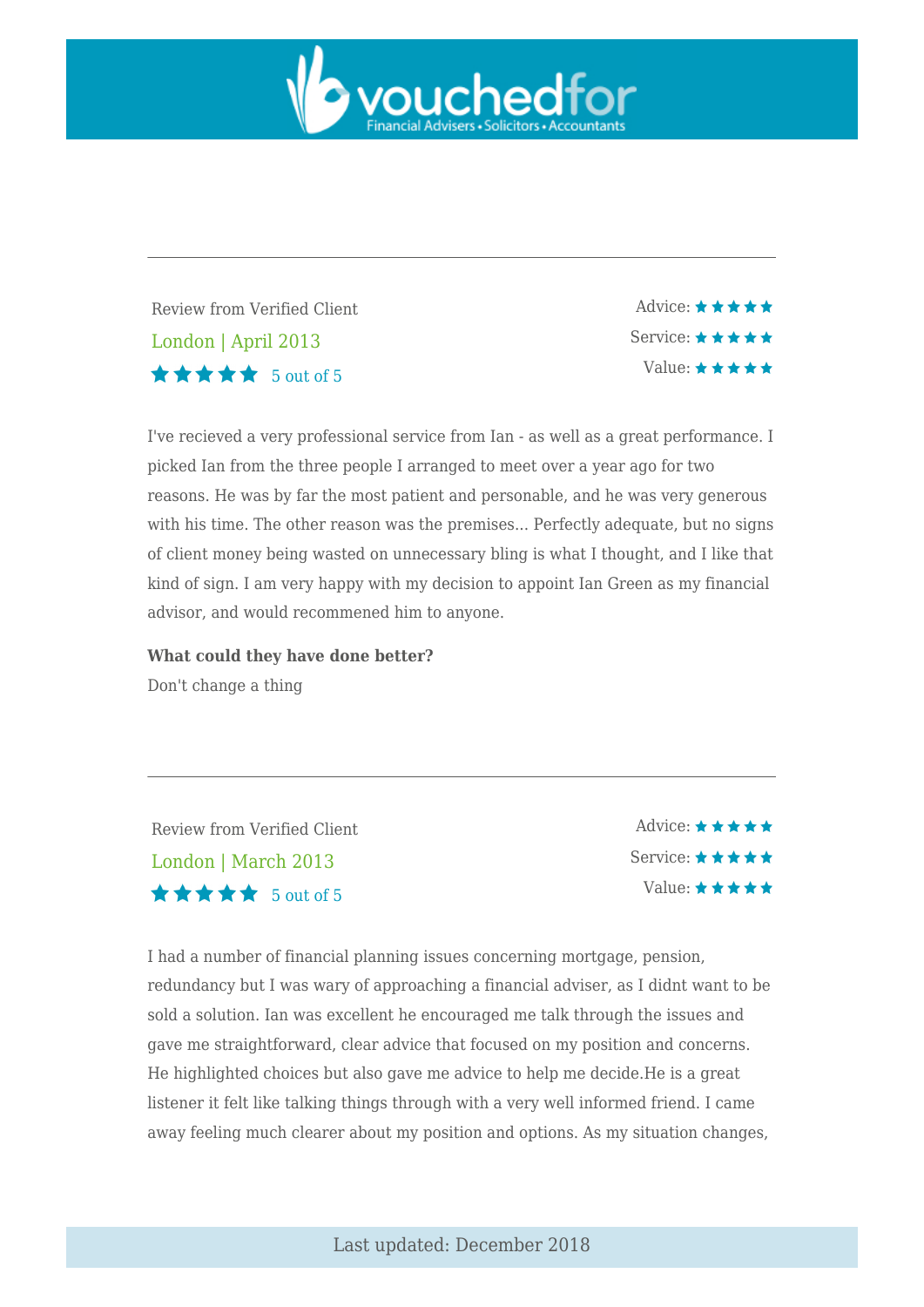

I would not hesitate to go back to Ian for advice.

**What could they have done better?** Nothing I can think of

Review from Verified Client London | February 2013  $\star \star \star \star$  5 out of 5

Advice:  $\star \star \star \star \star$ Service: ★ ★ ★ ★ ★ Value:  $\star \star \star \star \star$ 

Ian's great - he's looked after my finances for years, starting out when I didn't really have any and now I have lots more as a result of his exertions. He's always very happy to explain everything in words of one syllable only so that you can understand what you are signing up to or the reeams of gibberish so beloved of financial institutions. No "gert rich quick schemes" - just good solid advice. I always advise any of my friends needing financial advice to speak to him. And he's a Top Bloke as well

**What could they have done better?** Nothing

Review from Verified Client London | February 2013  $\star \star \star \mathop{\otimes}$  4.3 out of 5

 $\triangle$ dvice:  $\star \star \star \star \star$ Service: \* \* \* \* \* Value:  $\star \star \star \diamond$ 

My adviser keeps me fully informed of the progress of my investment portfolio and makes regular contact to prompt me when an adjustment is advisable/recommended, having regard to fluctuations in the market.He is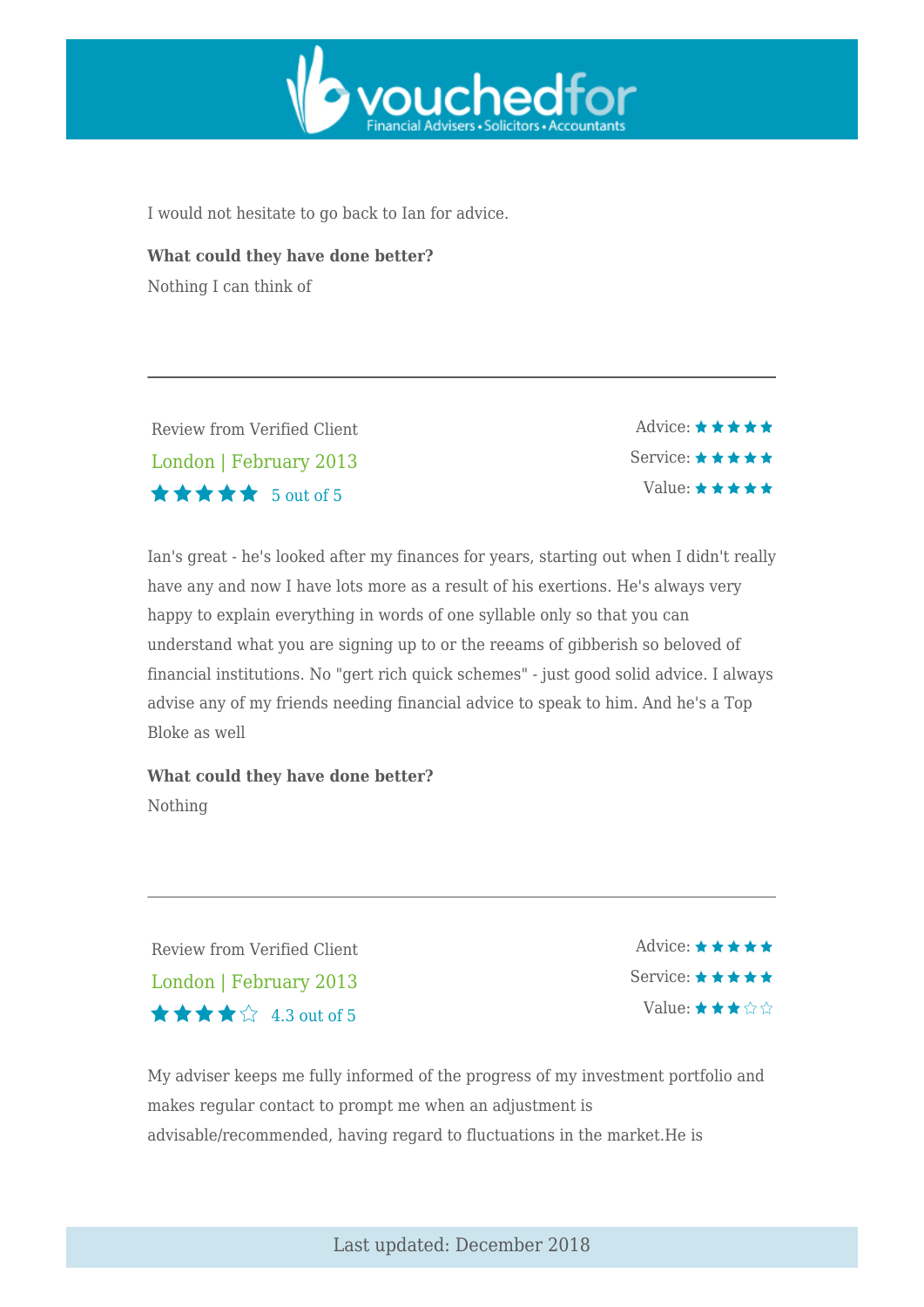

extremely approachable and is very quick to respond to any concerns that I might raise regarding my investments.He keeps in touch with the wider Global economy not only from his desk but also from presenting at international conferences.

#### **What could they have done better?**

There is very little that comes to mind - he is doing well and long may he continue.

Review from Verified Client London | January 2013 5 out of 5

Advice:  $\star \star \star \star \star$ Service: ★ ★ ★ ★ ★ Value:  $\star \star \star \star \star$ 

Ian Green explained in plain English the options open to me in respect of my pension "pot".Once agreed he obtained quotations from his database of pensions providers and then completed and submitted appropriate forms to the company who supplied the best deal. All very satisfacory and painless. I was kept informed at every stage.

**What could they have done better?** Nothing

Review from Verified Client London | January 2013  $\star \star \star \star$  5 out of 5

 $\triangle$ dvice:  $\star \star \star \star \star$ Service:  $\star \star \star \star \star$ Value:  $\star \star \star \star \star$ 

Ian explains what he is going to do with my money very well. Not being an expert myself, this is very important to me. He has advised me correctly for years and I am satisfied with the service. Trust is a key issue as well as putting my money in the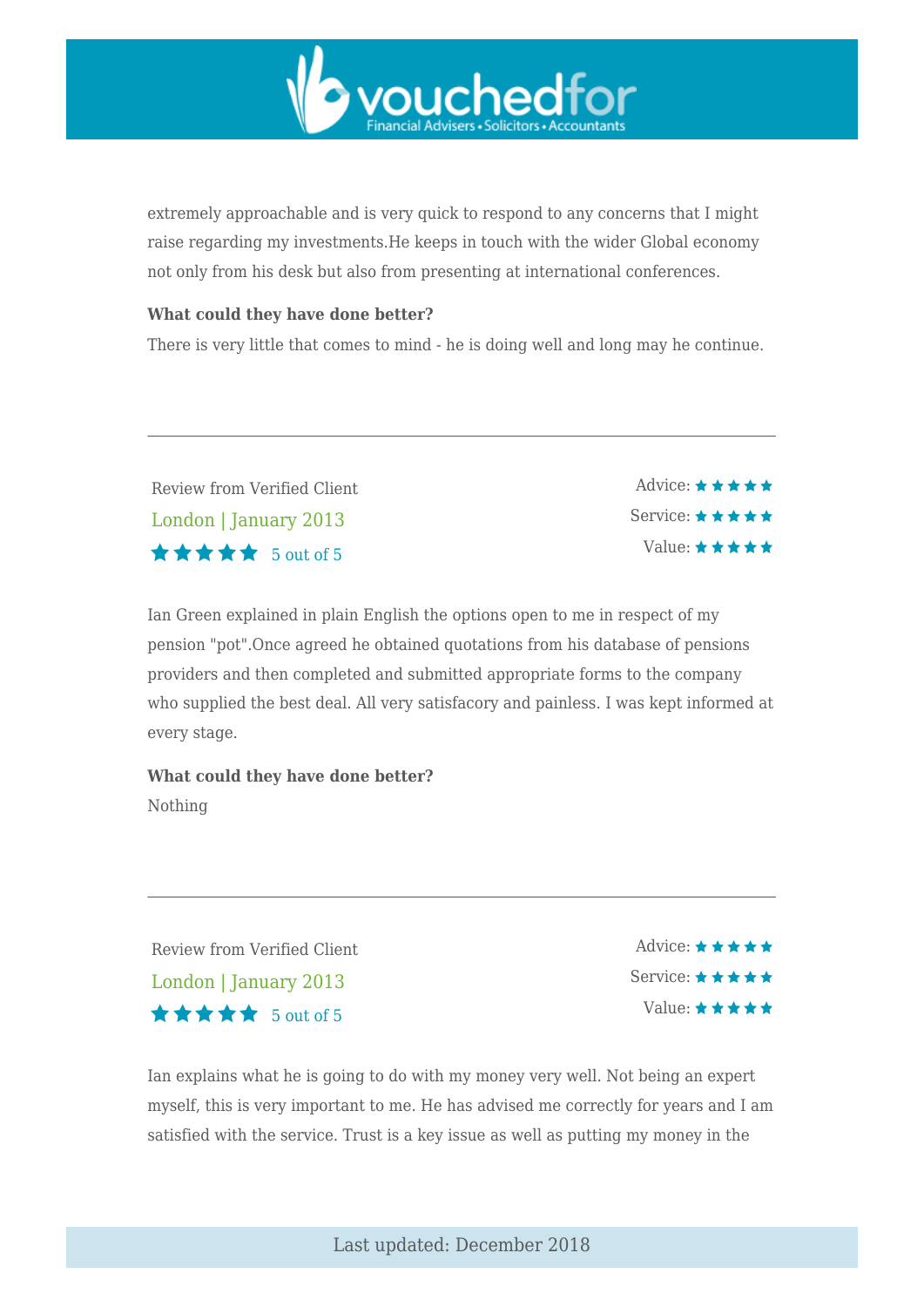

hands of someone who know what they are doing!

Review from Verified Client Hampshire | January 2013  $\star \star \star \star$  5 out of 5

Advice:  $\star \star \star \star \star$ Service: ★ ★ ★ ★ ★ Value:  $\star \star \star \star \star$ 

Ian manages our portfolio of all financial investments.He is open and honest and explains our options in a clear and sometimes ingenious way.His enthusiasm is boundless and he genuinely cares about the financial health of his clients.I first met Ian when I was buying his flat, we had a number of problems from my end but he stayed true to his word even though he didn't know me: consequently a couple of years later I made contact and asked him to present.I subsequently appointed him as both my company's and my own Financial Advisor.Both decisions have turned out extremely well and I have recommended him to both family and friends and wouldn't hesitate to do so in the future. Some decisions are extremely important and this must rank in anyone's top five

#### **What could they have done better?**

Hard to say,he communicates well,he is extremely well informed,he is experienced and he doesn't promise anything he can't deliver.

Review from Verified Client London | December 2012 5 out of 5

Advice:  $\star \star \star \star \star$ Service:  $\star \star \star \star \star$ Value:  $\star \star \star \star \star$ 

From the start Ian explained things in plain english rather than jargon.Also understood my attitude to risk and together we invested to suit my needs and goals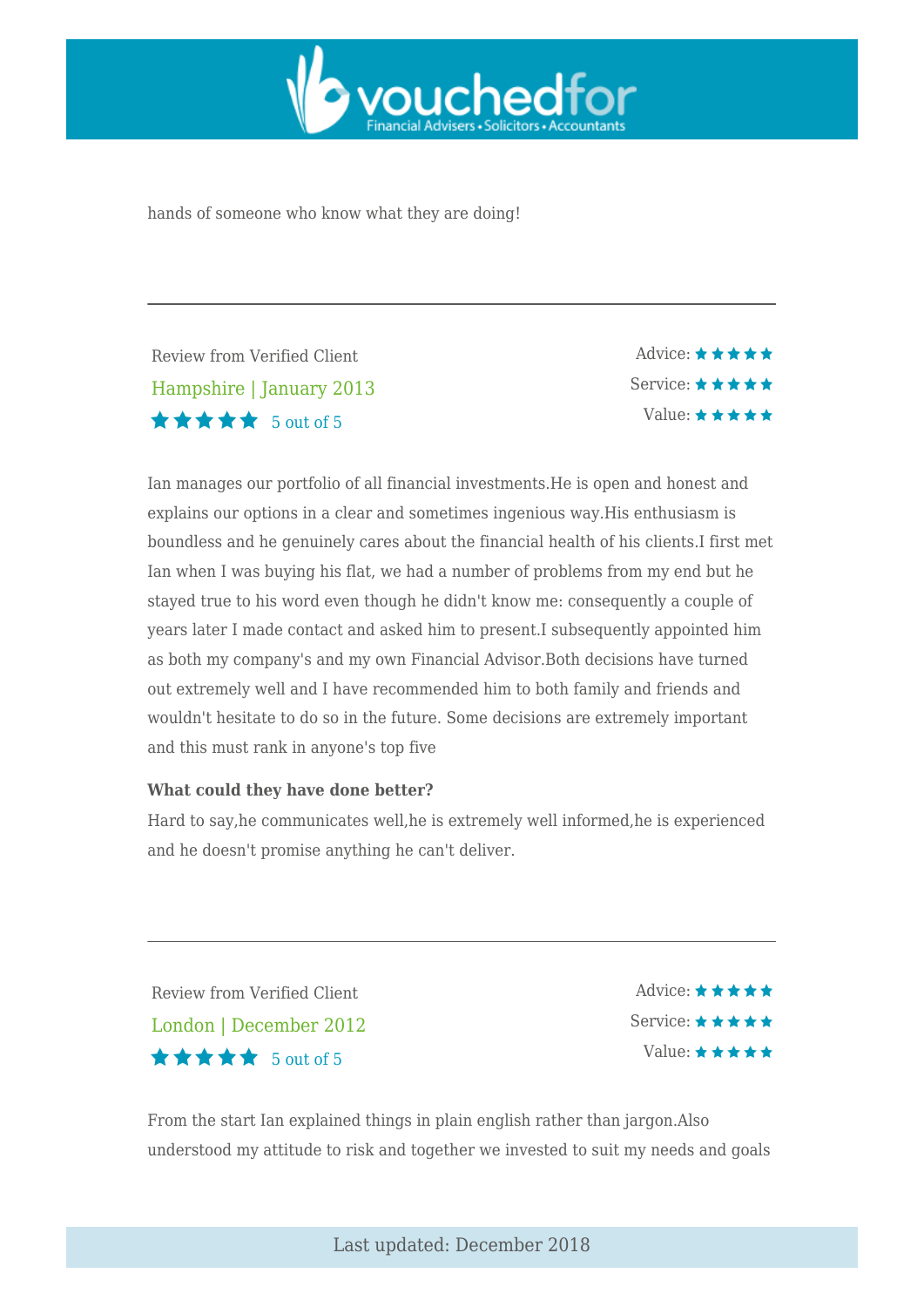through proper unbiased advice.Service is second to none with regular updates and advice on my portfolio so things can be tweeked rather than just drift alongIan is also usually always available but should he not be available his staff are always very helpful.Another big plus was that Ian explained his fees from the outset so you know what you are going to pay and you cerainly get value for money.I cannot recommend Ian highly enough

vouchedfor

Review from Verified Client London | November 2012  $\star \star \star \mathcal{L}$  4 out of 5

Advice:  $\star \star \star \star \diamondsuit$ Service: ★ ★ ★ ★ ☆ Value:  $\star \star \star \star \hat{\mathbb{R}}$ 

Ian makes often complicated matters easy to understand, which is a great skill. He was patient, helpful and honest in my dealings with him, all of which are important qualities in a financial adviser in my opinion.

#### **What could they have done better?**

He could have been a little quicker in sending over the paperwork from our first meeting.

Review from Verified Client Essex | October 2012  $\star \star \star \star$  5 out of 5

Advice:  $\star \star \star \star \star$ Service: \* \* \* \* \* Value:  $\star \star \star \star \star$ 

I would like to recommend Ian without reservation as the best "money man" I have dealt with. His clear and extensive understanding of financial planning is quite evident. His honest and concise approach is both reassuring and very clear. I have worked with Ian for over 10 years, during this time he has advised both my family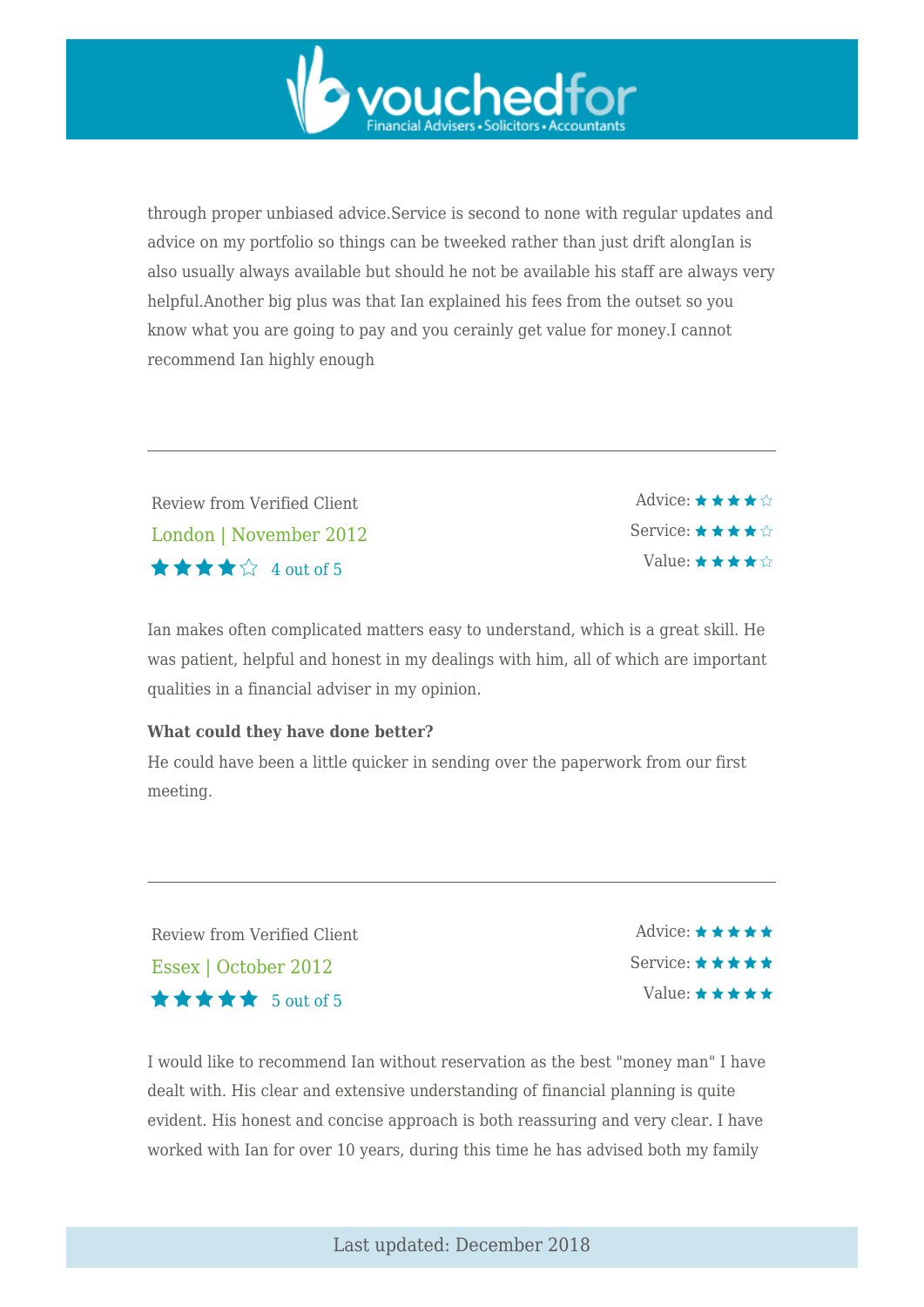

and myself on financial planning. Ian has helped add value to my business by offering advice for my employees too. Over time our trust relationship has developed and Ian is the first person on my list when it comes to matters financial. If you haven't already taken the time to sit and discuss with Ian your plans, I strongly recommend you do so

Review from Verified Client Avon | September 2012  $\star \star \star \star$  5 out of 5

Advice:  $\star \star \star \star \star$ Service: \* \* \* \* \* Value:  $\star \star \star \star \star$ 

Ian has earnt a trusted position within both personal and commercial dealings, over time, by providing clear, sound and valuable advice on a number of areas which have proved to be of value. His manner inparticular adds value with a clear, no nonsense, approach. Ian always presents well and is very informed across a wide area of knowledge. Extremely highly rated.

Review from Verified Client Middlesex | September 2012  $\star \star \star \star$  5 out of 5

Advice:  $\star \star \star \star \star$ Service: ★ ★ ★ ★ ★ Value:  $\star \star \star \star \star$ 

Personable, knowledgeable and just someone who i trust implicitly and conveys advice and information concisely and in a language I can understand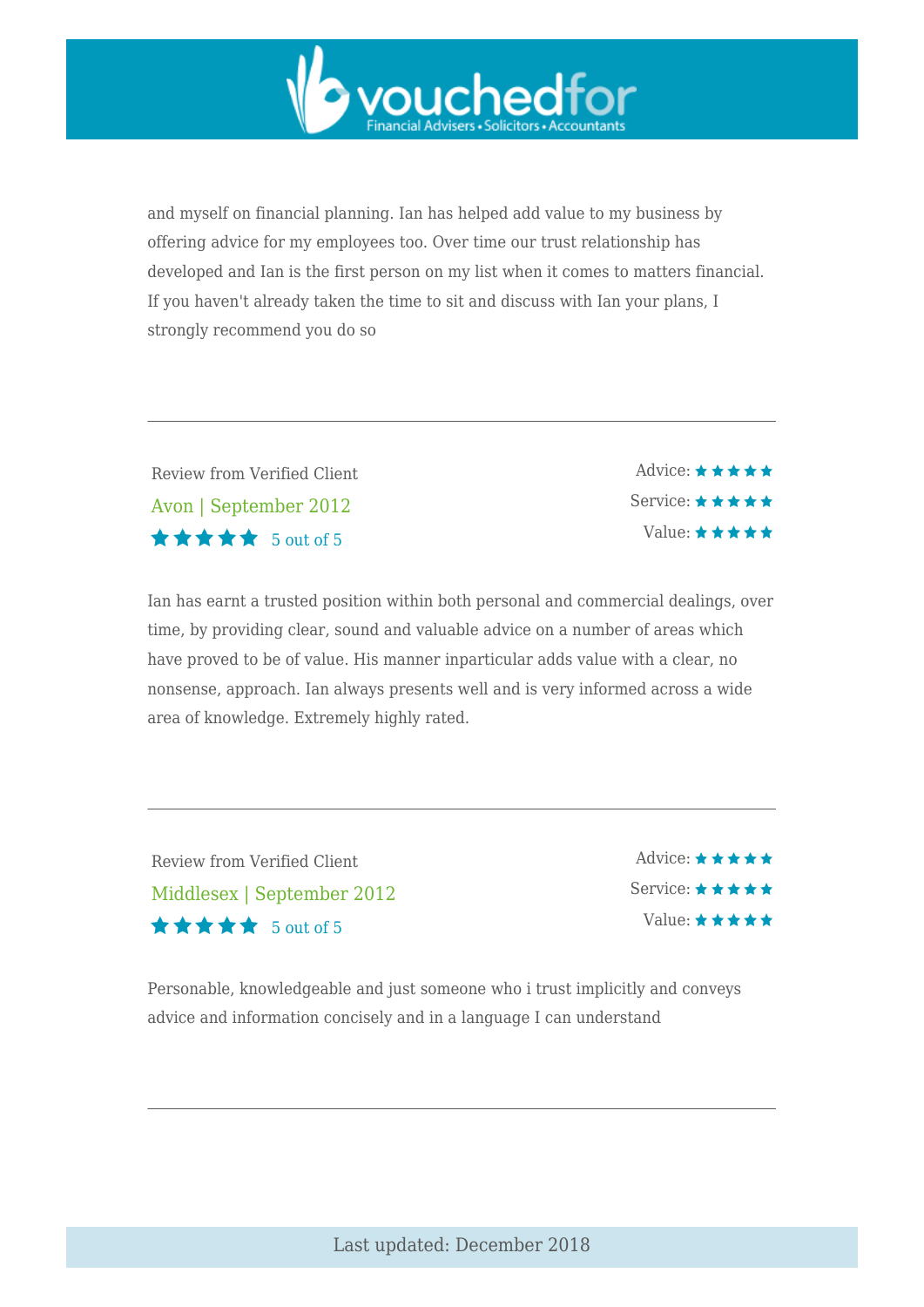Review from Verified Client Surrey | September 2012  $\star \star \star \star$  5 out of 5

Advice: ★ ★ ★ ★ ★ Service:  $\star \star \star \star \star$ Value:  $\star \star \star \star \star$ 

I first met Ian about 15 years ago when he helped me invest some of my City bonuses. He has always been there for me although not actively advising for the last 10 years. Now that I need some help again he is the first person that I turned to. He is knowledgeable, efficient, friendly, approachable, trustworthy. Everything you need in a financial adviser.

vouchedfor

Review from Verified Client Wiltshire | September 2012  $\star \star \star \mathrel{\mathop :}$  4.3 out of 5

Advice:  $\star \star \star \star \star$ Service: ★★★★☆ Value:  $\star \star \star \star \diamond$ 

Ian acted as our pension and health care planning adviser in the previous established company I ran. We had turnover of 30M pa and upwards of a hundred employees and Ian's advice to me was invaluable, as was his individual briefings to employees. He was more than able to accommodate that size of business into his portfolio. I am now running a new start up with 25 employees and selecting Ian to be our adviser was one of the easiest decisions I had to make. I have already found that his personalized service has been very well received by my new employees and also by the management team.

Review from Verified Client London | September 2012  $\star \star \star \star$  5 out of 5

Advice: ★★★★★ Service: ★★★★★ Value: ★★★★★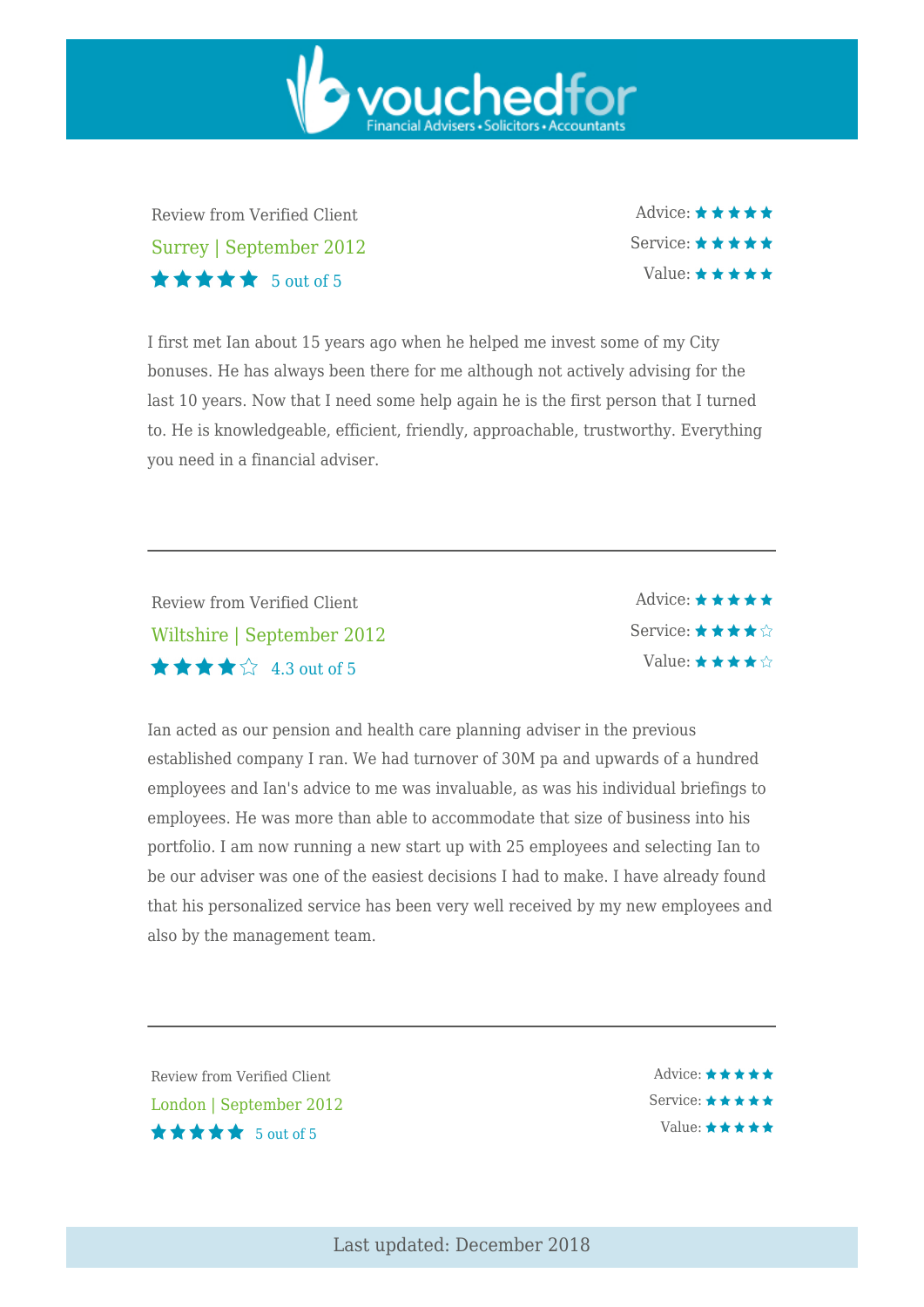

Thanks, as always, for your meticulous admin - I can't tell you how nice it is to know that you handle all the paperwork so efficiently. I will definitely continue to recommend you to friends and colleagues

Review from Verified Client London | September 2012  $\star \star \star \star$  4.7 out of 5

Advice: \*\*\*\*\* Service: \*\*\*\*\* Value:  $\star \star \star \star \diamond$ 

Ian's expert advise along the way has been invaluable. He's always on hand for questions.

Review from Verified Client London | September 2012 5 out of 5

Advice:  $\star \star \star \star \star$ Service: \* \* \* \* \* Value:  $\star \star \star \star \star$ 

My Wife & I recommend Ian and his team at Green Financial to anybody looking for trustworthy and makes sense advice in relation to their financial affairs. Green Financial advise us on all aspects of our personal financial planning, which includes fund management of our investments. Because our personal and business affairs are quite closely linked Green Financial also manage our company pension funds. In summary, Green Financial give us easy to understand advice (no financial jargon), which is all designed to secure our financial future.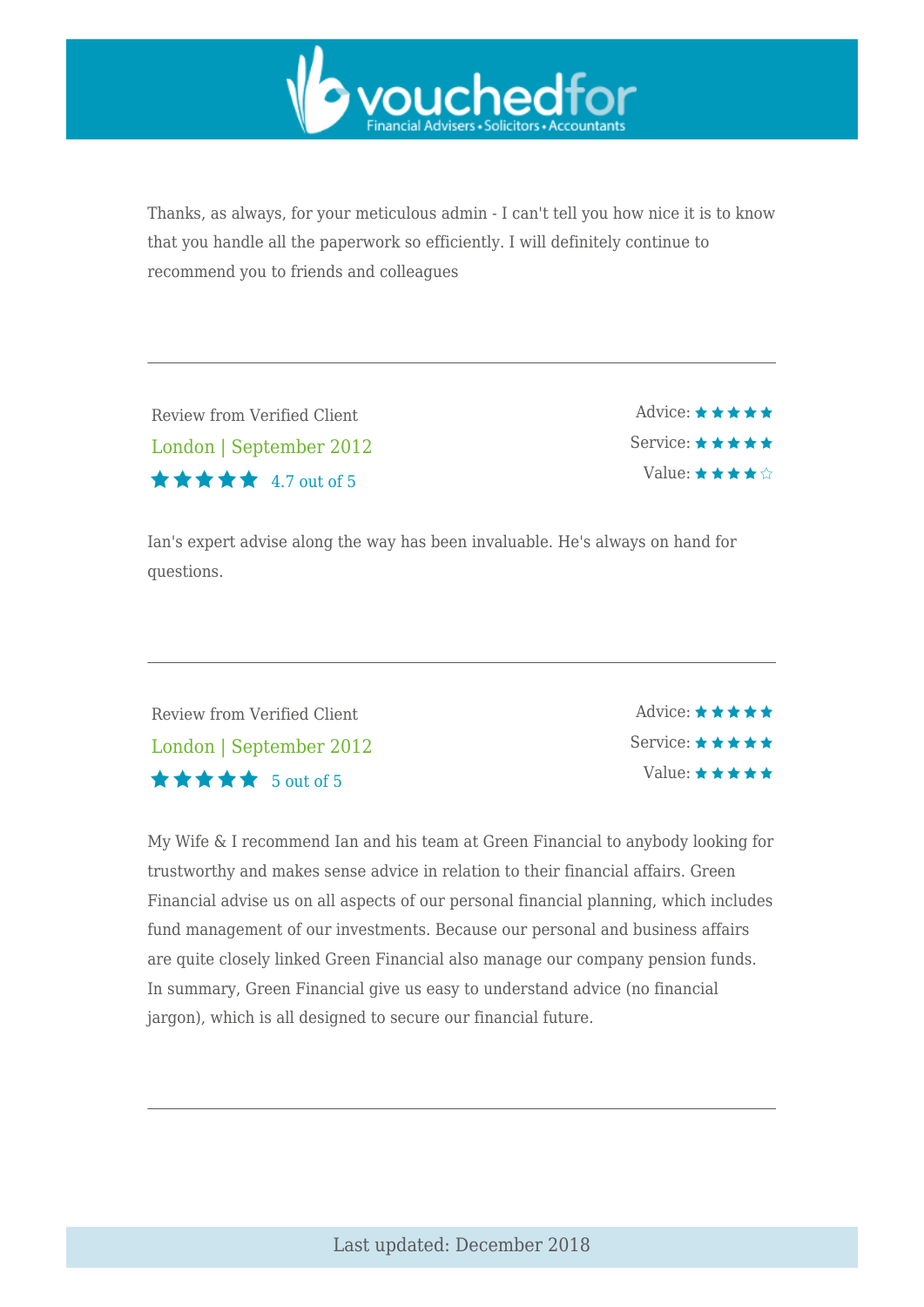Review from Verified Client London | September 2012 5 out of 5

Advice: ★ ★ ★ ★ ★ Service:  $\star \star \star \star \star$ Value:  $\star \star \star \star \star$ 

I would be happy to vouch for Ian Green. Although it is only just over a year since he took over managing my investments and those of my wife, in that time he has been extremely helpful and informative, and his regular newsletters keep us pleasantly and humorously informed about the markets and the economy generally. He is also very quick to respond to any queries.

vouchedfor

Review from Verified Client West Sussex | August 2012  $\star \star \star \star$  4.7 out of 5

Advice:  $\star \star \star \star \star$ Service: ★ ★ ★ ★ ★ Value:  $\star \star \star \star \diamond$ 

He was recommended to me by my IFA brother when they were working together many moons ago.Ian has looked after my affairs all the while, keeping me in touch with developments and putting me straight where I have no financial nowse.Most of my investments are now easily grouped rather than spread about various financial products/ providers where I was beginning to lose control of 'what was where'He is always promt with service delivery and always willing to offer advice.

Review from Verified Client East Sussex | August 2012 5 out of 5

Advice:  $\star \star \star \star \star$ Service:  $\star \star \star \star \star$ Value:  $\star \star \star \star \star$ 

Ian is a trustworthy consultant who came recommended to me. He laid out clearly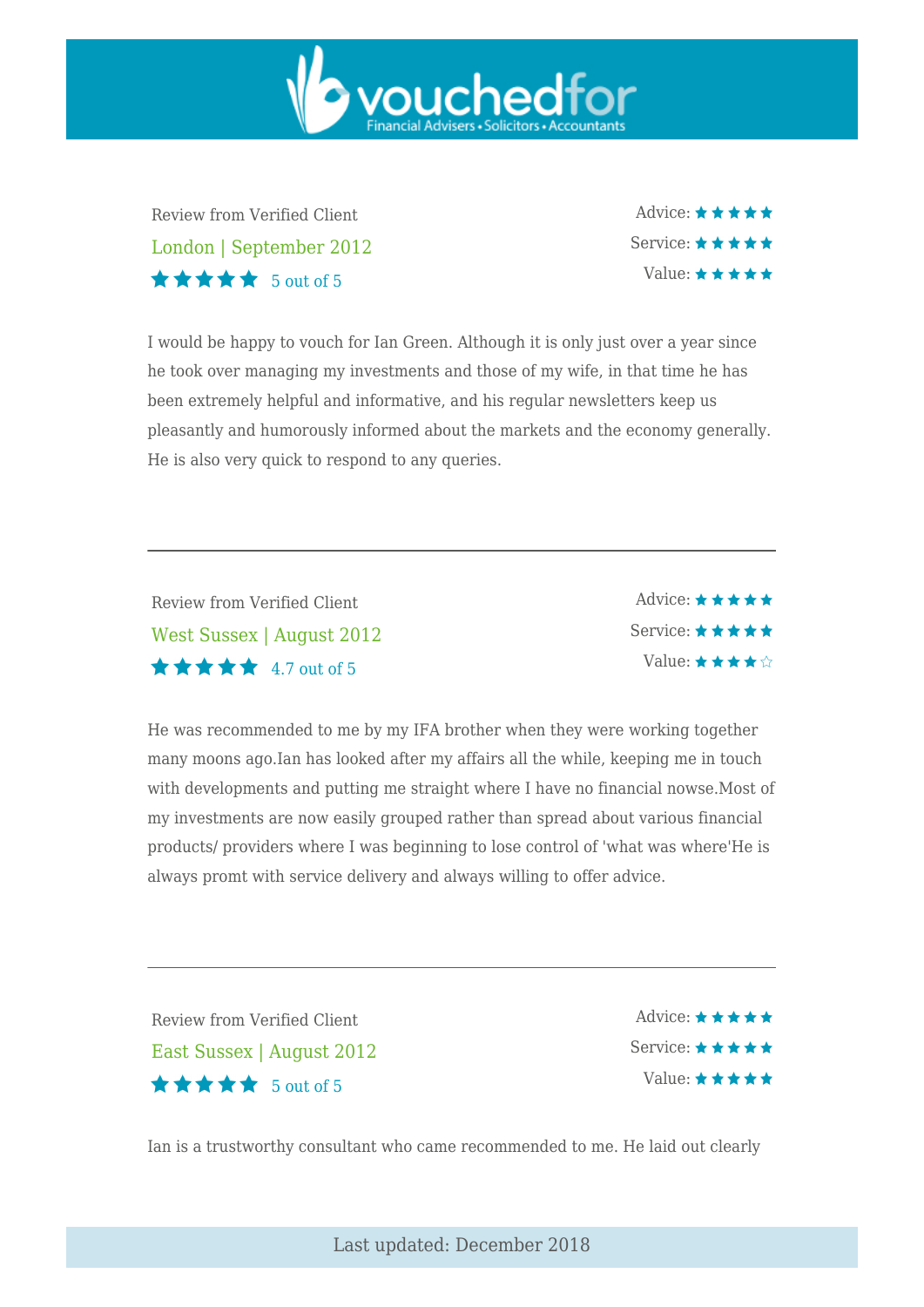

and professionally the options, risks and benefits relating to my financial situation. I felt well informed after our initial talk which was very important to me.

Review from Verified Client London | August 2012  $\star \star \star \star$  5 out of 5

Advice:  $\star \star \star \star \star$ Service: ★ ★ ★ ★ ★ Value:  $\star \star \star \star \star$ 

I've known Ian for many years, he was the first adviser I ever used. I liked him straight away; his advice felt honest and straightforward and he seemed like a great guy. Over the years my initial view hasn't changed - I get great advice, great service, at a good price from someone I like and trust.Regarding specific advice I've had I've always liked the fact it's very well explained and takes into account my personal views of risk. Charges have always been clear and easy to understand and the service I get has never been anything other than extremely professional.

Review from Verified Client Surrey | July 2012 5 out of 5

Advice:  $\star \star \star \star \star$ Service:  $\star \star \star \star \star$ Value:  $\star \star \star \star \star$ 

Ian has always given honest and balanced view of my finances. He has a fantastic ability to explain seemingly complicated financial terms and processes in simple and easy to understand terms. He is very well organised, and always follows up actions and returns calls! I always leave my meetings with Ian feeling positive about my finances. I have no hesitation whatsoever in recommending Ian.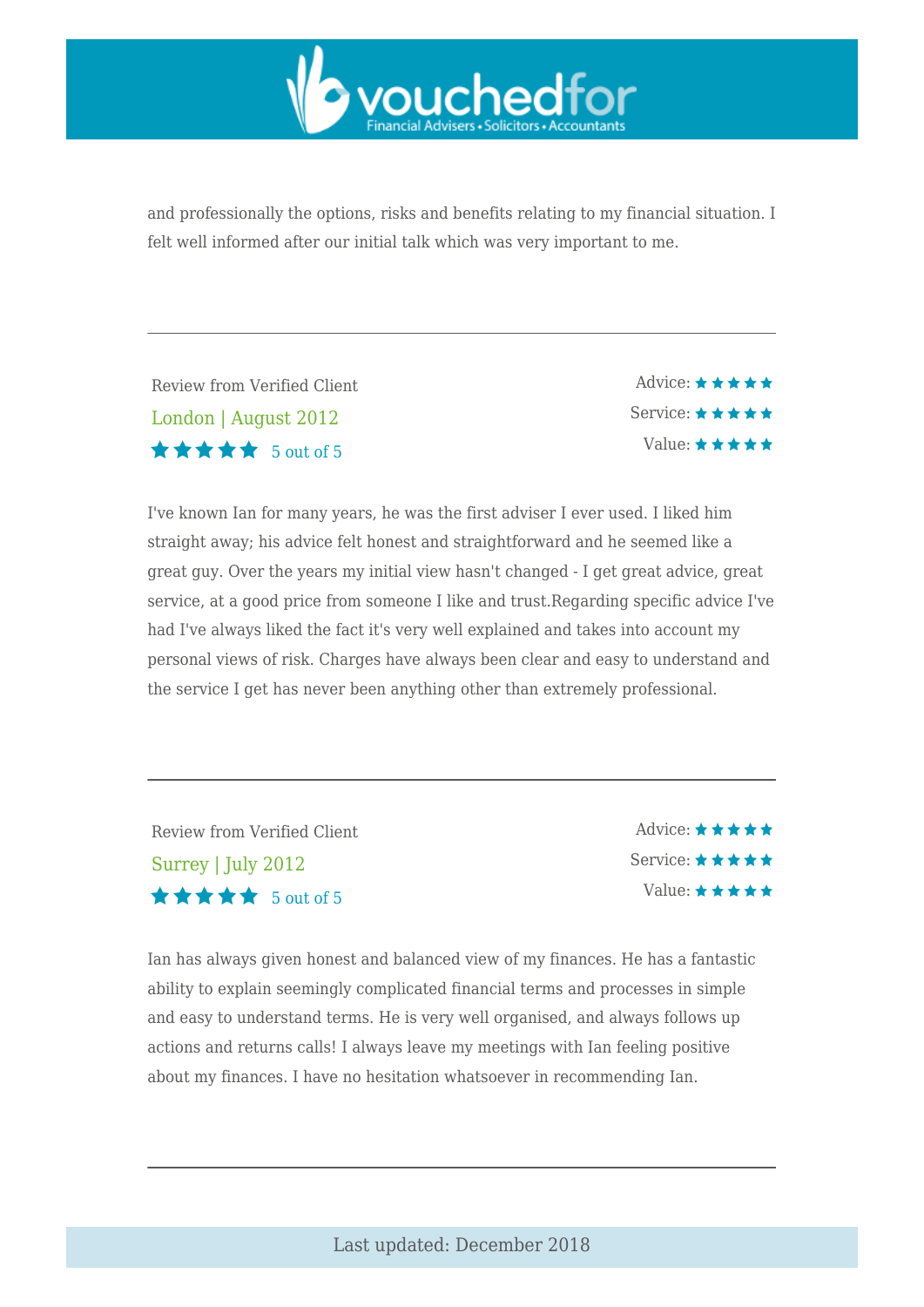

Review from Verified Client Cambridgeshire | July 2012 5 out of 5

Advice: ★ ★ ★ ★ ★ Service: ★ ★ ★ ★ ★ Value: \* \* \* \* \*

From the start I found Ian Green listened to all that I had to say and took the time to give me advice that was suited to my own particular circumstances. He was clear and concise in not only the advice that he gave but also the reasons for so doing. His has always conducted business with me in a totally professional but friendly manner and has given me an exceptional level of good quality service.

Review from Verified Client London | July 2012  $\star \star \star \star$  4.7 out of 5

Advice: ★ ★ ★ ★ ★ Service:  $\star \star \star \star \diamondsuit$ Value:  $\star \star \star \star \star$ 

I would happily recommend Ian Green. Ian has provided me with financial advice for about 6 years and I have always valued his extensive knowledge and expertise. Ian is passionate about what he does and is excellent about keeping me updated and informed. I enjoy working with Ian who provides quality advice and a very good service.

Review from Verified Client Norfolk | July 2012  $\star \star \star \star$  5 out of 5

Advice:  $\star \star \star \star \star$ Service:  $\star \star \star \star \star$ Value:  $\star \star \star \star \star$ 

We have found Ian Green to be, honest, plain speaking and very knowledgeable in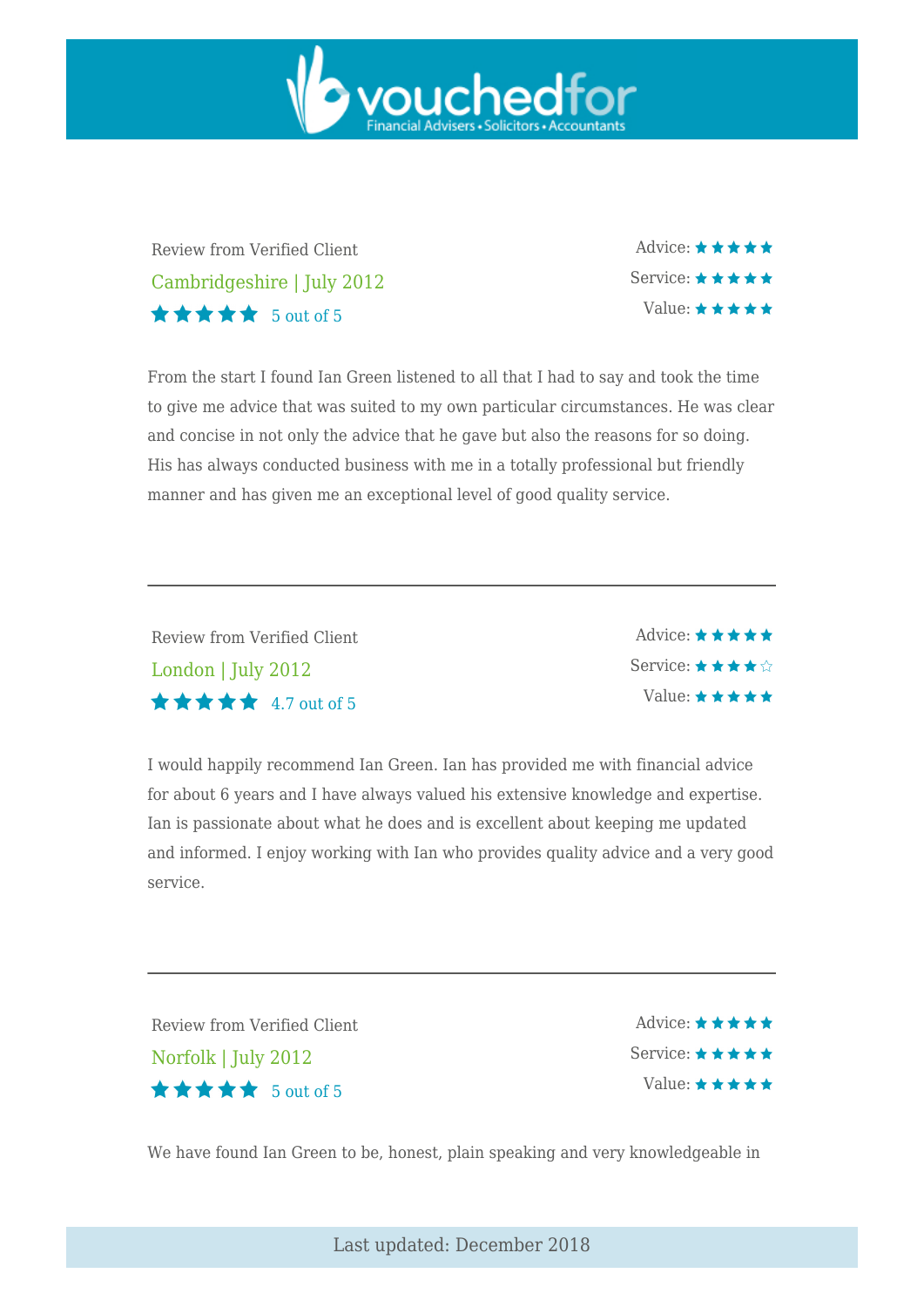all the advice he has provided. Mr Green was very thorough in assessing the level of risk that we wanted to take when investing our savings, and consequently his advice was taylored to our individual needs. He has continued to be accessable whenever we have felt the need to clarify any concerns. The service provided by Green Financial has been second to none, and we have no hesitation in recommending him.

vouchedfor

Review from Verified Client Berkshire | July 2012  $\star \star \star \star$  5 out of 5

Ian is a genuinely honest and very smart person

Advice:  $\star \star \star \star \star$ Service: ★ ★ ★ ★ ★ Value:  $\star \star \star \star \star$ 

Review from Verified Client Kent | July 2012  $\star \star \star \star$  5 out of 5

Advice:  $\star \star \star \star \star$ Service: \* \* \* \* \* Value:  $\star \star \star \star \star$ 

Ian is fun to deal with. He is clearly well-informed and is able to distil complex information so that even a lay-man like me can understand what is going on. He is quick and efficient in dealing with queries; administration is accurate and swift. The investments which he has recommended have performed ahead of expectations. Regular newsletters keep us up to date.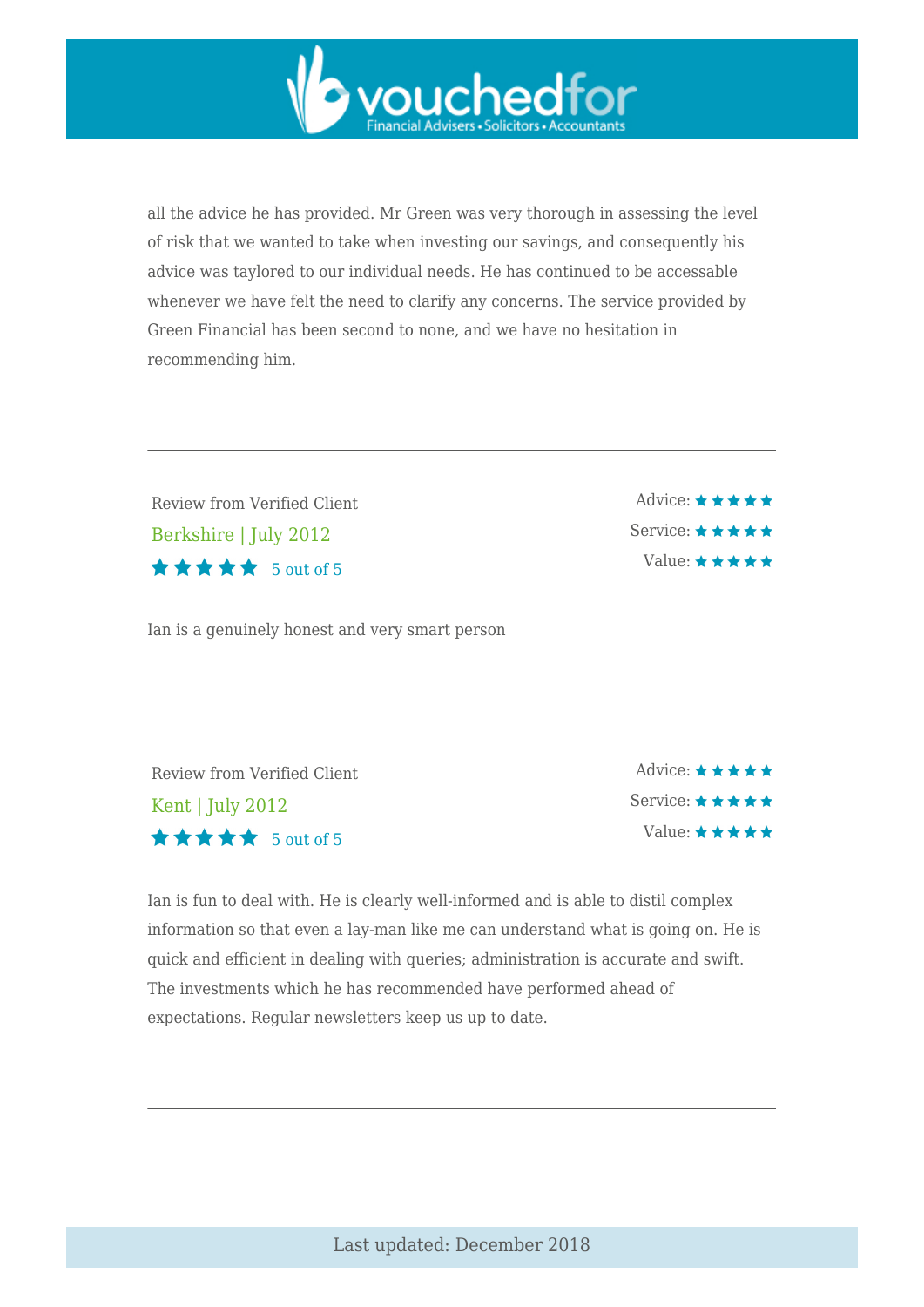Review from Verified Client Warwickshire | July 2012  $\star \star \star \star$  5 out of 5

Advice:  $\star \star \star \star \star$ Service:  $\star \star \star \star \star$ Value:  $\star \star \star \star \star$ 

I'm not given to hyperbole as a rule but Ian has provided a level of service far beyond my experience of any other provider of anything. He is able to articulate complex matters in very clear and easily understood terms, making decisons easy to conclude, and he will always give you the ground-truth; warts and all.

vouchedfor

Review from Verified Client London | July 2012 5 out of 5

Advice:  $\star \star \star \star \star$ Service: \* \* \* \* \* Value:  $\star \star \star \star \star$ 

I would absolutely vouch for Ian Green. He is extremely professional, completely impartial and has that rare ability of being able to make something that is very complex, easy to understand.

Review from Verified Client East Sussex | July 2012 5 out of 5

Advice:  $\star \star \star \star \star$ Service:  $\star \star \star \star \star$ Value:  $\star \star \star \star \star$ 

From the start Ian has taken into account what I have said and provided advice accordingly. He has always been clear on why he has recommended certain options over others and been happy to answer whatever questions I have had. He has also provided warnings of pitfalls on certain courses of action, but never forgets the final choice lies with the client.